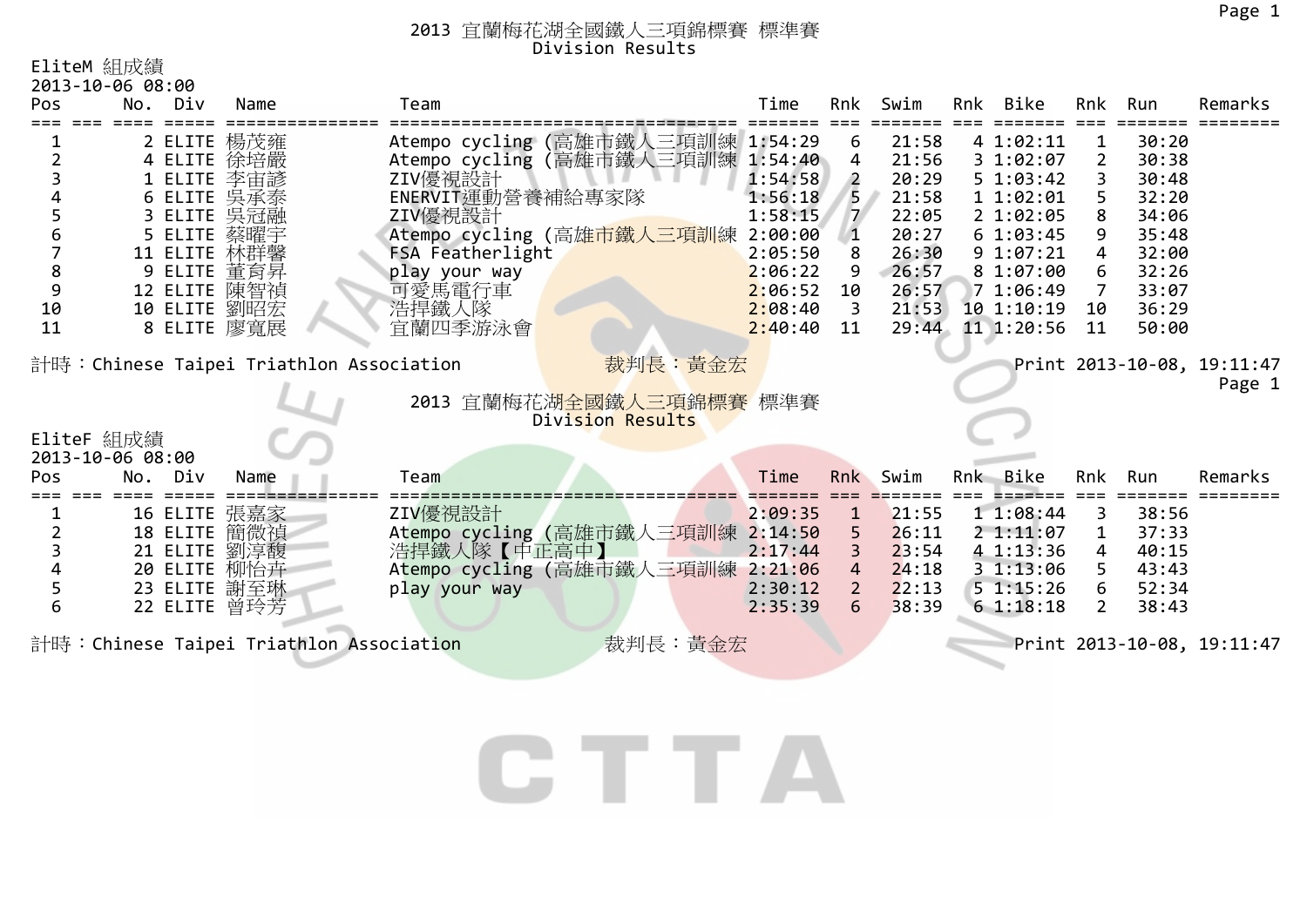F35 組成績

| 2013-10-06 08:00<br>Pos                                                                                   | Div<br>No.                                                                                                                                                   | Name                                                                                                               | Team                                                                                                               | Time                                                                                                                                        | Rnk                                                                            | Swim                                                                                                                            | Rnk Bike                                                                                                                                                                                           | Rnk                                                                                               | Run                                                                                                                              | Remarks                     |
|-----------------------------------------------------------------------------------------------------------|--------------------------------------------------------------------------------------------------------------------------------------------------------------|--------------------------------------------------------------------------------------------------------------------|--------------------------------------------------------------------------------------------------------------------|---------------------------------------------------------------------------------------------------------------------------------------------|--------------------------------------------------------------------------------|---------------------------------------------------------------------------------------------------------------------------------|----------------------------------------------------------------------------------------------------------------------------------------------------------------------------------------------------|---------------------------------------------------------------------------------------------------|----------------------------------------------------------------------------------------------------------------------------------|-----------------------------|
| $\overline{\mathbf{c}}$<br>3<br>4<br>5<br>6<br>8<br>9<br>10<br>11<br>12<br>13<br><b>DSQ</b><br><b>DSQ</b> | 58 F35<br>61 F35<br>56 F35<br>57 F35<br>73 F35<br>60 F35<br>72 F35<br>63 F35<br>62 F35<br>70 F35<br>69 F35<br>68 F35<br>66 F35<br>59 F35<br>65 F35<br>64 F35 | 林淑瑰<br>Kathy Ong<br>黃黃黃藍<br>陳昱晴<br>陳曉宜<br>賈永婕<br>【畢呂陳董林林杏葉 / 『天文の文字の にっぽん しょうしょう しょうしょう しょうしょう しょうこく<br>李培宇<br>林麗珠 | 蘇澳慢跑-極限鐵人隊<br>山川鐵人<br>P.L.G單車黑白騎<br>內湖鐵人<br>海龍長泳俱樂部<br>1支電風吹著跑<br>夢想家<br>台灣大腳丫長跑協會<br>洪雅原素<br>好開心鐵人團<br>QuickSpeed | 2:44:36<br>2:50:06<br>2:50:37<br>2:52:31<br>3:04:19<br>3:06:48<br>3:11:17<br>3:16:30<br>3:25:53<br>3:39:35<br>3:39:58<br>3:41:12<br>4:07:59 | 2<br>5<br>1<br>3<br>$\overline{7}$<br>6<br>13<br>8<br>11<br>9<br>10<br>4<br>12 | 34:37<br>39:08<br>34:08<br>36:00<br>44:22<br>41:39<br>59:12<br>45:45<br>53:31<br>47:03<br>48:17<br>38:34<br>14 1:05:12<br>56:53 | 2 1:24:14<br>1 1:23:38<br>3 1:24:59<br>4 1:29:30<br>71:36:58<br>61:34:22<br>5 1:30:49<br>8 1:41:00<br>$9$ 1:43:35<br>10 1:46:28<br>12 1:48:40<br>14 2:12:03<br>13 1:50:46<br>2:16:31<br>11 1:46:33 | 3<br>5<br>10<br>$\overline{4}$<br>$\overline{2}$<br>9<br>$\mathbf{1}$<br>$\overline{7}$<br>6<br>8 | 45:46<br>47:20<br>51:32<br>47:03<br>43:00<br>50:48<br>41:16<br>49:46<br>48:48<br>12 1:06:04<br>11 1:03:03<br>50:36<br>13 1:12:01 | 13:34 RUN少圈<br>53:22 SWIM少圈 |
|                                                                                                           |                                                                                                                                                              | 計時: Chinese Taipei Triathlon Association<br>Ξ                                                                      | 裁判長: 黃金宏                                                                                                           |                                                                                                                                             |                                                                                |                                                                                                                                 |                                                                                                                                                                                                    |                                                                                                   |                                                                                                                                  | Print 2013-10-08, 19:11:47  |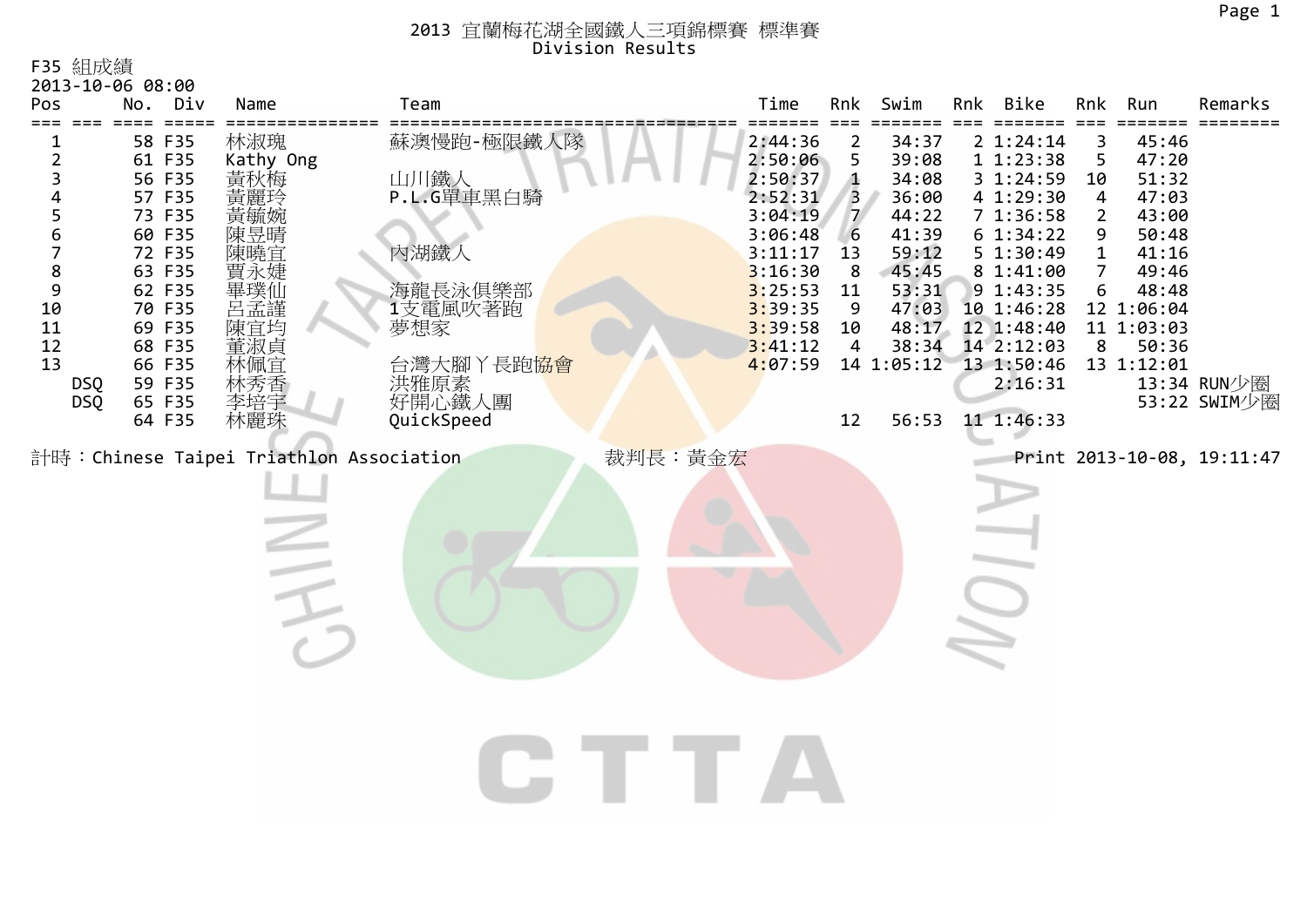F16 組成績

| <b>Pos</b>          | 2013-10-06 08:00<br>No. Div | Name                                    | Team                     | Time               | Rnk            | Swim                | Rnk Bike                 | Rnk                 | Run                    | Remarks                              |
|---------------------|-----------------------------|-----------------------------------------|--------------------------|--------------------|----------------|---------------------|--------------------------|---------------------|------------------------|--------------------------------------|
|                     |                             |                                         |                          |                    |                |                     |                          |                     |                        |                                      |
|                     | 26 F16<br>50 F16            | 林典蓉<br>Maite Delamare                   | 浩捍鐵人隊【高雄高商】              | 2:34:13            | 2              | 32:17               | 21:20:01                 | 1                   | 41:56                  |                                      |
| 2<br>3              | 27 F16                      | 詹涵旬                                     | 浩捍鐵人隊【瑞祥高中】              | 2:37:21<br>2:47:37 | 5<br>3         | 33:55<br>33:44      | 1 1:19:59<br>4 1:30:45   | 3<br>$\overline{2}$ | 43:28<br>43:08         |                                      |
| 4                   | 41 F16                      | 周華齡                                     | <b>SYY</b>               | 2:49:06            | $\overline{4}$ | 33:47               | 5 1:31:32                | $\overline{4}$      | 43:48                  |                                      |
| 5                   | 44 F16                      | 高羚晏                                     | 蘆洲鐵人                     | 3:00:26            | 6              | 36:48               | 61:31:53                 | 8                   | 51:46                  |                                      |
| 6                   | 29 F16                      | 徐維妤                                     |                          | 3:02:49            | 8              | 40:02               | 10 1:38:09               | 5                   | 44:39                  |                                      |
| 7                   | 33 F16                      | \$黃洪鍾許袁+}<br>雄靖君億貴雯\$P\$                | 豆腐岬17餐廳                  | 3:06:30            | 7              | 39:17               | 8 1:37:10                | $\overline{7}$      | 50:04                  |                                      |
| 8                   | 28 F16                      |                                         | 東華鐵人隊                    | 3:08:13            | 13             | 44:26               | 31:28:16                 | 11                  | 55:32                  |                                      |
| 9                   | 31 F16                      |                                         | 沒有不可能<br>夢想達成<br>1支電風吹著跑 | 3:12:24            | $\mathbf{1}$   | 30:19               | 14 1:42:53               | 13                  | 59:14                  |                                      |
| 10                  | 34 F16                      |                                         |                          | 3:12:50            | 10             | 40:54               | 9 1:37:31                | 10                  | 54:27                  |                                      |
| 11                  | 46 F16                      |                                         |                          | 3:14:16            | 14             | 45:15               | 7 1:33:06                | 12                  | 55:56                  |                                      |
| 12                  | 30 F16                      | 文儀婷                                     |                          | 3:22:00            | 18             | 54:26               | 12 1:40:10               | 6                   | 47:25                  |                                      |
| 13                  | 49 F16                      | 陳郁筑                                     | 刑事鐵人                     | 3:26:30            | 16             | 47:23               | 11 1:39:29               | 14                  | 59:39                  |                                      |
| 14                  | 48 F16                      | 羅叡婷                                     |                          | 3:37:42            | 17             | 49:01               | 13 1:42:01               |                     | 17 1:06:42             |                                      |
| 15                  | 47 F16                      | 周欣潔                                     | 海洋家鐵人                    | 3:38:05            | 12             | 42:11               | 15 1:43:11               |                     | 19 1:12:45             |                                      |
| 16<br>17            | 36 F16                      | 林秋萍                                     | 蘇澳慢跑-極限鐵人隊               | 3:38:08            | 9              | 40:14               | 17 1:51:29               |                     | 15 1:06:26             |                                      |
| 18                  | 42 F16<br>32 F16            | 葉乃菁<br>黃潔茹                              |                          | 3:43:51<br>3:44:44 | 15             | 46:20<br>19 1:00:13 | 16 1:50:56               | 9                   | 16 1:06:35<br>52:09    |                                      |
| 19                  | 43 F16                      | 鐘佳華                                     | 豆腐岬17餐廳<br>蘆洲鐵人          | 3:48:50            | 11             | 40:55               | 18 1:52:22<br>19 1:59:06 |                     | 18 1:08:49             |                                      |
|                     |                             |                                         |                          |                    |                |                     |                          |                     |                        |                                      |
|                     |                             | 計時:Chinese Taipei Triathlon Association | 裁判長:黃金宏                  |                    |                |                     |                          |                     |                        | Print 2013-10-08, 19:11:47<br>Page 1 |
|                     |                             |                                         | 2013 宜蘭梅花湖全國鐵人三項錦標賽 標準賽  |                    |                |                     |                          |                     |                        |                                      |
|                     |                             |                                         | Division Results         |                    |                |                     |                          |                     |                        |                                      |
| M65 組成績             |                             |                                         |                          |                    |                |                     |                          |                     |                        |                                      |
|                     | 2013-10-06 08:00            |                                         |                          |                    |                |                     |                          |                     |                        |                                      |
| Pos                 | No. Div                     | Name                                    | Team                     | Time               | <b>Rnk</b>     | Swim                | Rnk Bike                 | Rnk                 | Run                    | Remarks                              |
|                     |                             |                                         |                          |                    |                |                     |                          |                     |                        |                                      |
| 1<br>$\ast$         | 1211 M65                    | 李澄泉                                     |                          | 2:57:16            | 3              | 46:08               | 11:25:33                 | $\mathbf{1}$        | 45:36                  |                                      |
| $\overline{2}$<br>3 | 1213 M65<br>1215 M65        | 蔡文二                                     | 宜蘭四季游泳會                  | 3:13:26<br>3:22:46 | 1              | 39:17<br>42:56      | 31:41:43<br>2 1:36:45    | $2^{\circ}$         | 52:27                  |                                      |
| 4                   | 1214 M65                    | 王秉晟<br>林登發                              | 海龍長泳俱樂部<br>洛克馬           | 3:40:44            | 2<br>4         | 54:39               | 4 1:44:35                |                     | 4 1:03:06<br>3 1:01:32 |                                      |
|                     |                             |                                         |                          |                    |                |                     |                          |                     |                        |                                      |
|                     |                             | 計時:Chinese Taipei Triathlon Association | 裁判長:黃金宏                  |                    |                |                     |                          |                     |                        | Print 2013-10-08, 19:11:47           |
|                     |                             |                                         |                          |                    |                |                     |                          |                     |                        |                                      |
|                     |                             |                                         |                          |                    |                |                     |                          |                     |                        |                                      |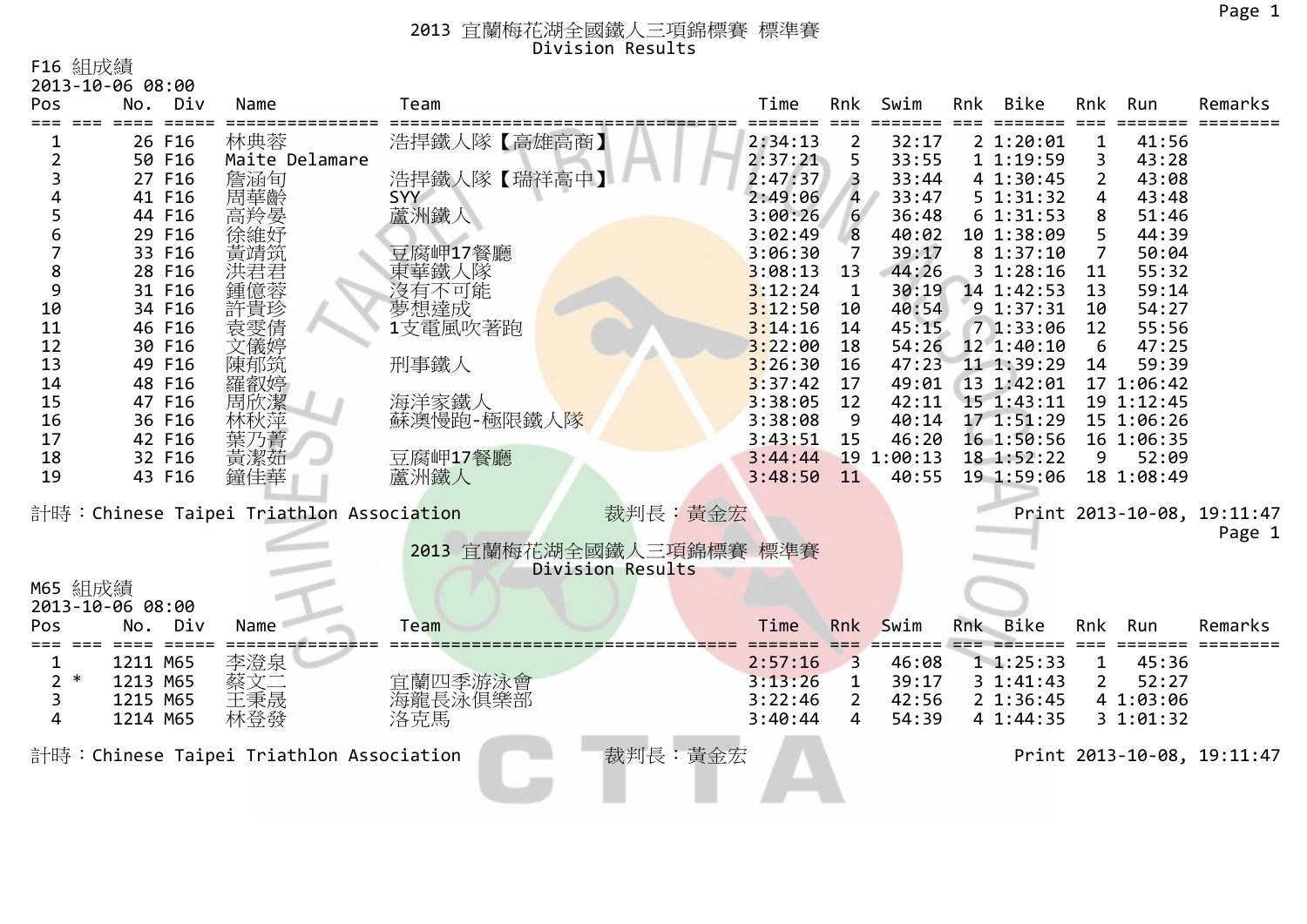M60 組成績

| 2013-10-06 08:00<br>Pos                                        |                                                                                                                                                                      | No. Div | Name                                                     | Team                                                                                  |         | Time                                                                                                                             | Rnk                                                                                                          | Swim                                                                                                              | Rnk | Bike                                                                                                                                                  | Rnk                                                                                 | Run                                                                                                      | Remarks                    |
|----------------------------------------------------------------|----------------------------------------------------------------------------------------------------------------------------------------------------------------------|---------|----------------------------------------------------------|---------------------------------------------------------------------------------------|---------|----------------------------------------------------------------------------------------------------------------------------------|--------------------------------------------------------------------------------------------------------------|-------------------------------------------------------------------------------------------------------------------|-----|-------------------------------------------------------------------------------------------------------------------------------------------------------|-------------------------------------------------------------------------------------|----------------------------------------------------------------------------------------------------------|----------------------------|
| $\overline{2}$<br>3<br>5<br>6<br>7<br>8<br>9<br>10<br>11<br>12 | 三二二二<br>1191 M60<br>1193 M60<br>1206 M60<br>1192 M60<br>1203 M60<br>1195 M60<br>1194 M60<br>1196 M60<br>1202 M60<br>1199 M60<br>1205 M60<br>1198 M60<br>DNF 1200 M60 | ====    | 黃英俊<br>李健雄<br>林嘉明<br>廖協發<br>鄭建成<br>林建基<br>-鍾林李劉陳朱/文慶本宏腓台 | 浩捍鐵人隊<br>山川鐵人<br>台灣太腳丫長跑協會<br>蘆洲鐵人<br>台寶愛台灣<br>洪雅原素<br>內湖鐵人<br>宜蘭縣鐵人三項協會<br>The Chu's |         | 2:27:43<br>2:29:16<br>2:30:44<br>2:33:06<br>2:39:57<br>2:42:27<br>2:43:45<br>2:57:09<br>3:04:47<br>3:09:59<br>3:33:36<br>3:40:58 | 1<br>$\overline{2}$<br>6<br>$\overline{\mathbf{4}}$<br>5 <sub>1</sub><br>7<br>9<br>8<br>11<br>12<br>13<br>10 | 33:36<br>34:59<br>37:28<br>36:42<br>37:16<br>38:04<br>36:11<br>42:00<br>38:17<br>49:23<br>50:23<br>56:52<br>49:12 |     | 2 1:13:16<br>4 1:17:38<br>31:14:41<br>11:12:48<br>61:19:09<br>51:18:40<br>71:20:02<br>81:26:10<br>10 1:33:48<br>9 1:31:04<br>12 1:45:57<br>11 1:44:09 | 3<br>$\mathbf{1}$<br>$\overline{2}$<br>5<br>4<br>6<br>7<br>8<br>10<br>9<br>11<br>12 | 40:52<br>36:40<br>38:36<br>43:37<br>43:32<br>45:44<br>47:33<br>49:00<br>52:44<br>49:33<br>57:16<br>59:58 | ====<br><b>BIKE DNF</b>    |
|                                                                |                                                                                                                                                                      |         |                                                          | 計時: Chinese Taipei Triathlon Association                                              | 裁判長:黃金宏 |                                                                                                                                  |                                                                                                              |                                                                                                                   |     |                                                                                                                                                       |                                                                                     |                                                                                                          | Print 2013-10-08, 19:11:47 |
|                                                                |                                                                                                                                                                      |         |                                                          |                                                                                       |         |                                                                                                                                  |                                                                                                              |                                                                                                                   |     |                                                                                                                                                       |                                                                                     |                                                                                                          |                            |
|                                                                |                                                                                                                                                                      |         |                                                          |                                                                                       |         |                                                                                                                                  |                                                                                                              |                                                                                                                   |     |                                                                                                                                                       |                                                                                     |                                                                                                          |                            |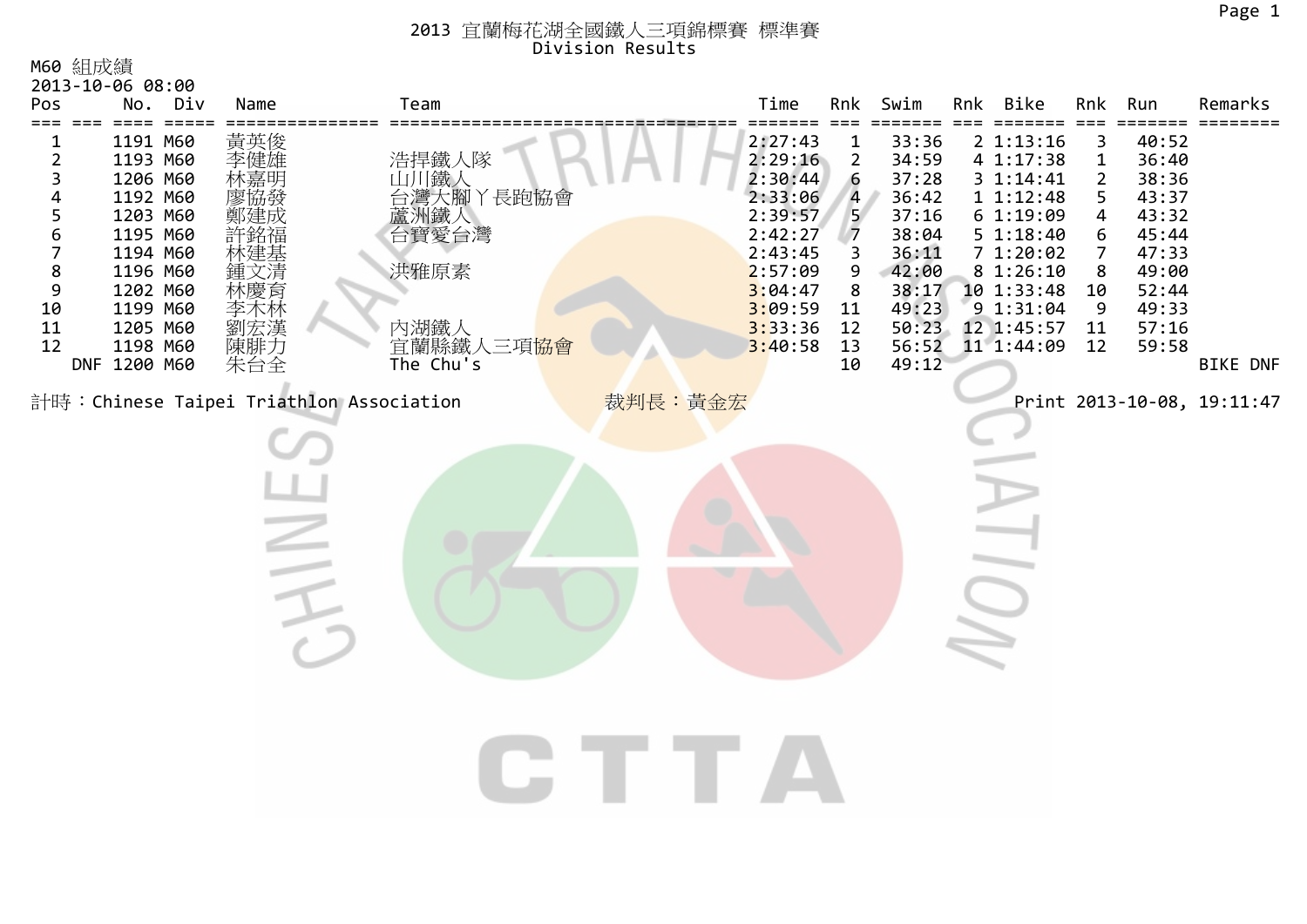M55 組成績

| Pos    | 2013-10-06 08:00<br>No. Div | Name                                     | Team                    |         | Time    | Rnk            | Swim  | Rnk | Bike       | Rnk                   | Run        | Remarks                    |
|--------|-----------------------------|------------------------------------------|-------------------------|---------|---------|----------------|-------|-----|------------|-----------------------|------------|----------------------------|
|        |                             |                                          |                         |         |         |                |       |     |            |                       |            |                            |
|        | 1151 M55                    | 童清金                                      | 浩捍鐵人隊                   |         | 2:18:52 | 2              | 30:06 |     | 11:10:29   | 4                     | 38:18      |                            |
| 2      | 1170 M55                    | 廖關復                                      | 山川鐵人                    |         | 2:26:43 | $\mathbf{1}$   | 28:51 |     | 31:14:22   | 9                     | 43:30      |                            |
| 3      | 1172 M55                    | 王健裕                                      | 悍將鐵人                    |         | 2:26:59 | 8              | 34:50 |     | 2 1:12:30  | 5                     | 39:40      |                            |
| 4      | 1181 M55                    | 葉德吉                                      | 蘆洲鐵人                    |         | 2:27:46 | 5              | 33:02 |     | 5 1:17:47  | $\mathbf{2}^{\prime}$ | 36:58      |                            |
| 5      | 1152 M55                    | 許文生                                      |                         |         | 2:31:20 | $\overline{4}$ | 31:52 |     | 71:19:29   | 6                     | 40:01      |                            |
| 6      | 1171 M55                    | 林宿程                                      |                         |         | 2:35:39 | $\overline{7}$ | 34:45 |     | 12 1:23:20 | 3                     | 37:35      |                            |
| 7      | 1153 M55                    | 張林行                                      | 悍將鐵人                    |         | 2:35:49 |                | 31:32 |     | 8 1:20:03  | 14                    | 44:15      |                            |
| 8      | 1180 M55                    | 陳心能                                      | 蘆洲鐵人                    |         | 2:36:05 | 6              | 33:34 |     | 61:18:38   | 13                    | 43:54      |                            |
| 9      | 1186 M55                    | 康朝溪                                      | 內湖鐵人                    |         | 2:36:46 | 10             | 37:25 |     | 11 1:22:40 | 1                     | 36:41      |                            |
| 10     | 1155 M55                    | 蔡順寬                                      | 台寶愛台灣                   |         | 2:39:42 | 14             | 38:36 |     | 4 1:17:19  | 11                    | 43:48      |                            |
| 11     | 1175 M55                    | 陳建均                                      | 台灣大腳丫長跑 <mark>協會</mark> |         | 2:46:13 | 16             | 42:42 |     | 91:20:55   | 8                     | 42:36      |                            |
| $12 *$ | 1185 M55                    | 何恭鈞                                      | 祟越鐵人隊                   |         | 2:52:23 | 13             | 38:33 |     | 10 1:21:04 | 21                    | 52:48 補騎   |                            |
| 13     | 1156 M55                    | 林慶華                                      |                         |         | 2:56:01 | 20             | 45:45 |     | 15 1:28:20 | 7                     | 41:57      |                            |
| 14     | 1162 M55                    | 鄭朝國                                      | 海龍長泳俱樂部                 |         | 3:01:36 | 18             | 42:53 |     | 16 1:29:46 | 16                    | 48:58      |                            |
| 15     | 1169 M55                    | 邱鎮球                                      | 洛克馬                     |         | 3:02:11 | 9              | 36:05 |     | 19 1:32:39 | 25                    | 53:28      |                            |
| 16     | 1187 M55                    | 陳慶全                                      | 內湖鐵人                    |         | 3:02:34 | 19             | 45:28 |     | 22 1:33:20 | 12                    | 43:48      |                            |
| 17     | 1163 M55                    | 黃理力                                      | 宜蘭縣鐵人三項協會               |         | 3:04:43 | 12             | 38:11 |     | 21 1:33:15 | 24                    | 53:18      |                            |
| 18     | 1157 M55                    | 李萬吉                                      | 康軒鐵人隊                   |         | 3:06:19 | 22             | 47:45 |     | 24 1:33:38 | 15                    | 44:57      |                            |
| 19     | 1166 M55                    | 曾啟發                                      |                         |         | 3:08:30 | 24             | 48:40 |     | 14 1:28:13 | 19                    | 51:38      |                            |
| 20     | 1177 M55                    | 林以文                                      | 宜蘭四季游泳會                 |         | 3:08:42 | 15             | 38:39 |     | 28 1:37:03 | 23                    | 53:02      |                            |
| 21     | 1164 M55                    | 邱錦清                                      |                         |         | 3:09:51 | 30             | 55:07 |     | 17 1:31:10 | 10                    | 43:35      |                            |
| 22     | 1176 M55                    | 蔡新居                                      |                         |         | 3:10:34 | 23             | 47:54 |     | 23 1:33:26 | 17                    | 49:15      |                            |
| 23     | 1182 M55                    | 黃頂誠                                      | 蘆洲鐵人                    |         | 3:14:02 | 17             | 42:46 |     | 13 1:25:37 |                       | 29 1:05:41 |                            |
| 24     | 1174 M55                    | 蔡漢清                                      | 台灣大腳丫長跑協會               |         | 3:14:54 | 21             | 45:49 |     | 18 1:31:48 | 27                    | 57:17      |                            |
| 25     | 1178 M55                    | 蘇錦全                                      |                         |         | 3:15:49 | 11             | 37:43 |     | 26 1:36:46 |                       | 28 1:01:21 |                            |
| 26     | 1184 M55                    | 謝群忠                                      | 山豬窟鯨鷹鐵人隊                |         | 3:21:55 | 28             | 51:55 |     | 27 1:37:01 | 22                    | 52:59      |                            |
| 27     | 1158 M55                    | 李長益                                      |                         |         | 3:25:17 | 26             | 50:06 |     | 29 1:43:08 | 20                    | 52:04      |                            |
| 28     | 1173 M55                    | 簡德祥                                      | 宜蘭縣鐵人三項協會               |         | 3:26:32 | 31             | 57:32 |     | 20 1:33:05 | 26                    | 55:56      |                            |
| 29     | 1160 M55                    | 蔡益堅                                      |                         |         | 3:30:01 | 29             | 53:48 |     | 31 1:44:51 | 18                    | 51:24      |                            |
| 30     | 1179 M55                    | 李明金                                      | 蘆洲鐵人                    |         | 3:30:21 | 25             | 49:31 |     | 25 1:33:53 |                       | 30 1:06:58 |                            |
| 31     | 1168 M55                    | 陸一方                                      |                         |         | 3:49:31 | 27             | 51:09 |     | 30 1:43:09 |                       | 31 1:15:14 |                            |
|        |                             | 計時: Chinese Taipei Triathlon Association |                         | 裁判長:黃金宏 |         |                |       |     |            |                       |            | Print 2013-10-08, 19:11:47 |

IC. T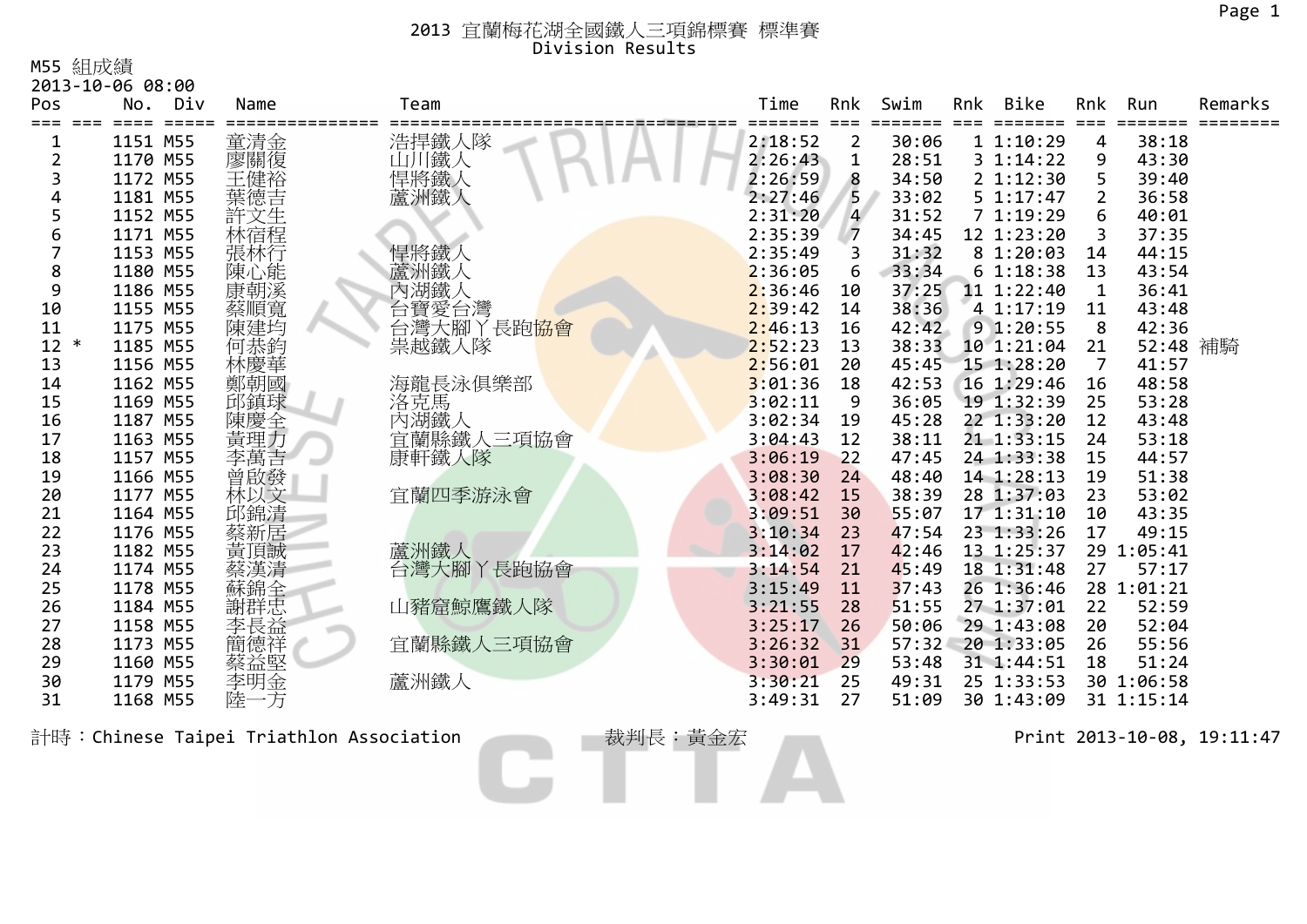M50 組成績

| Ⅳ29 《出灰》俱 | 2013-10-06 08:00     |                                                                                                                      |                                       |                    |          |                |     |                          |                |                |         |
|-----------|----------------------|----------------------------------------------------------------------------------------------------------------------|---------------------------------------|--------------------|----------|----------------|-----|--------------------------|----------------|----------------|---------|
| Pos       | No.<br>Div           | Name                                                                                                                 | Team                                  | Time               | Rnk      | Swim           | Rnk | Bike                     | Rnk            | Run            | Remarks |
| $==$      |                      |                                                                                                                      |                                       | =======            | $===$    | ====           |     |                          | $===$          | =====          |         |
| 1         | 1106 M50             | 黃明龍                                                                                                                  | 汐止走路隊                                 | 2:16:31            | 2        | 31:12          |     | 2 1:11:27                | 1              | 33:53          |         |
| 2         | 1071 M50             | 張榮川                                                                                                                  | 山川鐵人                                  | 2:20:27            | 3        | 31:19          |     | 11:11:04                 | 3              | 38:05          |         |
| 3         | 1130 M50             | 李春生                                                                                                                  | 蘆洲鐵人                                  | 2:26:27            | 4        | 32:56          |     | 8 1:14:20                | 5              | 39:12          |         |
| 4         | 1099 M50             | 許仁輝                                                                                                                  | 宇輝二人組                                 | 2:26:37            | 7        | 34:05          |     | 9 1:14:29                | $\overline{2}$ | 38:04          |         |
| 5         | 1142 M50             | 洪明華                                                                                                                  | 浩捍鐵人隊                                 | 2:27:50            | 12       | 37:00          |     | 4 1:12:03                | 4              | 38:48          |         |
| 6         | 1121 M50             | 魏賢文                                                                                                                  |                                       | 2:31:12            | 5        | 32:59          |     | 12 1:18:59               | 6              | 39:15          |         |
| 7         | 1085 M50             | 施聖洋                                                                                                                  |                                       | 2:31:12            | 6        | 34:01          |     | 61:13:34                 | 9              | 43:38          |         |
| 8         | 1072 M50             |                                                                                                                      |                                       | 2:33:54            | 13       | 37:06          |     | 31:11:53                 | 14             | 44:55          |         |
| 9         | 1116 M50             | ·蔡維修<br>葉常青                                                                                                          | 台灣大腳丫長跑協會                             | 2:36:31            | 19       | 38:40          |     | 5 1:12:46                | 15             | 45:06          |         |
| 10        | 1107 M50             | 范綱宏                                                                                                                  |                                       | 2:41:46            | 11       | 36:41          |     | 11 1:18:31               | 20             | 46:35          |         |
| 11        | 1115 M50             | 傅沐墩                                                                                                                  | P.L.G單車黑白騎<br>台灣大腳丫長跑 <mark>協會</mark> | 2:42:02            | 26       | 39:54          |     | 10 1:16:48               | 18             | 45:21          |         |
| 12        | 1123 M50             | 吳惠風                                                                                                                  | 宜蘭四季游泳會                               | 2:42:22            | 9        | 36:28          |     | 18 1:23:53               | 8              | 42:02          |         |
| 13        | 1124 M50             | 呂仁理                                                                                                                  | 逢甲少泳                                  | 2:42:42            | 1        | 28:09          |     | 26 1:26:45               | 26             | 47:48          |         |
| 14        | 1143 M50             | 李榮光                                                                                                                  | 浩捍鐵人隊                                 | 2:43:18            | 20       | 38:45          |     | 71:14:00                 | 30             | 50:33          |         |
| 15        | 1077 M50             | 黃永定                                                                                                                  | 男生跑女生追                                | 2:46:22            | 28       | 41:03          |     | 13 1:19:38               | 19             | 45:42          |         |
| 16        | 1122 M50             | 蕭德成                                                                                                                  |                                       | 2:46:41            | 29       | 41:14          |     | 23 1:25:27               | 7              | 40:01          |         |
| 17        | 1133 M50             | 陳振雄                                                                                                                  | 桃園鐵人三項俱樂部                             | 2:49:30            | 18       | 38:38          |     | 19 1:24:14               | 22             | 46:39          |         |
| 18        | 1093 M50             | 陳永吉                                                                                                                  | 宜蘭縣鐵人三項協會                             | 2:50:02            | 14       | 37:15          |     | 22 1:25:12               | 25             | 47:36          |         |
| 19        | 1131 M50             | 鄭惠民<br>郭宗坤                                                                                                           | 蘆洲鐵人                                  | 2:50:11            | 16       | 38:11          |     | 15 1:19:57               | 35             | 52:04          |         |
| 20        | 1074 M50             |                                                                                                                      | 小安車隊                                  | 2:51:09            | 31       | 41:49          |     | 20 1:24:16               | 16             | 45:06          |         |
| 21        | 1092 M50<br>1088 M50 | 陳國章                                                                                                                  | 宜蘭縣鐵人三項協會                             | 2:52:14            | 21       | 38:46          |     | 28 1:28:08               | 17<br>11       | 45:21<br>44:19 |         |
| 22<br>23  | 1139 M50             | 張金龍                                                                                                                  | 內湖鐵人                                  | 2:53:24<br>2:53:41 | 24<br>27 | 39:07<br>40:02 |     | 33 1:29:58<br>31 1:28:56 | 12             | 44:44          |         |
| 24        | 1075 M50             | 吳敏祥<br>林良泉                                                                                                           |                                       | 2:54:18            | 30       | 41:47          |     | 17 1:22:32               | 28             | 50:00          |         |
| 25        | 1079 M50             | 榮蘊博                                                                                                                  |                                       | 2:55:50            | 39       | 44:47          |     | 27 1:27:08               | 10             | 43:55          |         |
| 26        | 1109 M50             | 劉文博                                                                                                                  |                                       | 2:56:07            | 33       | 42:34          |     | 30 1:28:39               | 13             | 44:54          |         |
| 27        | 1141 M50             | 楊三寶                                                                                                                  | 內湖鐵人                                  | 2:57:50            | 10       | 36:31          |     | 32 1:29:09               | 36             | 52:10          |         |
| 28        | 1117 M50             | 巫清鏢                                                                                                                  |                                       | 2:58:08            | 22       | 38:48          |     | 14 1:19:50               | 48             | 59:31          |         |
| 29        | 1127 M50             | 吳仁復                                                                                                                  | 夢想家                                   | 2:58:52            | 15       | 37:39          |     | 34 1:30:18               | 32             | 50:56          |         |
| 30        | 1138 M50             | 陳廣永                                                                                                                  | 內湖鐵人                                  | 2:59:06            | 8        | 35:58          |     | 40 1:32:31               | 31             | 50:37          |         |
| 31        | 1094 M50             | 伍誌文                                                                                                                  | 宜蘭縣鐵人三項協會                             | 2:59:08            | 51       | 50:59          |     | 16 1:20:41               | 24             | 47:28          |         |
| 32        | 1111 M50             | 李驛昇                                                                                                                  | 慢鐵人                                   | 3:00:29            | 17       | 38:12          |     | 36 1:31:01               | 33             | 51:17          |         |
| 33        | 1073 M50             | 黃漢邦                                                                                                                  | 內湖鐵人                                  | 3:03:15            | 36       | 43:19          |     | 29 1:28:32               | 34             | 51:24          |         |
| 34        | 1095 M50             | 陳順興                                                                                                                  | icyc                                  | 3:04:49            | 44       | 46:30          |     | 24 1:25:52               | 37             | 52:28          |         |
| 35        | 1090 M50             | 許進昌                                                                                                                  | 宜蘭縣鐵人三項協會                             | 3:04:59            | 45       | 46:57          |     | 21 1:24:17               | 38             | 53:45          |         |
| 36        | 1076 M50             | 徐志南                                                                                                                  |                                       | 3:06:15            | 41       | 45:59          |     | 42 1:33:40               | 21             | 46:38          |         |
| 37        | 1108 M50             |                                                                                                                      |                                       | 3:06:55            | 46       | 47:56          |     | 38 1:31:44               | 23             | 47:16          |         |
| 38        | 1089 M50             |                                                                                                                      | 宜蘭縣鐵人三項協會                             | 3:09:30            | 37       | 43:26          |     | 37 1:31:18               | 39             | 54:47          |         |
| 39        | 1086 M50             | 苏文文德<br><br><br><br><br><br><br><br><br><br><br><br><br><br><br><br><br><br><br><br><br><br><br><br><br><br><br><br> |                                       | 3:09:38            | 23       | 39:00          |     | 41 1:33:33               | 44             | 57:07          |         |
| 40        | 1105 M50             | 何興隆                                                                                                                  | 老虎的窩                                  | 3:12:14            | 35       | 42:54          |     | 44 1:39:11               | 29             | 50:10          |         |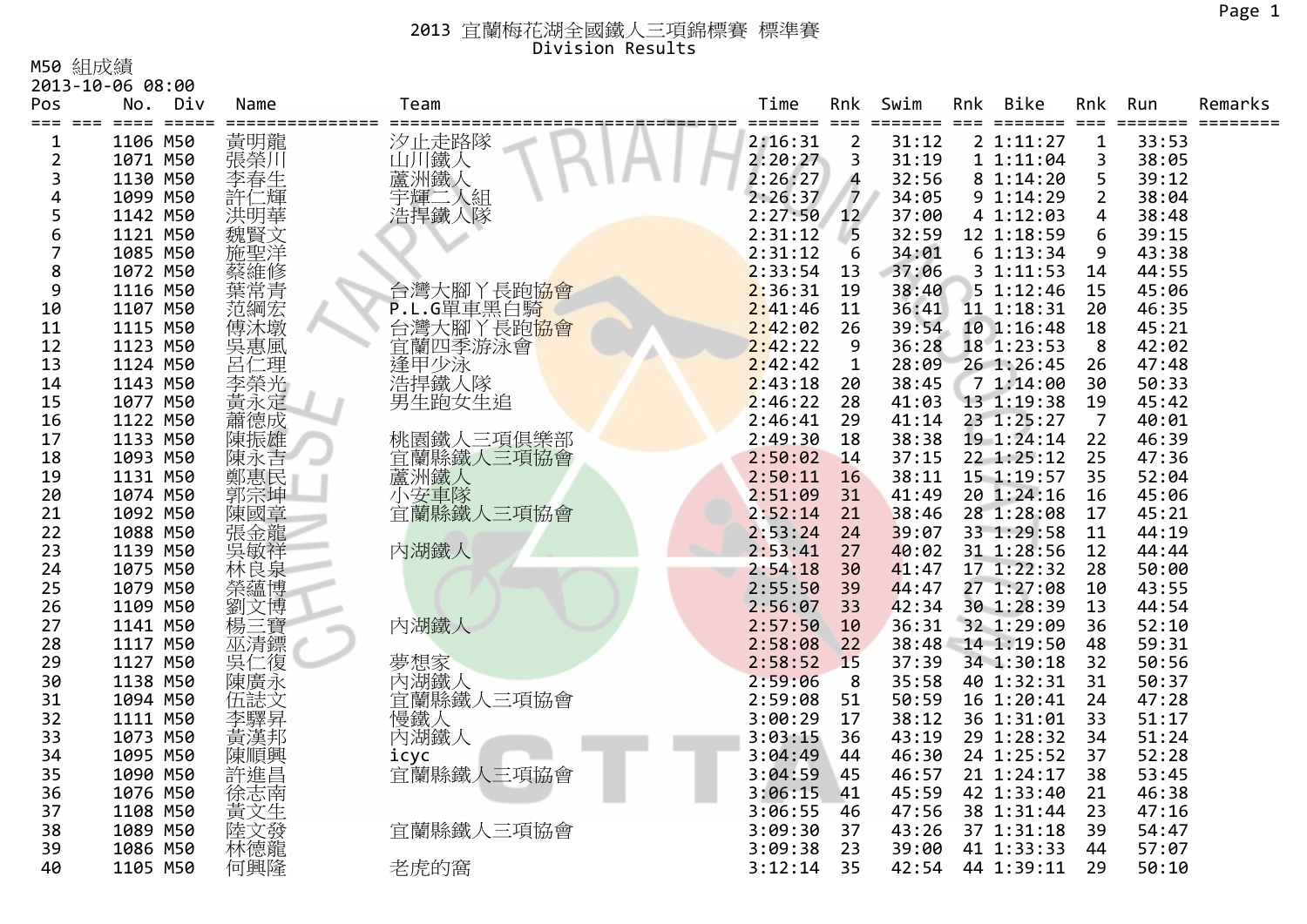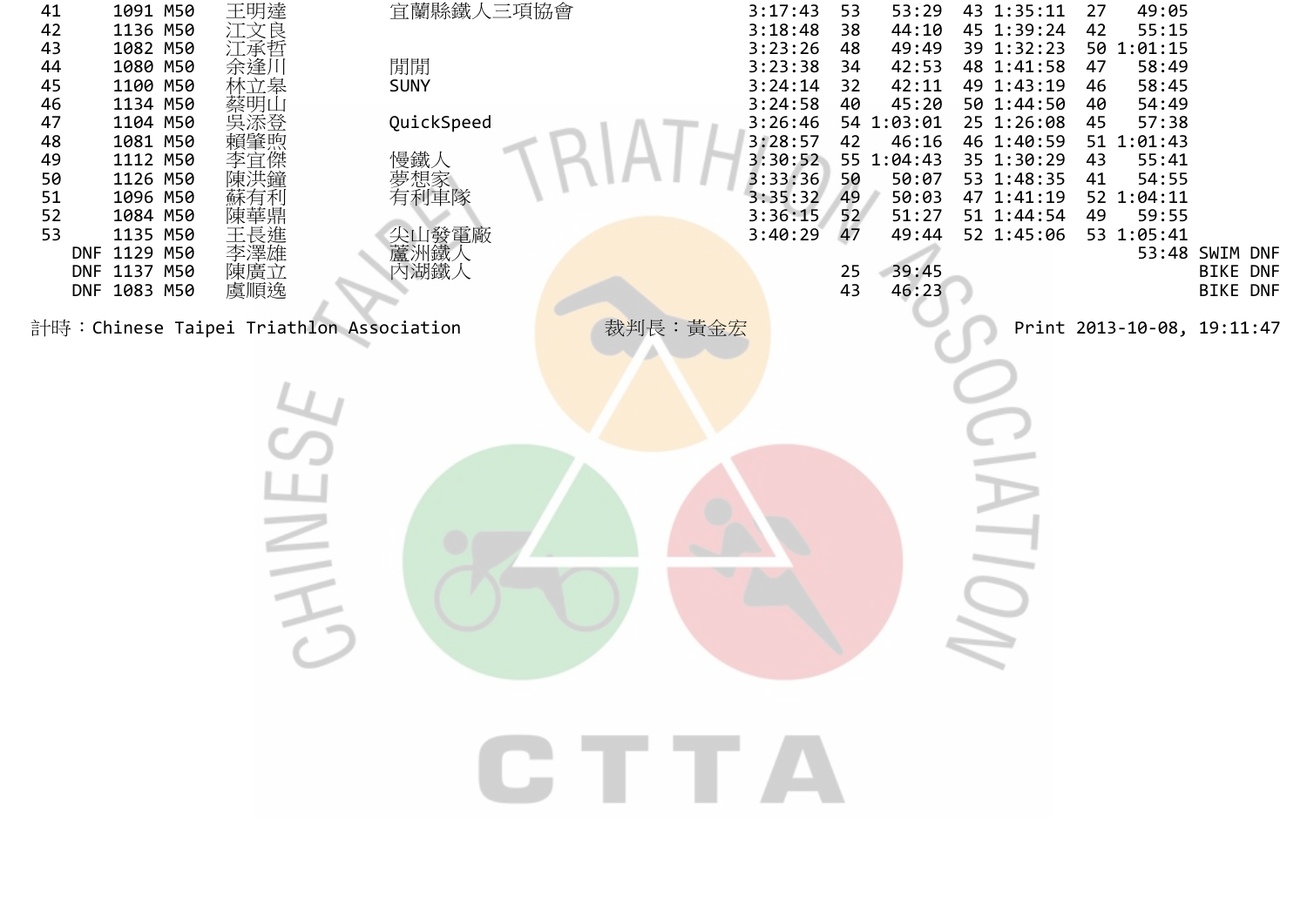M45 組成績

|                | 2013-10-06 08:00                   |               |                            |                    |                      |                 |     |                                |                |                |         |
|----------------|------------------------------------|---------------|----------------------------|--------------------|----------------------|-----------------|-----|--------------------------------|----------------|----------------|---------|
| Pos            | No.<br>Div                         | Name          | Team                       | Time               | Rnk                  | Swim            | Rnk | Bike                           | Rnk            | Run            | Remarks |
| $==$           | $=$ $=$ $=$ $=$<br>$=$ $=$ $=$ $=$ | ============= |                            | ====== ===         |                      | $=$ $=$ $=$ $=$ |     | $=$ $=$ $=$ $=$ $=$ $=$        | $==$           | ======         |         |
| 1              | 941 M45                            | 蘇仁亮           | 台灣大腳丫長跑協會                  | 2:15:44            | $\mathbf 1$          | 29:37           |     | 4 1:10:45                      | 3              | 35:24          |         |
| $\overline{2}$ | 942 M45                            | 林文國           | 鐵馬牧場                       | 2:15:59            | $\overline{2}$       | 29:39           |     | 51:11:30                       | $\mathbf{1}$   | 34:51          |         |
| 3              | 965 M45                            | 華清龍           | 三芝區體育會鐵人三項委員會              | 2:24:17            | 11                   | 34:08           |     | 61:11:56                       | 8              | 38:15          |         |
| 4              | 1009 M45                           | 游泰瑜           | 悍將鐵人                       | 2:24:27            | 12                   | 34:11           |     | 8 1:12:45                      | 5              | 37:32          |         |
| 5              | 1038 M45                           | 吳明忠           | - 康軒鐵人隊<br>台化佛魔般           | 2:25:11            | 8                    | 32:38           |     | 12 1:14:39                     | $\overline{7}$ | 37:55          |         |
| 6              | 988 M45                            | 陳建成           |                            | 2:26:03            | 19                   | 35:41           |     | 15 1:15:25                     | $\overline{2}$ | 34:58          |         |
|                | 1059 M45                           | 吳麒明           | 祟越鐵人隊                      | 2:26:44            | 40                   | 39:52           |     | 31:10:37                       | 4              | 36:16          |         |
| 8              | 1011 M45                           | 邱炎武           | 台灣大腳丫長跑協會                  | 2:29:23            | 32                   | 38:35           |     | 71:12:30                       | 9              | 38:19          |         |
| 9              | 943 M45                            | 許志誠           | 鈺創科技                       | 2:29:24            | 27                   | 37:10           |     | 9 1:12:56                      | 10             | 39:20          |         |
| 10             | 945 M45                            | 陳廣興           | 內湖鐵人                       | 2:29:46            | $\overline{4}$       | 31:13           |     | 16 1:15:29                     | 21             | 43:05          |         |
| 11             | 1051 M45                           | 盧泰安           |                            | 2:31:38            | 14                   | 34:37           |     | 13 1:15:01                     | 16             | 42:01          |         |
| 12             | 964 M45                            | 王金川           | 三芝區體育會鐵人三項委員會              | 2:32:09            | 64                   | 42:35           |     | 2 1:09:58                      | 11             | 39:36          |         |
| 13             | 956 M45                            | 劉中憲           |                            | 2:32:10            | 18                   | 35:12           |     | 11 1:14:05                     | 20             | 42:54          |         |
| 14             | 1028 M45                           | 張華德           | 逢甲少泳                       | 2:33:04            | 3                    | 30:25           |     | 21 1:18:07                     | 29             | 44:33          |         |
| 15             | 1064 M45                           | 廖勝臺           | 內湖鐵人                       | 2:33:07            | 56                   | 41:19           |     | 1 1:09:31                      | 17             | 42:18          |         |
| 16             | 944 M45                            | 黃文宏           | 內湖鐵人                       | 2:34:08            | 24                   | 36:47           |     | 19 1:16:21                     | 13             | 41:00          |         |
| 17             | 1012 M45                           | 廖榮緯           | 台灣大腳<br>丫長跑協會              | 2:34:16            | 59                   | 41:36           |     | 14 1:15:05                     | 6              | 37:36          |         |
| 18             | 976 M45                            | 林錫煌           | 宜蘭縣鐵人三項協會                  | 2:34:29            | 35                   | 39:06           |     | 10 1:13:41                     | 15             | 41:43          |         |
| 19             | 982 M45                            | 謝忠德           | 宜蘭縣鐵人三項協會<br>三芝區體育會鐵人三項委員會 | 2:38:41            | 30                   | 37:51           |     | 20 1:16:32                     | 27             | 44:19          |         |
| 20             | 966 M45                            | 鐘志賢           |                            | 2:39:11            | 13                   | 34:32           |     | 29 1:20:00                     | 30             | 44:39          |         |
| 21             | 1065 M45                           | 於宏宇           | 太魯閣鐵人                      | 2:40:16            | 6                    | 31:44           |     | 30 1:20:01                     | 52             | 48:31          |         |
| 22             | 973 M45                            | 陳文欽           | 宜蘭縣鐵人三項協會                  | 2:40:19            | 21                   | 36:11           |     | 33 1:21:39                     | 18             | 42:29          |         |
| 23             | 1036 M45                           | 林俊龍           | 蘆洲鐵人                       | 2:40:26            | 17                   | 35:08           |     | 32 1:21:09                     | 26             | 44:10          |         |
| 24             | 1045 M45                           | 趙定樺           | 桃園鐵人三項俱樂部                  | 2:41:05            | 25                   | 36:47           |     | 17 1:16:03                     | 50             | 48:15          |         |
| 25             | 1024 M45                           | 林育德           | 兩支北方麵食館                    | 2:41:09            | 66                   | 42:42           |     | 23 1:18:11                     | 12             | 40:18          |         |
| 26             | 977 M45                            | 黃家樺           | 宜蘭縣鐵人三項協會                  | 2:41:54            | 28                   | 37:26           |     | 31 1:21:07                     | 23             | 43:22          |         |
| 27             | 1061 M45<br>948 M45                | 廖本顏           | 祟越鐵人隊                      | 2:42:43            | 29<br>20             | 37:35           |     | 27 1:19:24<br>36:03 39 1:24:23 | 37<br>32       | 45:45<br>45:12 |         |
| 28             |                                    | 蔡建發           |                            | 2:45:37            |                      |                 |     | 25 1:19:00                     |                |                |         |
| 29             | 951 M45                            | 徐榮昌           |                            | 2:45:50            | 76                   | 45:51           |     |                                | 14             | 41:01          |         |
| 30             | 1040 M45                           | 謝宗憲           | 快樂旋風                       | 2:46:30            | 47                   | 40:31           |     | 26 1:19:02                     | 42             | 46:57          |         |
| 31             | 1035 M45                           | 陳誌昇           | 蘆洲鐵人                       | 2:47:28            | 49<br>10             | 40:44           |     | 28 1:19:30<br>67 1:31:03       | 44<br>19       | 47:14          |         |
| 32             | 1043 M45                           | 周向明           | Gigabyte Ironman           | 2:47:47            | 44                   | 33:59           |     | 36 1:23:39                     | 25             | 42:47          |         |
| 33             | 1054 M45                           | 高志宏<br>郭旻星    | 浩瀚國際有限公司                   | 2:47:52            |                      | 40:19           |     |                                | 22             | 43:54          |         |
| 34<br>35       | 967 M45<br>1004 M45                |               | 三芝區體育會鐵人三項委員會              | 2:48:18<br>2:48:35 | 80<br>$\overline{7}$ | 46:25           |     | 24 1:18:37<br>52 1:26:11       | 60             | 43:17<br>49:52 |         |
|                |                                    | 陳明志           |                            |                    |                      | 32:33           |     | 22 1:18:07                     |                |                |         |
| 36<br>37       | 1039 M45<br>985 M45                | 蔡銘洲           | 快樂旋風                       | 2:49:01<br>2:49:45 | 60<br>31             | 42:20<br>37:55  |     | 45 1:25:08                     | 54<br>41       | 48:35          |         |
| 38             |                                    | 呂中順           | 蘇澳慢跑-極限鐵人隊                 |                    | 53                   |                 |     |                                | 24             | 46:42          |         |
|                | 1006 M45                           | 黃少奇           | 螢火蟲                        | 2:50:12            |                      | 41:09           |     | 46 1:25:11                     |                | 43:54          |         |
| 39             | 1048 M45                           | 林志強           | TMAN鐵人隊                    | 2:50:49            | 22                   | 36:19           |     | 63 1:29:40                     | 31             | 44:52          |         |
| 40             | 980 M45                            | 李陽德           | 宜蘭縣鐵人三項協會                  | 2:51:27            | 38                   | 39:32           |     | 49 1:25:48                     | 38             | 46:07          |         |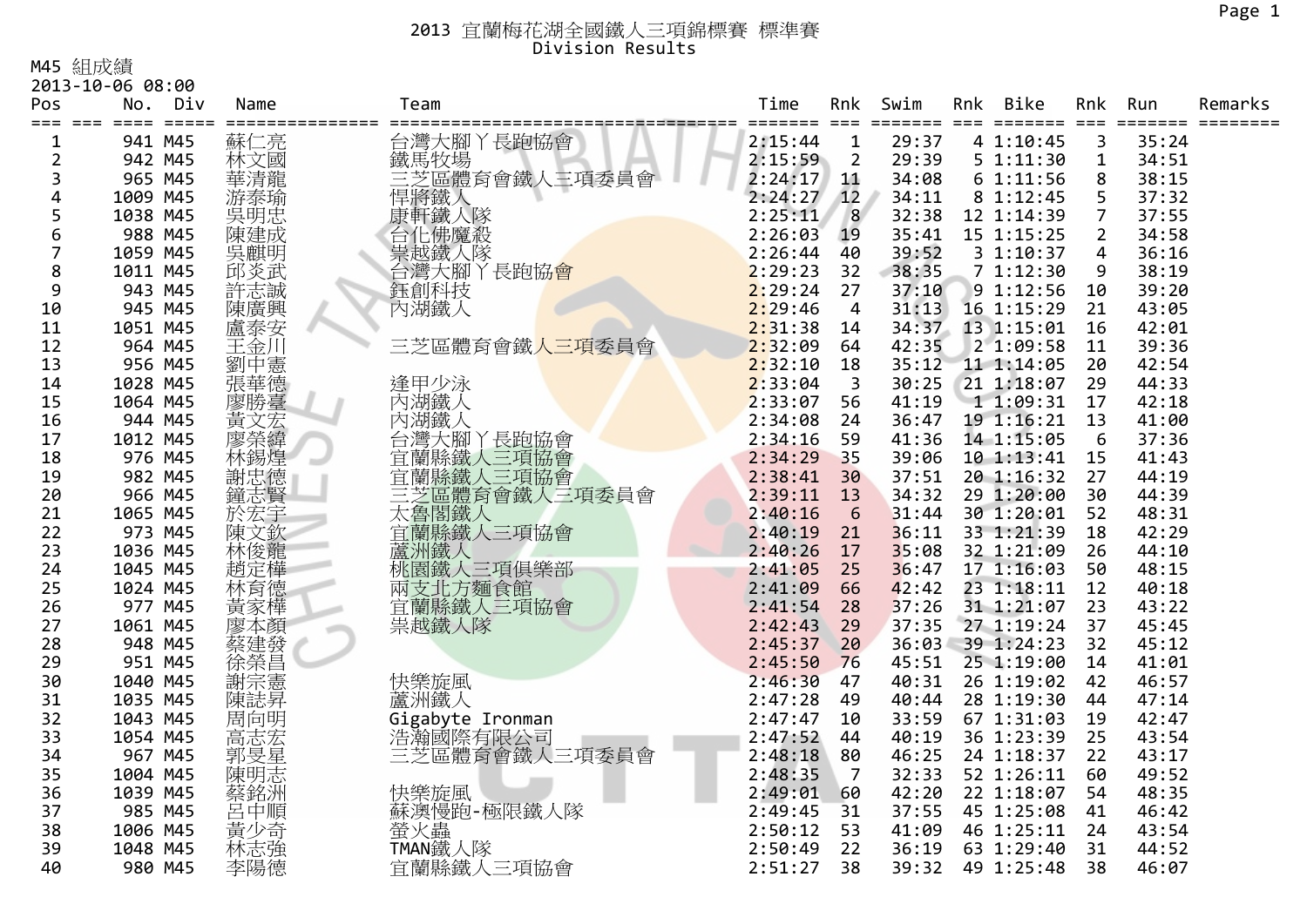| 41   | 1042 M45 | 洪文祺                     | Gigabyte Ironman                                 | 2:52:05       | 54<br>41:14 | 34 1:22:50 | 47   | 48:02      |
|------|----------|-------------------------|--------------------------------------------------|---------------|-------------|------------|------|------------|
| 42   | 1041 M45 | 蔡進中                     | 快樂旋風                                             | 2:52:10       | 58<br>41:29 | 35 1:23:31 | 43   | 47:10      |
| 43   | 1008 M45 | 許文蛟                     | 台積鐵人幫                                            | 2:52:36       | 40:12<br>43 | 41 1:24:40 | 45   | 47:44      |
| 44   | 958 M45  | 王孟瑒                     |                                                  | 2:53:21       | 39:49<br>39 | 47 1:25:24 | 48   | 48:09      |
| 45   | 953 M45  | 顏文男                     |                                                  | 2:53:32       | 46<br>40:30 | 55 1:26:29 | 40   | 46:33      |
| 46   | 1023 M45 | 許先渠                     |                                                  | 2:54:19       | 52<br>40:56 | 57 1:27:46 | 36   | 45:38      |
| 47   | 971 M45  | 林正斌                     | 兩支北方麵食館<br>海龍長泳倶樂部                               | 2:55:04       | 55<br>41:18 | 40 1:24:29 | 58   | 49:19      |
| 48   | 1060 M45 | 邱新然                     | 祟越鐵人隊                                            | 2:55:14       | 9<br>33:30  | 43 1:25:05 | 81   | 56:40      |
| 49   | 995 M45  | 謝芳文                     |                                                  | 2:55:32       | 79<br>46:16 | 18 1:16:17 | 73   | 52:59      |
| 50   | 1033 M45 | 陳柏棟                     |                                                  | 2:55:57       | 37<br>39:20 | 61 1:28:29 | 49   | 48:09      |
| 51   | 1049 M45 | 陳志華                     | TMAN鐵人隊                                          | 2:58:26       | 42<br>40:06 | 59 1:28:12 | 61   | 50:09      |
| 52   | 993 M45  | 李立忠                     |                                                  | 2:58:30       | 51<br>40:51 | 54 1:26:26 | 66   | 51:14      |
| 53   | 986 M45  | 盧國欽                     | 蘇澳慢跑-極限鐵人隊                                       | 2:59:37       | 67<br>42:44 | 69 1:31:36 | 33   | 45:18      |
| 54   | 974 M45  | 李建鋒                     | 《直蘭縣鐵人三項協會》<br>陽光鐵人幫<br>常人·                      | 2:59:40       | 45:08<br>73 | 48 1:25:41 | 56   | 48:53      |
| 55   | 970 M45  | 林俊宏                     |                                                  | 3:01:02       | 42:37<br>65 | 44 1:25:08 | 75   | 53:18      |
| 56   | 1005 M45 | 林俊雄                     |                                                  | 3:01:14       | 39:52<br>41 | 62 1:29:23 | 70   | 51:59      |
| 57   | 968 M45  | 呂凱華                     | 陽光鐵人幫                                            | 3:01:16       | 46:46<br>82 | 38 1:24:11 | 62   | 50:20      |
| 58   | 946 M45  | 張志祥                     |                                                  | 3:01:31       | 45:43<br>75 | 56 1:26:37 | 57   | 49:12      |
| 59 * | 80 M45   |                         |                                                  | 3:01:37       | 40:33<br>48 | 71 1:32:18 | 55   | 48:48      |
| 60   | 998 M45  | 顏偉德<br>姚煌輝              | UPSer車水馬龍                                        | 3:01:49       | 51:21<br>91 | 51 1:26:09 | 28   | 44:20      |
| 61   | 1046 M45 | 彭志璋                     | 桃園鐵人三項俱樂部                                        | 3:02:08       | 48:19<br>84 | 50 1:25:57 | 46   | 47:53      |
| 62   | 1003 M45 | 楊孫和                     | P.L.G單車黑白騎                                       | 3:02:24       | 43:22<br>69 | 58 1:28:10 | 63   | 50:53      |
| 63   | 1063 M45 | 孫志輝                     | 內湖鐵人                                             | 3:03:30       | 31:40<br>5  | 85 1:39:21 | 72   | 52:30      |
| 64   | 981 M45  | 呂旗文                     | 宜蘭縣鐵人三項協會                                        | 3:05:02       | 51:44<br>93 | 42 1:24:54 | 51   | 48:25      |
| 65   | 1056 M45 | 牟敦杰                     |                                                  | 3:05:11       | 70<br>43:23 | 80 1:36:23 | 34   | 45:26      |
| 66   | 1032 M45 | 謝志評                     |                                                  | 3:05:23       | 35:00<br>15 | 77 1:33:33 | 82   | 56:51      |
| 67   | 999 M45  | 王志豪                     | UPSer車水馬龍                                        | 3:05:34       | 50:13<br>90 | 64 1:29:50 | 35   | 45:32      |
| 68   | 991 M45  | 謝佩佳                     |                                                  | 3:05:53       | 45:15<br>74 | 70 1:32:06 | 53   | 48:33      |
| 69   | 984 M45  | 羅瑞陽                     |                                                  | 3:06:43       | 47:07<br>83 | 65 1:29:57 | 59   | 49:40      |
| 70   | 963 M45  | 林文欽                     |                                                  | 3:06:58       | 45:03<br>72 | 66 1:30:47 | 65   | 51:08      |
| 71   | 987 M45  | 林文郁                     | 老友新枝隊<br>和平營管公司<br>蘇澳慢跑-極限鐵人隊                    | 3:07:57       | 36<br>39:20 | 68 1:31:20 | 83   | 57:19      |
| 72   | 983 M45  | 陳皇甸                     | 宜蘭縣鐵人三項協會                                        | 3:08:19       | 57<br>41:29 | 78 1:35:10 | 68   | 51:41      |
| 73   | 994 M45  | 王森滿                     |                                                  | 3:09:01       | 85<br>48:54 | 53 1:26:11 | 77   | 53:56      |
| 74   | 949 M45  | 陳丁<br>祥                 |                                                  | 3:11:26       | 36:39<br>23 | 91 1:43:32 | 67   | 51:16      |
| 75   | 957 M45  | 林舜賢                     |                                                  | 3:12:58       | 36:57<br>26 | 73 1:32:33 |      | 90 1:03:29 |
| 76   | 962 M45  | 李秀彬                     |                                                  | 3:13:03       | 45<br>40:24 | 88 1:40:15 | 71   | 52:25      |
| 77   | 955 M45  | 李世強                     | 261                                              | 3:14:55       | 78<br>46:10 | 90 1:42:33 | 39   | 46:12      |
| 78   | 969 M45  | 王耀坤                     |                                                  | 3:15:35       | 52:15<br>94 | 72 1:32:28 | - 64 | 50:53      |
| 79   | 1034 M45 |                         |                                                  | 3:15:59       | 49:10<br>87 | 60 1:28:18 | 86   | 58:32      |
| 80   | 947 M45  |                         |                                                  | 3:16:17       | 38:59<br>34 | 84 1:38:29 | 88   | 58:51      |
| 81   | 1014 M45 | <b>孫蘇黃<br/>太太<br/>黃</b> |                                                  | 3:17:59       | 49:37<br>88 | 82 1:36:30 | 69   | 51:53      |
| 82   | 996 M45  | K陳劉潘張黃#<br>建學大学<br>黃帝   | 3陽蘆谷台鐵閒<br>光纖鐵七土牧場<br>大馬閒<br>白光<br>日本大場<br>開開大地場 | 3:18:04       | 42:31<br>61 | 37 1:24:00 |      | 97 1:11:34 |
| 83   | 950 M45  |                         |                                                  | 3:20:40       | 49:41<br>89 | 83 1:37:55 | 74   | 53:05      |
| 84   | 997 M45  |                         |                                                  | 3:22:04       | 77<br>46:10 | 87 1:40:10 | 79   | 55:44      |
| 85   | 959 M45  |                         |                                                  | 3:22:27       | 55:30<br>98 | 76 1:33:19 | 76   | 53:39      |
| 86   | 979 M45  |                         | 宜蘭縣鐵人三項協會                                        | 3:25:04       | 35:07<br>16 | 97 1:51:18 | 87   | 58:39      |
| 87   | 1030 M45 | 林意能                     |                                                  | $3:27:19$ 100 | 55:52       | 75 1:33:05 | 85   | 58:23      |
|      |          |                         |                                                  |               |             |            |      |            |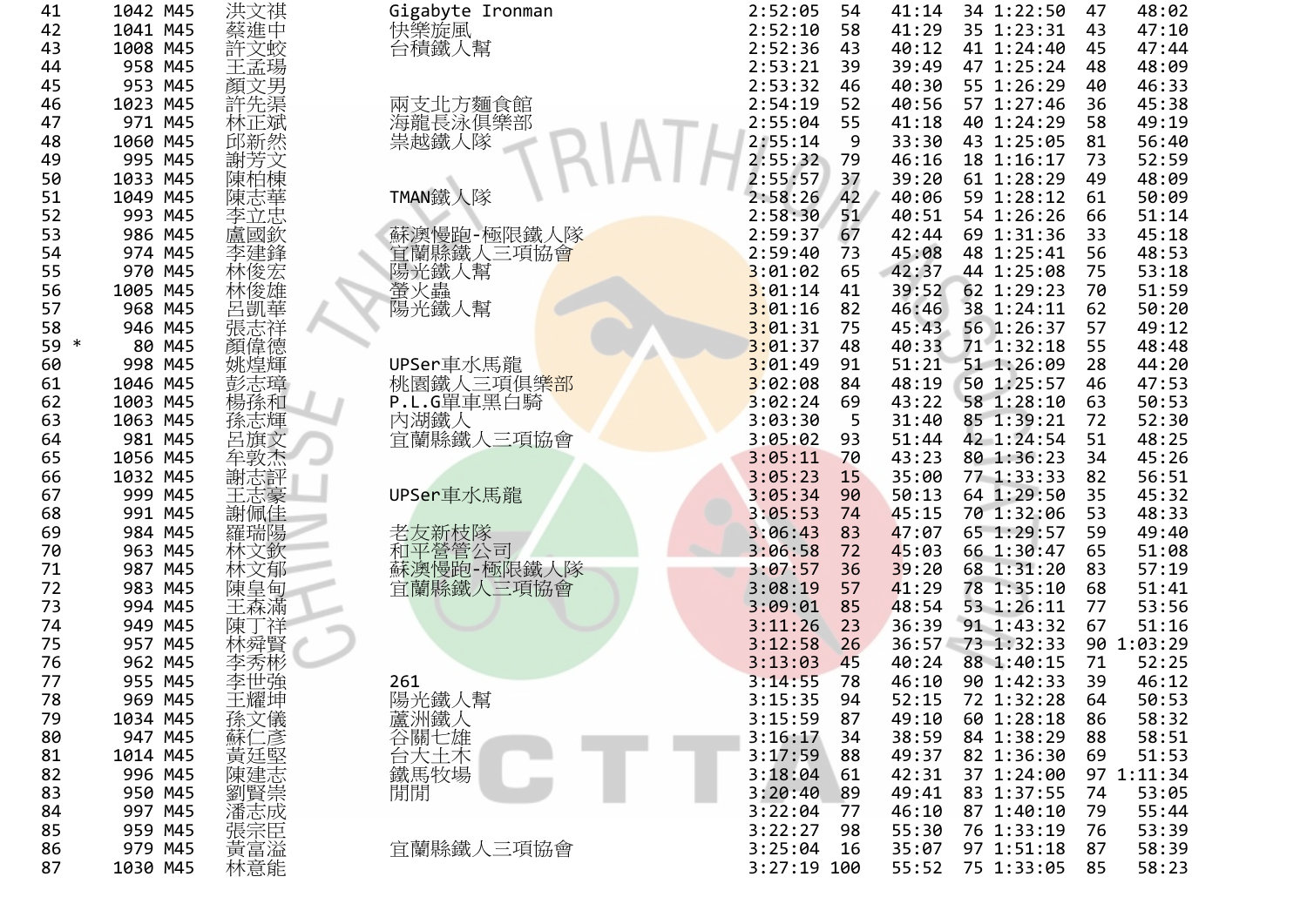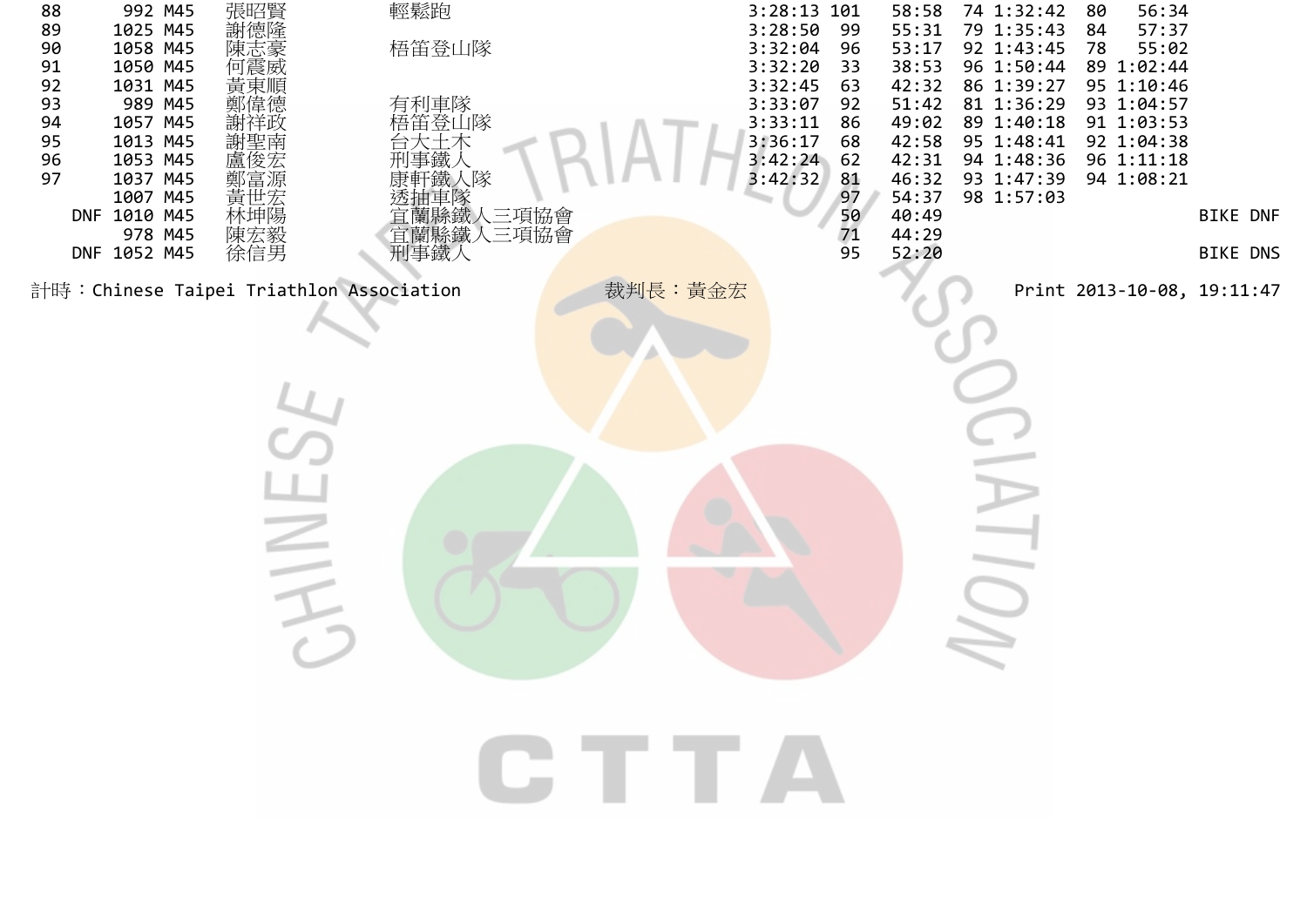M40 組成績

|                | 2013-10-06 08:00   |                        |                                |                      |                |                          |     |                                      |                        |                |         |
|----------------|--------------------|------------------------|--------------------------------|----------------------|----------------|--------------------------|-----|--------------------------------------|------------------------|----------------|---------|
| Pos            | No.<br>Div         | Name                   | Team                           | Time                 | Rnk            | Swim                     | Rnk | Bike                                 | Rnk                    | Run            | Remarks |
|                | 721 M40            | ===============<br>林文泉 | 台灣大腳丫長跑協會                      | ===== ===<br>2:10:27 | 3              | $=$ $=$ $=$ $=$<br>29:23 |     | $=$ $=$ $=$ $=$ $=$ $=$<br>4 1:06:21 | $==$<br>$\overline{2}$ | =====<br>34:44 |         |
| 1              |                    |                        |                                |                      |                |                          |     |                                      |                        |                |         |
| $\overline{2}$ | 727 M40            | 廖冠至                    | 浩捍鐵人隊                          | 2:11:12              | 4              | 30:10                    |     | 31:06:03                             | 4                      | 35:00          |         |
| 3              | 722 M40<br>858 M40 | 吳介文                    |                                | 2:12:12              | 5<br>17        | 30:11                    |     | 5 1:07:15                            | 3<br>$\mathbf{1}$      | 34:46<br>32:31 |         |
| 4              | 725 M40            | 廖顯湖                    | 沿馬牧場<br>台灣大腳丫長跑協會<br>台灣大腳丫長跑協會 | 2:17:40              | 10             | 33:10<br>32:06           |     | 11 1:12:00<br>10 1:11:01             | $\overline{7}$         | 36:14          |         |
| 5              |                    | 陳明士                    |                                | 2:19:20<br>2:19:22   | 13             | 32:25                    |     | 8 1:10:49                            | 6                      | 36:09          |         |
| 6<br>7         | 724 M40            | 何志新                    | 台灣大腳丫長跑協會                      |                      |                |                          |     |                                      |                        |                |         |
|                | 726 M40            | 陳俊宏                    | Atempo cycling (高雄市鐵人三項訓練      | 2:19:28              | $\mathbf{1}$   | 25:29                    |     | 32 1:15:45                           | 11                     | 38:15          |         |
| 8              | 798 M40            | "吴技陵<br>洪<br>洪         | 勝航鐵人                           | 2:21:49              | $\overline{2}$ | 26:22                    |     | 25 1:15:04                           | 16                     | 40:24          |         |
| 9              | 728 M40            |                        |                                | 2:22:48              | 6              | 30:17                    |     | 19 1:13:55                           | 12                     | 38:37          |         |
| 10             | 729 M40            | 朱永順                    | 蘆洲鐵人                           | 2:22:55              | 21             | 33:27                    |     | 14 1:13:00                           | 9                      | 36:29          |         |
| 11             | 731 M40            | 陳建勛                    | 谷關七雄                           | 2:23:13              | 20             | 33:26                    |     | 91:10:53                             | 13                     | 38:55          |         |
| 12             | 836 M40            | 林振基                    |                                | 2:23:28              | 25             | 34:30                    |     | 17 1:13:11                           | 5                      | 35:48          |         |
| 13             | 766 M40            | 廖啟順<br>蔡明良             | 三芝區體育會鐵人三項委員會                  | 2:25:22              | 14             | 32:37                    |     | 71:10:37                             | 32                     | 42:10          |         |
| 14             | 930 M40            |                        | 內湖鐵人                           | 2:29:06              | 8              | 31:07                    |     | 41 1:17:07                           | 21                     | 40:53          |         |
| 15             | 927 M40            | 陳佑波                    | 祟越鐵人隊                          | 2:29:14              | 24             | 34:18                    |     | 18 1:13:38                           | 25                     | 41:19          |         |
| 16             | 730 M40            | 連志威                    |                                | 2:29:55              | 19             | 33:21                    |     | 36 1:16:02                           | 19                     | 40:34          |         |
| 17             | 894 M40            | 謝釜烈                    | 桃園鐵人三項俱樂部                      | 2:30:42              | 56             | 38:43                    |     | 16 1:13:04                           | 14                     | 38:56          |         |
| 18             | 791 M40            | 黃弘益                    | 蘇澳慢跑-極限鐵人隊                     | 2:30:51              | 93             | 42:20                    |     | 12 1:12:18                           | 8                      | 36:14          |         |
| 19             | 732 M40            | 陳俊池                    | 谷關七雄                           | 2:31:39              | 22             | 33:43                    |     | 22 1:14:05                           | 39                     | 43:52          |         |
| 20             | 787 M40            | 韓百樂                    |                                | 2:31:40              | 30             | 34:55                    |     | 21 1:14:02                           | 37                     | 42:44          |         |
| 21             | 882 M40            | 李宏遠                    | 陸軍飛訓部飛行教官組                     | 2:32:16              | 38             | 37:04                    |     | 44 1:18:13                           | 10                     | 36:59          |         |
| 22             | 803 M40            | 范書誠                    | 鐵人福祿壽                          | 2:32:23              | 50             | 38:17                    |     | 13 1:12:50                           | 23                     | 41:18          |         |
| 23             | 929 M40            | 劉邦鳴                    | 內湖鐵人                           | 2:33:54              | 35             | 36:43                    |     | 30 1:15:35                           | 28                     | 41:36          |         |
| 24             | 931 M40            | 蔡明福                    | 內湖鐵人                           | 2:33:56              | $\overline{7}$ | 31:05                    |     | 45 1:18:21                           | 43                     | 44:31          |         |
| 25             | 911 M40            | 傅<br>豪                 | True Yoga                      | 2:34:11              | 95             | 42:27                    |     | 61:10:28                             | 24                     | 41:18          |         |
| 26             | 784 M40            | 主兆杰                    |                                | 2:34:42              | 41             | 37:24                    |     | 37 1:16:09                           | 22                     | 41:10          |         |
| 27             | 932 M40            | 謝樹林                    | 內湖鐵人                           | 2:34:49              | 11             | 32:07                    |     | 39 1:16:48                           | 58                     | 45:55          |         |
| 28             | 903 M40            | 石金城                    | TMAN鐵人隊                        | 2:34:57              | 43             |                          |     | 37:35 33 1:15:54                     | 26                     | 41:28          |         |
| 29             | 887 M40            | 劉家祥                    |                                | 2:35:26              | 52             | 38:21                    |     | 27 1:15:16                           | 29                     | 41:51          |         |
| 30             | 807 M40            | Wong Ting Hon          | 鐵人福祿壽                          | 2:35:29              | 47             | 37:53                    |     | 28 1:15:23                           | 34                     | 42:14          |         |
| 31             | 842 M40            | 陳中煜                    | 登火蟲人                           | 2:36:10              | 58             | 38:45                    |     | 24 1:14:46                           | 35                     | 42:40          |         |
| 32             | 933 M40            | 呂學翰                    |                                | 2:36:39              | 15             | 33:01                    |     | 49 1:19:05                           | 44                     | 44:33          |         |
| 33             | 792 M40            | 金先文                    | 蘇澳慢跑-極限鐵人隊                     | 2:38:33              | 9              | 31:47                    |     | 57 1:20:50                           | 59                     | 45:56          |         |
| 34             | 846 M40            | 張信昌                    | 可樂達爾文                          | 2:38:37              | 36             | 36:52                    |     | 38 1:16:27                           | 50                     | 45:19          |         |
| 35             | 736 M40            | 洪安正                    |                                | 2:39:30              | 40             | 37:06                    |     | 63 1:22:02                           | 15                     | 40:23          |         |
| 36             | 878 M40            | 覃有新                    | 同步單車鐵人                         | 2:39:54 100          |                | 42:56                    |     | 23 1:14:44                           | 33                     | 42:14          |         |
| 37             | 874 M40            | 廖長賢                    | 兩支北方麵食館                        | 2:39:59              | 67             | 39:57                    |     | 43 1:18:08                           | 30                     | 41:55          |         |
| 38             | 778 M40            | 李翔霖                    | 宜蘭縣鐵人三項協會                      | 2:40:31              | 46             | 37:53                    |     | 34 1:15:57                           | 65                     | 46:42          |         |
| 39             | 897 M40            | 江林成                    | 桃園鐵人三項俱樂部                      | 2:40:40              | 99             | 42:48                    |     | 20 1:13:58                           | 40                     | 43:54          |         |
| 40             | 923 M40            | 林昭琦                    |                                | 2:40:48              | 26             | 34:34                    |     | 90 1:25:45                           | 18                     | 40:31          |         |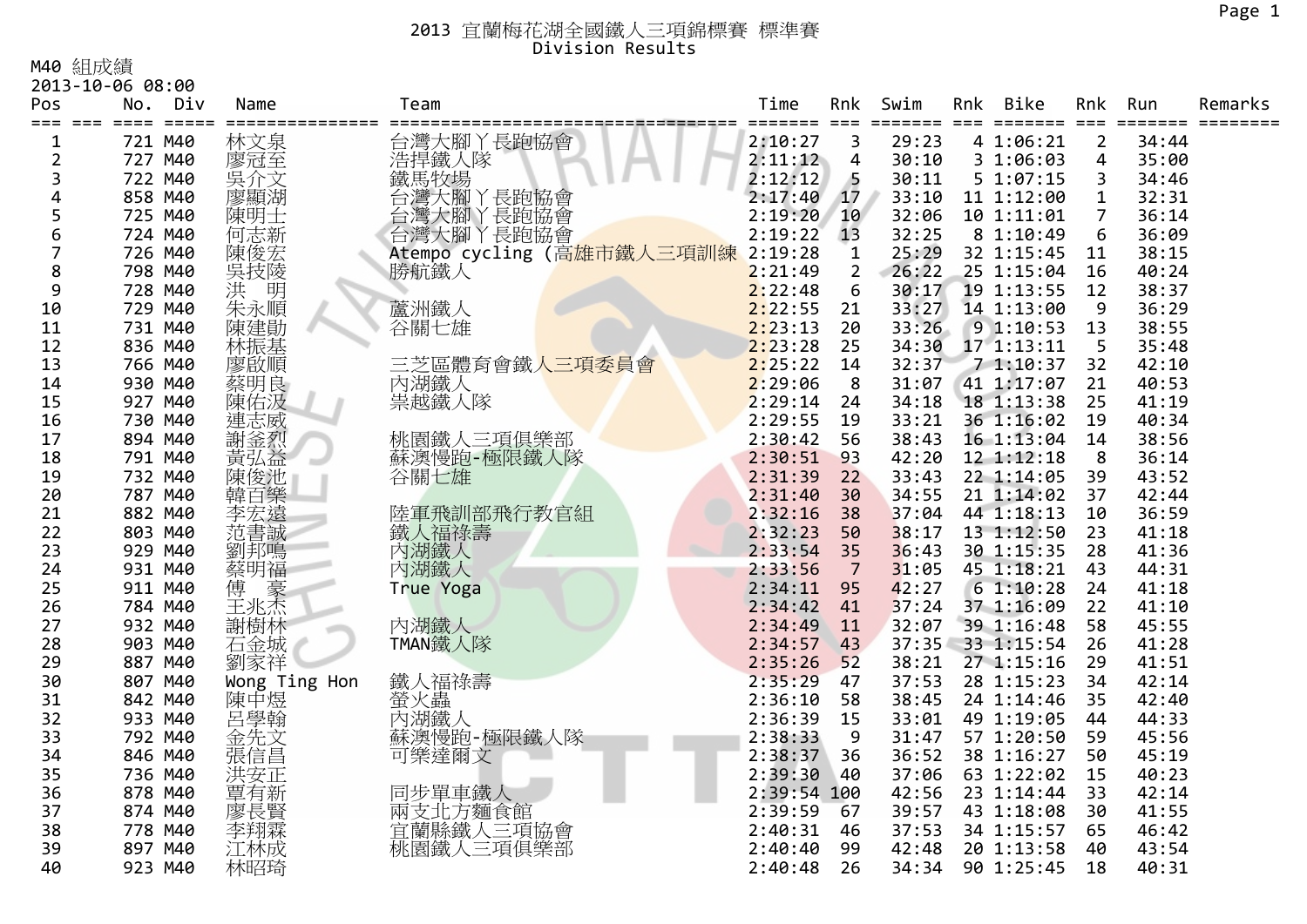| 41 | 795 M40 | 王建文                   |                         | 2:42:12<br>18 | 33:16 | 61 1:21:31             | 74  | 47:26 |
|----|---------|-----------------------|-------------------------|---------------|-------|------------------------|-----|-------|
| 42 | 883 M40 | 一林思學<br>王瑩澤           |                         | 2:42:54<br>57 | 38:44 | 31 1:15:41             | 83  | 48:30 |
| 43 | 895 M40 |                       | 桃園鐵人三項俱樂部               | 2:43:26<br>16 | 33:03 | 53 1:19:48             | 93  | 50:36 |
| 44 | 799 M40 | 劉德山                   |                         | 2:44:16<br>79 | 41:06 | 46 1:18:37             | 45  | 44:34 |
| 45 | 818 M40 | 邱彥成                   | 鐵駱駝                     | 2:44:19 105   | 43:41 | 29 1:15:29             | 48  | 45:10 |
| 46 | 743 M40 | 湯偉君                   |                         | 2:44:22<br>81 | 41:29 | 59 1:21:18             | 27  | 41:35 |
| 47 | 862 M40 | 黃志民                   | MINIHOMI                | 2:44:25<br>66 | 39:43 | 48 1:19:04             | 54  | 45:38 |
| 48 | 817 M40 | 林忠毅                   | SUV Life                | 2:45:50<br>94 | 42:22 | 35 1:15:58             | 75  | 47:31 |
| 49 | 815 M40 | 劉漢青                   | 築苑設計                    | 2:45:56<br>54 | 38:29 | 56 1:20:44             | 67  | 46:44 |
| 50 | 790 M40 | 楊煥正                   | 蘇澳慢跑-極限鐵人隊              | 2:46:07<br>39 | 37:05 | 54 1:20:00             | 88  | 49:03 |
| 51 | 741 M40 | 郭耀邦                   | <b>KUOL</b>             | 2:46:23<br>82 | 41:36 | 51 1:19:37             | 49  | 45:11 |
| 52 | 769 M40 | 胡適麒                   | 海龍長泳俱樂部                 | 2:46:50<br>63 | 39:01 | 77 1:24:18             | 38  | 43:32 |
| 53 | 829 M40 | 王振榮                   | 鐵馬牧場                    | 2:47:05<br>78 | 41:06 | 55 1:20:21             | 55  | 45:39 |
| 54 | 800 M40 | 胡志偉                   |                         | 2:47:25<br>45 | 37:43 | 72 1:23:37             | 62  | 46:06 |
| 55 | 780 M40 | 方慶麟                   | 宜蘭縣鐵人三項協 <mark>會</mark> | 2:47:32<br>49 | 37:56 | 47 1:18:41             | 97  | 50:56 |
| 56 | 761 M40 | 陳秀祖                   |                         | 2:47:34<br>37 | 37:04 | 84 1:24:46             | 57  | 45:46 |
| 57 | 767 M40 | Guillaume Faure       |                         | 2:47:38<br>90 | 42:14 | 52 1:19:42             | 56  | 45:43 |
| 58 | 744 M40 | 陳新和                   |                         | $2:47:52$ 124 | 45:01 | 42 1:17:15             | 53  | 45:37 |
| 59 | 866 M40 | 陳敬傑                   |                         | 2:48:12<br>69 | 40:00 | 58 1:20:57             | 71  | 47:16 |
| 60 | 900 M40 | 陳家徽                   | 1支電風吹著跑                 | 2:48:15<br>42 | 37:24 | 40 1:17:00             | 116 | 53:52 |
| 61 | 806 M40 | 章川禮                   |                         | $2:48:24$ 121 | 44:42 | 26 1:15:04             | 84  | 48:38 |
| 62 | 867 M40 | 陳慶裕                   |                         | 2:48:40<br>74 | 40:40 | 71 1:23:33             | 42  | 44:28 |
| 63 | 814 M40 | 周士琛                   | 輕鬆跑                     | 2:48:51<br>12 | 32:20 | 85 1:24:57 107         |     | 51:35 |
| 64 | 773 M40 | 陳華光                   |                         | $2:49:04$ 103 | 43:28 | 86 1:25:00             | 20  | 40:38 |
| 65 | 824 M40 | 溫中信                   | 鐵馬牧場                    | 2:49:30<br>29 | 34:51 | 15 1:13:03 157 1:01:37 |     |       |
| 66 | 764 M40 | 吳世彬                   | 三芝區體育會鐵人三項委員會           | 2:49:40<br>28 | 34:42 | 67 1:22:36 113         |     | 52:23 |
| 67 | 892 M40 | 彭萬璋                   | 桃園鐵人三項俱樂部               | 2:50:11 113   | 44:05 | 73 1:24:06             | 31  | 42:01 |
| 68 | 763 M40 | 劉再興                   | 三芝區體育會鐵人三項委員會           | 2:51:04<br>31 | 35:05 | 83 1:24:46 101         |     | 51:15 |
| 69 | 926 M40 | 李漢強                   |                         | 2:51:07<br>44 | 37:42 | 89 1:25:41             | 76  | 47:44 |
| 70 | 771 M40 | 吳彭弘                   |                         | $2:51:11$ 106 | 43:43 | 65 1:22:34             | 46  | 44:55 |
| 71 | 739 M40 | 謝佳男                   |                         | 2:51:54<br>85 | 41:57 | 81 1:24:32             | 52  | 45:25 |
| 72 | 783 M40 | 陶建強                   | 宜蘭縣鐵人三項協會               | 2:52:01 110   | 43:57 | 101 1:27:34            | 17  | 40:31 |
| 73 | 864 M40 | 張智柏                   |                         | 2:52:26 107   | 43:46 | 60 1:21:20             | 73  | 47:21 |
| 74 | 796 M40 | 游楨德                   | 台化佛魔殺                   | 2:52:33<br>73 | 40:36 | 105 1:27:56            | 41  | 44:02 |
| 75 | 776 M40 | 陳金龍                   | 宜蘭縣鐵人三項協會               | 2:52:37<br>61 | 38:58 | 88 1:25:40             | 78  | 48:00 |
| 76 | 781 M40 | 余俊達                   | 宜蘭縣鐵人三項協會               | 2:53:31<br>84 | 41:54 | 87 1:25:11             | 63  | 46:27 |
| 77 | 843 M40 | 張建興                   | 螢火蟲                     | 2:53:34<br>33 | 35:37 | 96 1:27:00             | 99  | 50:58 |
| 78 | 830 M40 |                       | 鐵馬牧場                    | 2:53:49<br>23 | 34:01 | 92 1:26:17             | 115 | 53:32 |
| 79 | 812 M40 |                       | 宇輝二人組                   | 2:53:55 102   | 43:10 | 69 1:22:54             | 77  | 47:51 |
| 80 | 838 M40 |                       |                         | 2:55:28<br>80 |       | 41:12 103 1:27:39      | 64  | 46:38 |
| 81 | 854 M40 | 於江陳程陳劉王益<br>《史明俊振憲孟漢· | 男生跑女生追                  | 2:56:07<br>92 |       | 42:20 107 1:28:28      | 51  | 45:21 |
| 82 | 886 M40 |                       |                         | 2:57:05<br>89 | 42:03 | 95 1:26:54             | 79  | 48:10 |
| 83 | 865 M40 |                       |                         | 2:57:10<br>62 | 38:59 | 99 1:27:29             | 94  | 50:43 |
| 84 | 917 M40 |                       | 刑事鐵人                    | 2:57:13<br>83 | 41:49 | 113 1:29:27            | 60  | 45:57 |
| 85 | 737 M40 | 林周林霊<br> 松本  松本       |                         | 2:57:19 130   | 45:57 | 80 1:24:30             | 69  | 46:54 |
| 86 | 810 M40 |                       | 羅東偉展-出張嘴車隊              | 2:57:31 141   | 47:25 | 50 1:19:23             | 95  | 50:44 |
| 87 | 884 M40 | 魏誌亮                   |                         | 2:57:53 34    |       | 36:17 121 1:30:14 105  |     | 51:23 |
|    |         |                       |                         |               |       |                        |     |       |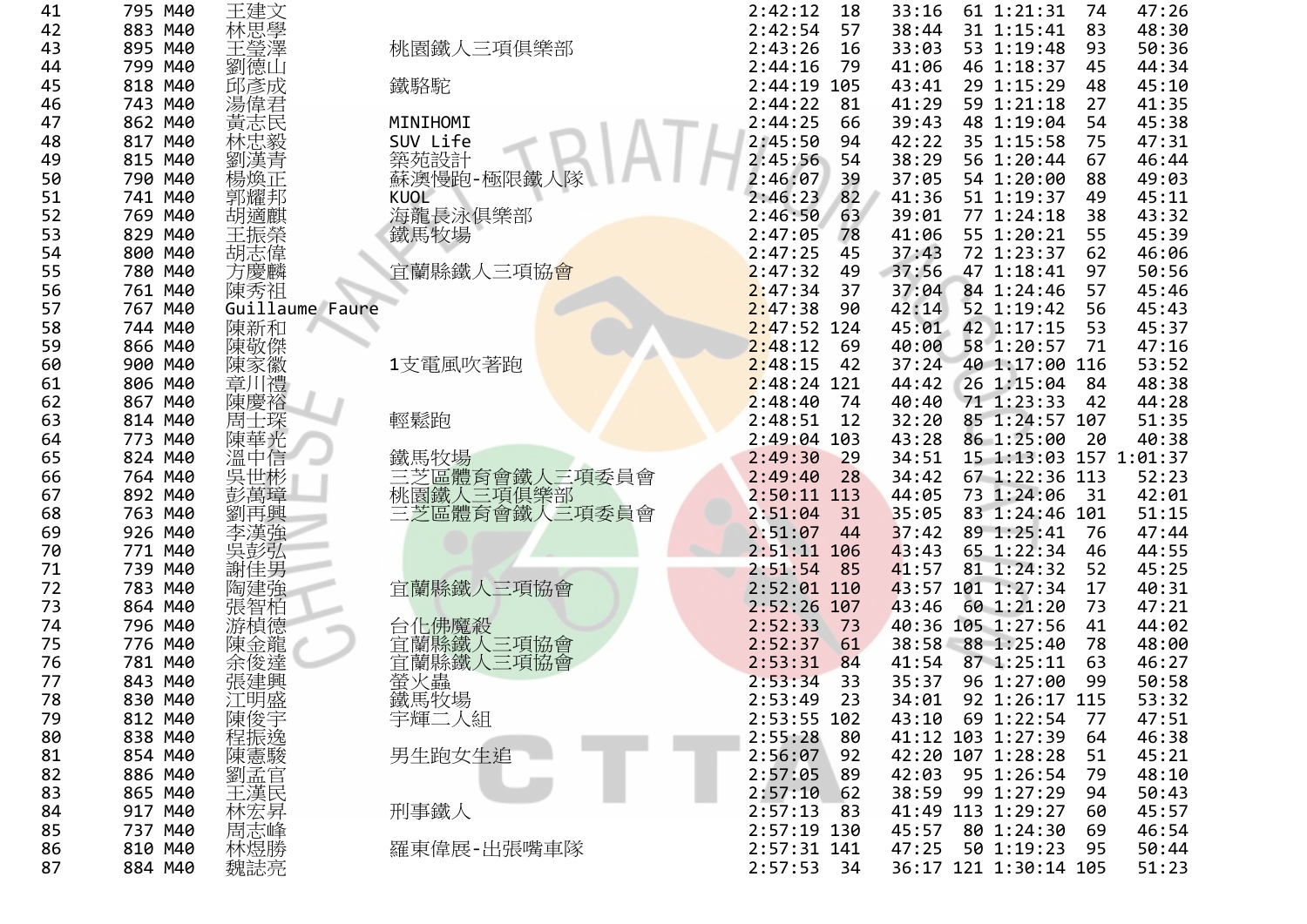| 88  | 899 M40 | 簡志祥        | 桃園鐵人三項俱樂部                   | 2:58:14 156     | 50:31 | 66 1:22:36                     | 47   | 45:07 |             |
|-----|---------|------------|-----------------------------|-----------------|-------|--------------------------------|------|-------|-------------|
| 89  | 904 M40 | 高國書<br>簡宗光 | TMAN鐵人隊                     | 2:58:39 131     | 46:05 | 62 1:21:37 98                  |      | 50:57 |             |
| 90  | 891 M40 |            | 桃園鐵人三項俱樂部                   | 2:58:47<br>64   | 39:14 | 76 1:24:16 128                 |      | 55:18 |             |
| 91  | 841 M40 | 蔡平賢        | 螢火蟲                         | 2:58:55<br>32   | 35:19 | 98 1:27:15 134                 |      | 56:22 |             |
| 92  | 822 M40 | 葉重陽        | 宜蘭四季健跑會                     | 3:00:12<br>60   |       | 38:56 139 1:34:35              | 66   | 46:43 |             |
| 93  | 928 M40 | 劉伸立        |                             | 3:00:22 123     | 44:59 | 93 1:26:40                     | 85   | 48:45 |             |
| 94  | 760 M40 | 陳世榮        | 台中市電腦公會                     | 3:00:50<br>97   |       | 42:36 118 1:29:51              | 81   | 48:24 |             |
| 95  | 808 M40 | 陳俊曄        |                             | 3:02:29 117     |       | 44:24 125 1:31:06              | 70   | 47:00 |             |
| 96  | 907 M40 | 盛保熙        | TMAN鐵人隊                     | 3:03:06<br>77   | 41:02 | 74 1:24:08 140                 |      | 57:57 |             |
| 97  | 825 M40 | 溫秉哲        | 鐵馬牧場                        | 3:03:10<br>59   | 38:48 | 91 1:25:57 141                 |      | 58:25 |             |
| 98  | 757 M40 | 古文兆        |                             | 3:03:15 136     | 46:35 | 78 1:24:22 112                 |      | 52:19 |             |
| 99  | 896 M40 | 陳敬民        | 桃園鐵人三項俱樂部                   | $3:03:21$ 154   | 50:12 | 97 1:27:07                     | - 61 | 46:02 |             |
| 100 | 755 M40 | 吳勝宗        |                             | 3:03:28<br>87   |       | 42:00 126 1:31:26              | - 92 | 50:03 |             |
| 101 | 831 M40 | 廖文忠        | 南投縣鐵人三項委員 <mark>會</mark>    | 3:03:42<br>27   |       | 34:38 129 1:32:11 137          |      |       | 56:53 換2078 |
| 102 | 888 M40 | 鄭旭劭        | 康軒鐵人隊                       | 3:03:48<br>68   |       | 39:58 115 1:29:42 117          |      | 54:08 |             |
| 103 | 881 M40 | 邱俊茂        |                             | 3:04:06 101     |       | 43:05 128 1:31:57 89           |      | 49:05 |             |
| 104 | 789 M40 | 黃勇溢        | 蘇澳慢跑-極限鐵人隊                  | 3:04:18<br>-86  |       | 41:57 100 1:27:32 124          |      | 54:49 |             |
| 105 | 905 M40 | 程善浩        | TMAN鐵人隊                     | 3:04:36<br>75   |       | 40:41 108 1:28:32 129          |      | 55:24 |             |
| 106 | 793 M40 | 三祥<br>許    | 蘇澳慢跑-極限鐵人隊                  | 3:04:37<br>65   |       | 39:29 124 1:30:47 120          |      | 54:22 |             |
| 107 | 756 M40 | 李耀杉        |                             | 3:04:39<br>71   |       | 40:22 94 1:26:46 139           |      | 57:33 |             |
| 108 | 906 M40 | 宋樹林        | TMAN鐵人隊                     | $3:04:44$ 153   |       | 49:46 104 1:27:42              | 72   | 47:16 |             |
| 109 | 765 M40 | 馬標嵩        | 三芝區體育會鐵人 <mark>三項委員會</mark> | 3:05:58<br>91   | 42:16 | 70 1:23:17 149 1:00:26         |      |       |             |
| 110 | 742 M40 | 游鈴昌        | 261                         | 3:06:05 164     | 53:21 | 79 1:24:25                     | 80   | 48:21 |             |
| 111 | 821 M40 | 陳玉輝        |                             | 3:06:05 115     |       | 44:15 130 1:32:37              | 90   | 49:14 |             |
| 112 | 801 M40 | 戴清輝        | 6289                        | 3:06:19<br>53   |       | 38:22 136 1:33:42 118          |      | 54:15 |             |
| 113 | 786 M40 | 陳克豪        | 老友新枝隊                       | 3:06:52<br>51   |       | 38:20 109 1:28:47 147          |      | 59:46 |             |
| 114 | 779 M40 | 陳鐘金        | 宜蘭縣鐵人三項協會                   | $3:07:04$ 127   |       | 45:16 123 1:30:28 104          |      | 51:22 |             |
| 115 | 746 M40 | 陳建福        |                             | $3:07:28$ 128   |       | 45:23 132 1:33:14 87           |      | 48:53 |             |
| 116 | 735 M40 | 溫俊輝        |                             | 3:08:01 109     |       | 43:55 117 1:29:49 119          |      | 54:18 |             |
| 117 | 849 M40 | 陳博彬        | 鋼鐵馬廄                        | $3:08:09$ 159   | 51:51 | 75 1:24:10 110                 |      | 52:08 |             |
| 118 | 794 M40 | 譚旭峰        | 蘇澳慢跑-極限鐵人隊                  | $3:08:47$ 114   |       | 44:14 143 1:36:08              | 82   | 48:25 |             |
| 119 | 851 M40 | 楊志強        |                             | 3:09:09 139     |       | 46:57 152 1:39:32              | 36   | 42:41 |             |
| 120 | 785 M40 | 陳振南        |                             | $3:09:47$ 152   |       | 49:23 114 1:29:31              | 96   | 50:54 |             |
| 121 | 738 M40 | 謝正福        |                             | 3:09:52 122     | 44:46 | 82 1:24:37 151 1:00:31         |      |       |             |
| 122 | 805 M40 | 陶中元        |                             |                 |       | 3:10:27 169 1:01:14 64 1:22:29 | 68   | 46:46 |             |
| 123 | 840 M40 | 鍾廷鍵        | 欣興電子慢跑社                     | 3:10:56 126     | 45:08 | 68 1:22:49 159 1:03:00         |      |       |             |
| 124 | 770 M40 | 趙仁志        | 海龍長泳俱樂部                     | $3:11:02$ 155   |       | 50:20 112 1:29:26 103          |      | 51:18 |             |
| 125 | 861 M40 | 葉國煒        | MINIHOMI                    | 3:11:31 138     |       | 46:44 135 1:33:36 100          |      | 51:12 |             |
| 126 | 912 M40 | 戴寶孝        |                             | 3:11:38<br>- 48 |       | 37:55 133 1:33:15 150 1:00:30  |      |       |             |
| 127 | 827 M40 | 蘇建民        | 鐵馬牧場                        | 3:12:00<br>72   |       | 40:35 119 1:30:05 155 1:01:21  |      |       |             |
| 128 | 921 M40 | 張亦平        | 長(水靜)                       | 3:12:21<br>98   |       | 42:39 122 1:30:21 144          |      | 59:22 |             |
| 129 | 893 M40 | 鄒佳哲        | 桃園鐵人三項俱樂部                   | $3:12:31$ 135   |       | 46:20 138 1:33:56 111          |      | 52:16 |             |
| 130 | 857 M40 | 羅文正        | 宜蘭縣鐵人三項協會                   | $3:12:44$ 55    |       | 38:40 131 1:32:59 154 1:01:05  |      |       |             |
| 131 | 924 M40 | 廖哲明        | 珍成車隊                        | $3:12:58$ 112   |       | 44:02 155 1:40:05              | - 86 | 48:52 |             |
| 132 | 828 M40 | 呂源通        | 鐵馬牧場                        | 3:13:06 157     |       | 51:16 116 1:29:43 109          |      | 52:08 |             |
| 133 | 863 M40 | 江明憲        |                             | $3:13:22$ 145   |       | 48:08 111 1:29:01 130          |      | 56:14 |             |
| 134 | 876 M40 | 曹家豪        |                             | 3:13:57 125     |       | 45:03 110 1:28:59 148          |      | 59:56 |             |
|     |         |            |                             |                 |       |                                |      |       |             |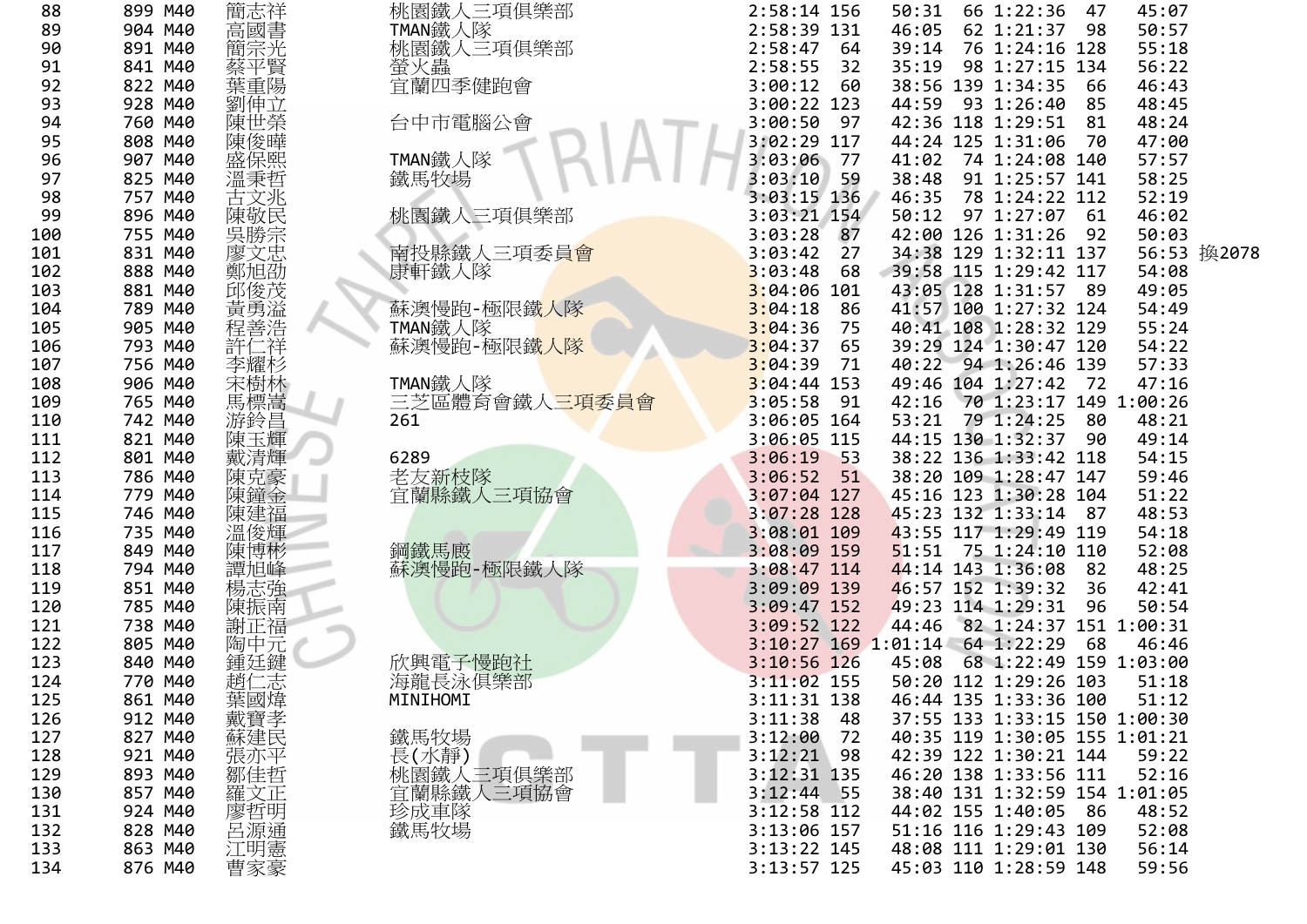| 135           | 811 M40 | 趙偉程        | 羅東偉展-出張嘴車隊                              | 3:14:01 142    | 47:39 127 1:31:32 125                       | 54:50                      |        |
|---------------|---------|------------|-----------------------------------------|----------------|---------------------------------------------|----------------------------|--------|
| 136           | 902 M40 | 黃信文        | TMAN鐵人隊                                 | $3:14:48$ 104  | 43:41 142 1:36:04 127                       | 55:04                      |        |
| 137           | 777 M40 | 黃俊益        | 宜蘭縣鐵人三項協會                               | 3:15:18<br>76  | 40:59 137 1:33:47 152 1:00:33               |                            |        |
| 138           | 802 M40 | 邱振興        | 6289                                    | 3:15:48 134    | 46:19 106 1:28:25 153 1:01:04               |                            |        |
| 139           | 782 M40 | 吳開昌        | 宜蘭縣鐵人三項協會                               | 3:16:56 146    | 48:14 146 1:37:10 106                       | 51:32                      |        |
| 140           | 749 M40 | 高啟元        | 老海格                                     | 3:18:02 120    | 44:31 147 1:37:15 132                       | 56:16                      |        |
| 141           | 853 M40 | 林義軒        | 三鐵咖                                     | 3:18:43 151    | 49:05 144 1:36:24 114                       | 53:14                      |        |
| 142           | 753 M40 | 許樹霖        |                                         | 3:18:57 119    | 44:29 154 1:39:59 121                       | 54:30                      |        |
| 143           | 733 M40 | 劉訓造        | 谷關七雄                                    | 3:19:20 108    | 43:55 156 1:40:23 126                       | 55:03                      |        |
| 144           | 856 M40 | 楊鴻         | 紅茶店 Never Give Up                       | 3:20:07 118    | 44:29 145 1:36:27 143                       | 59:12                      |        |
| 145           | 875 M40 | 鄭吉義        | 兩支北方麵食館                                 | 3:20:13<br>70  | 40:12 160 1:43:30 136                       | 56:32                      |        |
| 146           | 848 M40 | 竜反錄        | 台積鐵人幫                                   | $3:20:57$ 162  | 52:14 120 1:30:08 142                       | 58:36                      |        |
| 147           | 816 M40 |            |                                         | 3:21:06 137    | 46:41 150 1:38:09 133                       | 56:18                      |        |
| 148           | 850 M40 |            |                                         | 3:21:57 140    | 47:06 140 1:35:13 145                       | 59:39                      |        |
| 149           | 788 M40 | 陳良智<br>陳明忠 | 燿華電子                                    | $3:22:33$ 166  | 55:16 148 1:37:20                           | 49:58<br>91                |        |
| 150           | 809 M40 | 康峻維        |                                         | $3:26:12$ 158  | 51:21 162 1:43:35 102                       | 51:17                      |        |
| 151           | 908 M40 | 趙永青        |                                         | $3:27:00$ 165  | 54:13 141 1:35:51 138                       | 56:57                      |        |
| 152           | 844 M40 | 高長宏        | 夏慕尼                                     | $3:27:13$ 147  | 48:31 167 1:46:44 108                       | 51:59                      |        |
| 153           | 877 M40 | 簡維良        |                                         | $3:27:31$ 150  | 48:52 134 1:33:24 163 1:05:17               |                            |        |
| 154           | 768 M40 |            | 海龍長泳俱樂部                                 | $3:27:42$ 116  | 44:17 164 1:43:44 146                       | 59:43                      |        |
| 155           | 879 M40 |            | microlife                               | 3:28:12 133    | 46:11 157 1:40:38 156 1:01:24               |                            |        |
| 156           | 922 M40 | 劉文琳        | 長(水靜)                                   | 3:28:26 111    | 44:02 153 1:39:35 162 1:04:50               |                            |        |
|               | 833 M40 |            |                                         | 3:28:32 143    | 47:41 165 1:44:28 135                       | 56:24                      |        |
| 157           |         | 陳昆輝        | UPSer車水馬龍                               | 3:29:37<br>-96 | 42:34 163 1:43:38 161 1:03:27               |                            |        |
| 158           | 734 M40 | 張孝東        |                                         |                |                                             |                            |        |
| 159           | 813 M40 | 陳春         | 261                                     | 3:30:00 132    | 46:06 151 1:38:15 164 1:05:40               |                            |        |
| 160           | 762 M40 | 陳稚孟        | 和平營管公司                                  | 3:31:41 160    | 51:54 161 1:43:34 131                       | 56:15                      |        |
| 161           | 915 M40 | 呂其恩        |                                         | 3:33:10 129    | 45:33 169 1:52:57 123                       | 54:40                      |        |
| 162           | 752 M40 | 楊滴鴻        |                                         | 3:33:36 163    | 52:42 149 1:37:37 160 1:03:18               |                            |        |
| 163           | 889 M40 |            | Gigabyte Ironman                        |                | 3:37:02 168 1:01:01 102 1:27:36 166 1:08:25 |                            |        |
| 164           | 804 M40 | 宋鴻杰        |                                         | $3:38:35$ 144  | 47:43 168 1:49:08 158 1:01:45               |                            |        |
| 165           | 835 M40 | 顏聖文        | UPSer車水馬龍                               | 3:38:39 148    | 48:46 159 1:42:15 165 1:07:39               |                            |        |
| 166           | 751 M40 | 劉延濤        | 老海格                                     | $3:42:04$ 161  | 51:57 158 1:41:36                           | 167 1:08:32                |        |
| 167           | 759 M40 | 黃建中        |                                         | 3:45:59 167    | 56:01 170 1:55:20 122                       | 54:39                      |        |
| $\ast$<br>168 | 747 M40 | 曾勇棟        |                                         | 3:49:27 149    | 48:47<br>$\mathcal{P}$                      | 22:53 168 2:37:49          |        |
| <b>DNF</b>    | 837 M40 | 謝昆翰        | P.L.G單車黑白騎                              | 88             | 42:02  1  17:46                             |                            | 摔車     |
| <b>DSQ</b>    | 750 M40 | 鄭元森        | 老海格                                     |                | 171                                         |                            | SWIM少圈 |
|               | 934 M40 | 黃秋銘        | 築苑設計                                    |                | 170 1:13:58 166 1:44:49                     |                            |        |
|               |         |            |                                         |                |                                             |                            |        |
|               |         |            | 計時:Chinese Taipei Triathlon Association | 裁判長:黃金宏        |                                             | Print 2013-10-08, 19:11:47 |        |
|               |         |            |                                         |                |                                             |                            |        |

GTTA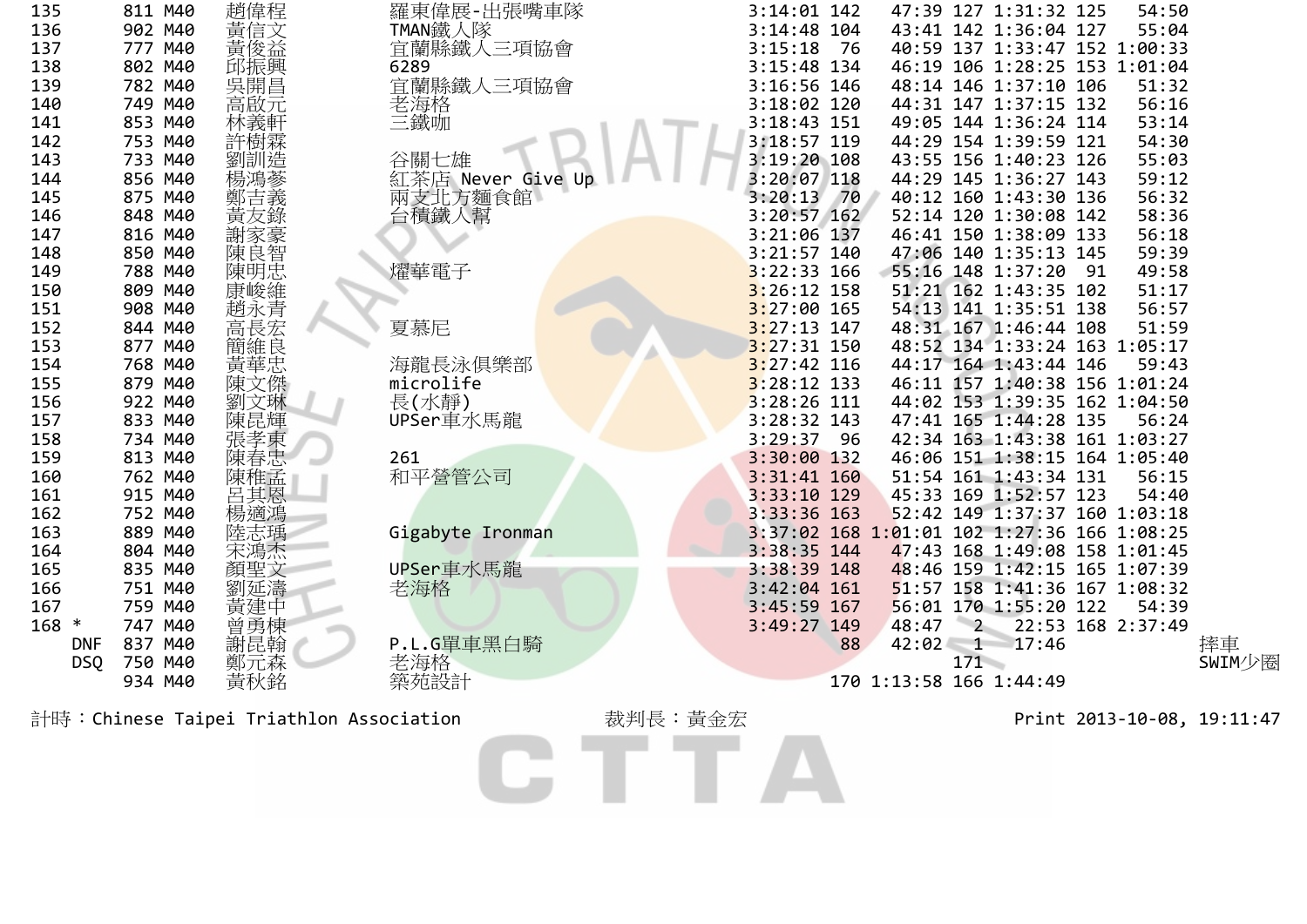M35 組成績

|                 | 2013-10-06 08:00 |            |                   |               |                  |       |     |            |                |       |         |
|-----------------|------------------|------------|-------------------|---------------|------------------|-------|-----|------------|----------------|-------|---------|
| Pos             | No.<br>Div       | Name       | Team              | Time          | Rnk              | Swim  | Rnk | Bike       | Rnk            | Run   | Remarks |
| $== =$<br>$===$ | $=$ $=$ $=$ $=$  |            |                   | $====$        | $===$            |       |     | 2 1:07:28  | $===$          | ----- |         |
| 1<br>$\ast$     | 713 M35          | 余鎮瑋        | 浩捍鐵人隊             | 2:11:33       | 3                | 30:36 |     |            | $\mathbf{1}$   | 33:29 |         |
| 2               | 701 M35          | 賴曉春        | BH鐵人隊             | 2:12:50       | 7                | 32:14 |     | 11:05:38   | 4              | 34:58 |         |
| 3               | 595 M35          | 鄭家軒        | DWD三鐵會社           | 2:14:30       | 4                | 31:03 |     | 4 1:09:23  | 2              | 34:05 |         |
| 4               | 511 M35          | 楊鈞皓        | 台灣大腳丫長跑協會<br>鐵馬牧場 | 2:18:05       | 5                | 31:51 |     | 3 1:08:16  | 8              | 37:58 |         |
| 5               | 514 M35          | 吳佳衡        |                   | 2:24:16       | $6 \overline{6}$ | 32:04 |     | 16 1:13:47 | 12             | 38:26 |         |
| 6               | 685 M35          | 吴志聖<br>陳福安 | 桃園鐵人三項俱樂部         | 2:24:29       | 16               | 34:47 |     | 51:10:15   | 17             | 39:27 |         |
| 7               | 517 M35          |            |                   | 2:24:37       | 10               | 33:00 |     | 23 1:14:51 | 6              | 36:47 |         |
| 8               | 618 M35          | 王旺德        | 汐止走路隊             | 2:25:21       | $\overline{2}$   | 27:08 |     | 24 1:15:33 | 35             | 42:41 |         |
| 9               | 636 M35          | 鄭謹德        | 三鐵咖               | 2:25:34       | 8                | 32:23 |     | 14 1:12:38 | 24             | 40:34 |         |
| 10              | 651 M35          | 王嘉龍        | 台灣大腳丫長跑協會         | 2:25:46       | 23               | 36:00 |     | 10 1:12:12 | $\overline{7}$ | 37:35 |         |
| 11              | 615 M35          |            | QuickSpeed        | 2:26:13       | 22               | 35:56 |     | 61:10:30   | 19             | 39:48 |         |
| 12              | 525 M35          | 張家傑<br>施閔中 |                   | 2:26:22       | 33               | 37:26 |     | 71:10:49   | 10             | 38:08 |         |
| 13              | 513 M35          | 龐炳忠        | BH鐵人隊             | 2:27:32       | 38               | 37:54 |     | 8 1:10:50  | 14             | 38:48 |         |
| 14              | 515 M35          | 林新翔        |                   | 2:27:49       | 30               | 37:12 |     | 9 1:11:09  | 18             | 39:29 |         |
| 15              | 516 M35          | 季馬修        |                   | 2:27:58       | 14               | 34:25 |     | 15 1:13:19 | 22             | 40:14 |         |
| 16              | 648 M35          | 葉奕宏<br>張瑞龍 | 台灣大腳丫長跑協會         | 2:30:12       | 61               | 41:11 |     | 20 1:14:40 | 3              | 34:22 |         |
| 17              | 512 M35          |            | 蘇澳慢跑-極限鐵人隊        | 2:30:43       | 26               | 36:38 |     | 21 1:14:44 | 16             | 39:22 |         |
| 18              | 568 M35          | 陳宏偉        | 蘇澳慢跑-極限鐵人隊        | 2:31:08       | 44               | 38:41 |     | 11 1:12:15 | 21             | 40:13 |         |
| 19              | 664 M35          | 官大偉        |                   | 2:31:45       | 17               | 34:54 |     | 27 1:16:12 | 25             | 40:40 |         |
| 20              | 715 M35          | 德<br>陳     | 動一動               | 2:32:49       | 56               | 40:31 |     | 13 1:12:27 | 20             | 39:53 |         |
| 21              | 683 M35          | 陳建偉        | 桃園鐵人三項俱樂部         | 2:33:07       | 36               | 37:53 |     | 40 1:18:49 | 5              | 36:26 |         |
| 22              | 622 M35          | 林明宏        | 黑衫軍               | 2:33:25       | 55               | 40:23 |     | 12 1:12:20 | 26             | 40:42 |         |
| 23              | 571 M35          | 林德齊        | 蘇澳慢跑-極限鐵人隊        | 2:34:16       | 18               | 35:04 |     | 19 1:14:40 | 50             | 44:33 |         |
| 24              | 602 M35          | 張祐龍        | 鐵馬牧場              | 2:36:03       | 42               | 38:24 |     | 22 1:14:50 | 36             | 42:50 |         |
| 25              | 643 M35          | 劉濠葦        | 鐵僕人               | 2:36:05       | 39               | 38:07 |     | 18 1:14:17 | 43             | 43:43 |         |
| 26              | 689 M35          | 黃俊鴻        | TMAN鐵人隊           | 2:37:17       | 49               | 38:55 |     | 26 1:16:03 | 32             | 42:20 |         |
| 27              | 665 M35          | 藍逸仁        |                   | 2:39:17       | 28               | 36:59 |     | 39 1:18:37 | 42             | 43:43 |         |
| 28              | 532 M35          | 李承軒        |                   | 2:39:30       | 46               | 38:55 |     | 36 1:18:20 | 31             | 42:17 |         |
| 29              | 667 M35          | 廖正博        | 逢甲少泳              | 2:39:36       | 9                | 32:26 |     | 49 1:21:01 | 58             | 46:10 |         |
| 30              | 555 M35          | 羅士凱        | 台中市電腦公會           | $2:40:04$ 108 |                  | 45:48 |     | 28 1:16:13 | 9              | 38:04 |         |
| 31              | 530 M35          | 徐裕淵        |                   | 2:40:13       | 1                | 26:18 |     | 78 1:25:21 | 73             | 48:36 |         |
| 32              | 560 M35          | 陳金煌        | 宜蘭縣鐵人三項協會         | 2:41:32       | 13               | 34:13 |     | 62 1:23:03 | 46             | 44:17 |         |
| 33              | 640 M35          | 謝銘炘        |                   | 2:41:35       | 59               | 40:57 |     | 51 1:21:24 | 15             | 39:15 |         |
| 34              | 603 M35          | 邱垂榮        | 鐵馬牧場              | 2:41:40 122   |                  | 47:26 |     | 17 1:13:54 | 23             | 40:21 |         |
| 35              | 604 M35          | 李武皇        | 鐵馬牧場              | 2:41:49       | 41               | 38:22 |     | 57 1:22:32 | 27             | 40:56 |         |
| 36              | 519 M35          | 徐承康        |                   | 2:42:02       | 67               | 41:52 |     | 34 1:17:15 | 37             | 42:55 |         |
| 37              | 672 M35          | 葉銘凱        | 酷樂鐵人隊             | 2:42:14       | 34               | 37:32 |     | 48 1:20:48 | 45             | 43:56 |         |
| 38              | 673 M35          | 陳宗陞        | 酷樂鐵人隊             | 2:42:22 118   |                  | 47:04 |     | 31 1:16:35 | 13             | 38:44 |         |
| 39              | 570 M35          | 游智凱        | 蘇澳慢跑-極限鐵人隊        | 2:42:33       | 25               | 36:29 |     | 54 1:21:45 | 47             | 44:20 |         |
| 40              | 616 M35          | 吳福榮        | 金家純金珠寶            | 2:42:49       | 29               | 37:02 |     | 38 1:18:29 | 66             | 47:19 |         |
|                 |                  |            |                   |               |                  |       |     |            |                |       |         |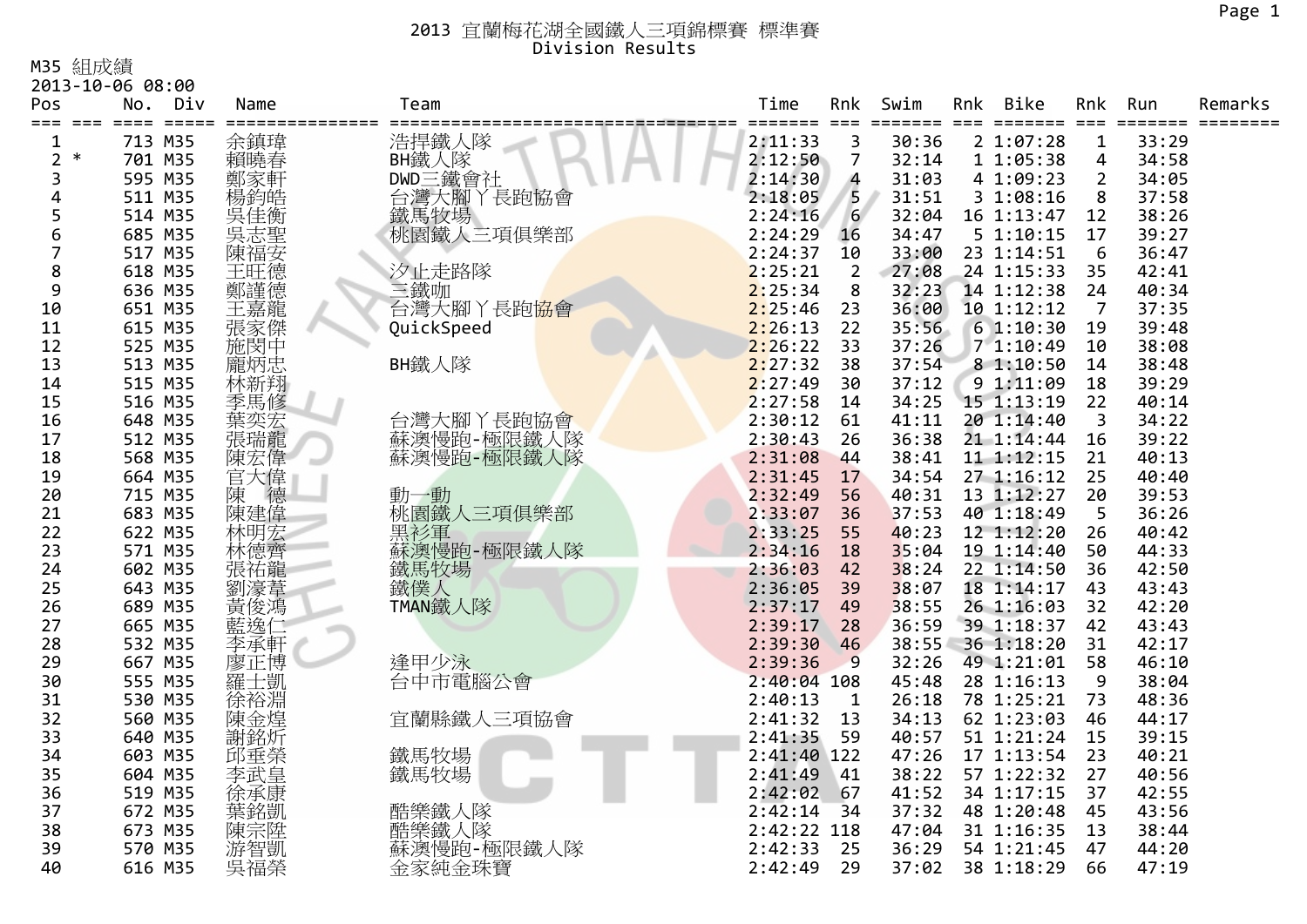| 41 | 553 M35 | 戴宇男         |                                         | 2:43:01     | 24  | 36:25 | 80 1:25:24        | 28 | 41:14 |             |
|----|---------|-------------|-----------------------------------------|-------------|-----|-------|-------------------|----|-------|-------------|
| 42 | 580 M35 | 姜柏里         |                                         | 2:43:10     | 27  | 36:56 | 41 1:18:59        | 64 | 47:16 |             |
| 43 | 583 M35 | 江威霖         |                                         | 2:43:32     | 86  | 43:22 | 32 1:16:58        | 39 | 43:13 |             |
| 44 | 586 M35 | Tino Choi   | 鐵人福祿壽                                   | 2:43:54     | 48  | 38:55 | 25 1:16:00        | 78 | 49:00 |             |
| 45 | 606 M35 | 蔡永熙<br>李威萱  | 鐵馬牧場                                    | 2:45:06     | 62  | 41:21 | 37 1:18:25        | 56 | 45:20 |             |
| 46 | 601 M35 |             | 四零四科技                                   | 2:45:55     | 87  | 43:22 | 69 1:24:14        | 11 | 38:19 |             |
| 47 | 593 M35 | 陳炳陽         | 台南鐵人隊                                   | 2:47:13     | 37  | 37:54 | 82 1:25:46        | 41 | 43:34 |             |
| 48 | 589 M35 | 賴俊維         | 羅東偉展-出張嘴車隊                              | 2:47:23     | 71  | 42:14 | 30 1:16:27        | 74 | 48:43 |             |
| 49 | 545 M35 | 黃洋倫         |                                         | 2:47:28     | 20  | 35:27 | 46 1:20:24        | 95 | 51:38 |             |
| 50 | 588 M35 | 李治緯         |                                         | 2:48:08     | 12  | 34:03 | 50 1:21:19 107    |    | 52:46 |             |
| 51 | 605 M35 | 張順傑         | 鐵馬牧場                                    | 2:48:10     | 83  | 43:10 | 29 1:16:17        | 75 | 48:44 |             |
| 52 | 653 M35 | 張文凱         |                                         | 2:49:47     | 91  | 43:50 | 60 1:22:50        | 38 | 43:08 |             |
| 53 | 659 M35 | 林彥宏         |                                         | 2:49:54     | 92  | 44:03 | 52 1:21:29        | 48 | 44:24 |             |
| 54 | 705 M35 | 董佳弘         | Atempo cycling (高 <mark>雄市鐵人三項訓練</mark> | 2:50:18     | 119 | 47:17 | 47 1:20:38        | 33 | 42:24 |             |
| 55 | 698 M35 | 雷士賢         | 南港360鐵人                                 | 2:50:21     | 65  | 41:43 | 53 1:21:42        | 60 | 46:57 |             |
| 56 | 591 M35 | 許文祥         |                                         | 2:50:33     | 69  | 42:01 | 56 1:22:21        | 59 | 46:13 |             |
| 57 | 594 M35 | 柯仲岳         | 台南鐵人隊                                   | 2:50:39     | 77  | 42:43 | 70 1:24:27        | 40 | 43:31 |             |
| 58 | 556 M35 | 林建志         | 和平營管公司                                  | 2:50:46     | 45  | 38:44 | 73 1:24:45        | 65 | 47:18 |             |
| 59 | 610 M35 | 廖峰進         | 南投縣鐵人三項 <mark>委員會</mark>                | 2:50:57     | 43  | 38:40 | 45 1:20:10 102    |    |       | 52:08 換2076 |
| 60 | 540 M35 | 曾恒彥         | 老海格                                     | 2:51:00     | 11  | 34:02 | 77 1:25:21        | 96 | 51:38 |             |
| 61 | 694 M35 | 徐士閔         | TMAN鐵人隊                                 | 2:51:03     | 32  | 37:19 | 74 1:24:49        | 77 | 48:56 |             |
| 62 | 544 M35 | 陳庭祥         |                                         | 2:51:09     | 19  | 35:23 | 67 1:23:59        | 99 | 51:48 |             |
| 63 | 609 M35 | 宋俍宏         |                                         | 2:51:21     | 99  | 44:59 | 42 1:19:14        | 62 | 47:10 |             |
| 64 | 691 M35 | 張峻德         | TMAN鐵人隊                                 | 2:51:35     | 113 | 46:20 | 44 1:19:59        | 55 | 45:17 |             |
| 65 | 612 M35 | 鍾啟駿         | 鐵人玩家                                    | 2:52:10     | 66  | 41:45 | 81 1:25:36        | 51 | 44:50 |             |
| 66 | 572 M35 | 楊玉瑋         |                                         | 2:52:42     | 21  | 35:56 | 94 1:28:37        | 69 | 48:10 |             |
| 67 | 578 M35 | 陳東璘         |                                         | 2:53:11     | 109 | 45:53 | 33 1:17:01        | 86 | 50:18 |             |
| 68 | 526 M35 |             |                                         | 2:53:35     | 54  | 39:56 | 65 1:23:34        | 84 | 50:05 |             |
| 69 | 579 M35 | 戴憲明         |                                         | 2:53:36     | 50  | 39:03 | 71 1:24:42        | 81 | 49:53 |             |
| 70 | 632 M35 | 官韋克         |                                         | 2:53:41     | 85  | 43:19 | 63 1:23:12        | 63 | 47:10 |             |
|    |         | 劉逸民         | 台積鐵人幫                                   |             |     |       |                   | 53 |       |             |
| 71 | 676 M35 | 薛其睿         | 康軒鐵人隊                                   | 2:53:45     | 89  | 43:35 | 75 1:25:12        |    | 44:59 |             |
| 72 | 541 M35 | 溫演飛         |                                         | 2:54:01     | 79  | 42:46 | 89 1:27:32        | 44 | 43:44 |             |
| 73 | 680 M35 | 葉峻德         | 小安車隊                                    | 2:54:23     | 52  | 39:31 | 61 1:22:58 100    |    | 51:55 |             |
| 74 | 546 M35 | 林德棋         |                                         | 2:54:41     | 68  | 41:57 | 68 1:24:13        | 72 | 48:32 |             |
| 75 | 702 M35 | 林孟良         | BH鐵人隊                                   | 2:54:45     | 73  |       | 42:32 72 1:24:43  | 67 | 47:31 |             |
| 76 | 527 M35 | 鄒志堅         | 261                                     | 2:55:38     | 53  |       | 39:44 105 1:31:29 | 49 | 44:25 |             |
| 77 | 660 M35 | 阮鵬碩         |                                         | 2:55:59 106 |     | 45:38 | 43 1:19:47        | 89 | 50:35 |             |
| 78 | 559 M35 | 石錦航         |                                         | 2:56:00 111 |     | 46:17 | 35 1:17:57        | 98 | 51:46 |             |
| 79 | 699 M35 |             | 傅家幫                                     | 2:57:12 135 |     | 49:30 | 85 1:26:02        | 29 | 41:40 |             |
| 80 | 684 M35 |             | 桃園鐵人三項俱樂部                               | 2:58:27 117 |     | 46:57 | 55 1:21:53        | 79 | 49:38 |             |
| 81 | 623 M35 |             |                                         | 2:58:31     | 74  | 42:34 | 83 1:25:48        | 85 | 50:10 |             |
| 82 | 576 M35 | 1傅楊銘禹立      |                                         | 2:59:48     | 58  | 40:43 | 58 1:22:38 127    |    | 56:28 |             |
| 83 | 645 M35 |             | 阿基里斯                                    | 2:59:49     | 35  | 37:48 | 100 1:30:44       | 92 | 51:19 |             |
| 84 | 635 M35 | i陳勇達<br>李進修 |                                         | 3:00:18     | 80  | 42:51 | 90 1:27:35        | 82 | 49:53 |             |
| 85 | 690 M35 | 高福麟<br>許增鉅  | TMAN鐵人隊                                 | 3:01:26 130 |     | 48:03 | 76 1:25:19        | 68 | 48:05 |             |
| 86 | 557 M35 |             |                                         | 3:02:51     | -98 | 44:56 | 84 1:25:50 101    |    | 52:07 |             |
| 87 | 518 M35 | 林大家         | 一撿二跑三跌倒                                 | 3:02:53 139 |     | 50:12 | 97 1:30:16        | 34 | 42:25 |             |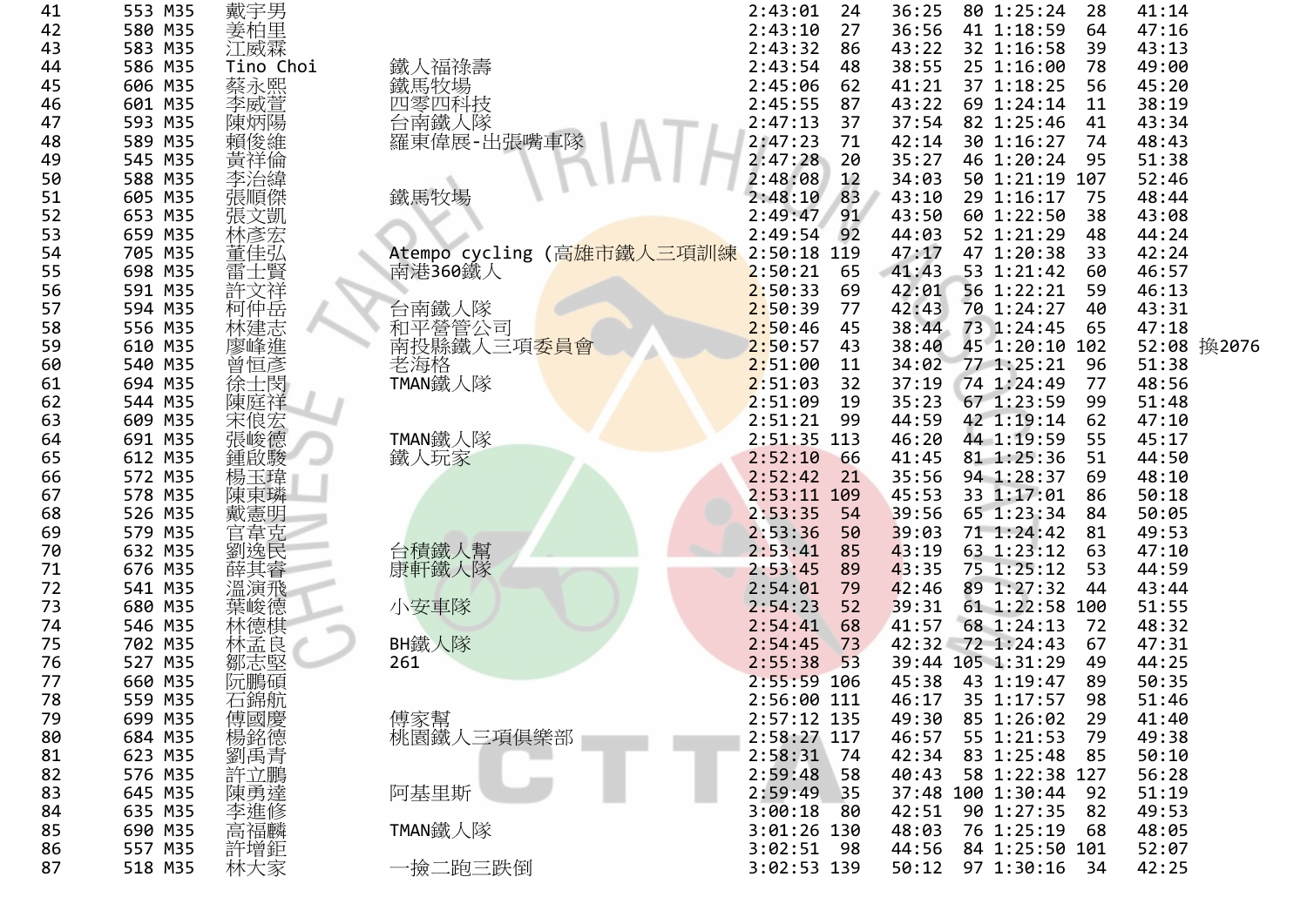| 88      | 523 M35 | 彭聖融             |                   | 3:03:17 129   | 48:01             | 59 1:22:49 105                | 52:27    |   |
|---------|---------|-----------------|-------------------|---------------|-------------------|-------------------------------|----------|---|
| 89      | 621 M35 | 陳彥州             |                   | 3:03:21<br>60 | 41:09 131 1:37:22 | - 52                          | 44:51    |   |
| 90      | 693 M35 | 楊俊儀             | TMAN鐵人隊           | 3:03:55<br>51 |                   | 39:27 112 1:32:09 103         | 52:20    |   |
| 91      | 538 M35 | 張書俊             |                   | 3:04:05 155   | 55:08             | 66 1:23:53<br>-54             | 45:05    |   |
| 92      | 658 M35 | 周宗正             | 兩支北方麵食館           | 3:04:09<br>31 |                   | 37:18 117 1:34:05 109         | 52:47    |   |
| 93      | 608 M35 | 施振裕             | 鐵馬牧場              | 3:04:42<br>63 | 41:36 109 1:31:54 | 91                            | 51:13    |   |
| 94      | 522 M35 | 楊正州             |                   | 3:05:30 144   | 51:12             | 87 1:27:15<br>61              | 47:04    |   |
| 95      | 697 M35 | 修丕中             | 南港360鐵人           | 3:05:38<br>81 | 42:54 110 1:31:59 | 90                            | 50:47    |   |
| 96      | 543 M35 | 游紹翔             |                   | 3:05:42 102   | 45:12             | 88 1:27:30 111                | 53:00    |   |
| 97      | 548 M35 | 潘俊安             |                   | 3:05:47<br>75 | 42:36             | 86 1:26:55 125                | 56:17    |   |
| 98      | 633 M35 | 許嘉慶             | 台積鐵人幫             | 3:06:21<br>72 | 42:29             | 91 1:27:58 124                | 55:56    |   |
| 99      | 547 M35 | 余金樹             |                   | 3:06:37 107   | 45:42             | 92 1:28:09 108                | 52:46    |   |
| 100     | 598 M35 | 游宗明             | 四零四科技             | 3:07:14<br>64 | 41:40 118 1:34:09 | - 93                          | 51:26    |   |
| 101     | 528 M35 | 胡哲榮             |                   | 3:07:28<br>47 | 38:55             | 96 1:29:26 137                | 59:09    |   |
| 102     | 531 M35 |                 |                   | 3:08:18<br>90 | 43:48             | 98 1:30:18 118                | 54:13    |   |
| 103     | 584 M35 | 陳志偉             |                   | 3:09:25<br>15 |                   | 34:40 136 1:38:00 129         | 56:46    |   |
| 104     | 638 M35 | 冥世超             | 像瘋一般的男子           | $3:09:31$ 120 | 47:20 106 1:31:37 | 88                            | 50:35    |   |
| 105     | 566 M35 | 藍文龍             | 燿華電子              | $3:10:30$ 154 | 54:43 79 1:25:22  | 87                            | 50:26    |   |
| 106     | 670 M35 | 蘇榕炳             | 陽明海運單車社           | 3:10:48<br>82 | 42:57             | 95 1:28:57 136                | 58:55    |   |
| 107     | 688 M35 | 許至璿             | TMAN鐵人隊           | 3:11:04<br>76 |                   | 42:37 111 1:32:04 126         | 56:24    |   |
| 108     | 695 M35 | 莊惠明             |                   | 3:11:06 138   | 49:57 103 1:31:20 | - 80                          | 49:51    |   |
| 109     | 629 M35 | 徐福源             |                   | $3:12:19$ 100 |                   | 45:08 115 1:33:08 115         | 54:04    |   |
| $110 *$ | 686 M35 | 陳佳民             | 桃園鐵人三項俱樂部         | 3:12:30 115   |                   | 46:45 113 1:32:30 112         | 53:15 補跑 | 圈 |
| 111     | 696 M35 | 陳威浩             |                   | 3:12:38 123   | 47:28 153 1:43:03 | - 30                          | 42:08    |   |
| 112     | 573 M35 | 廖文慶             | 台化佛魔殺             | $3:12:49$ 116 | 46:52 132 1:37:28 | 71                            | 48:30    |   |
| 113     | 707 M35 | 游弘毅             |                   | 3:12:56<br>97 | 44:43 129 1:36:31 | 97                            | 51:43    |   |
| 114     | 552 M35 | 劉勇上             |                   | $3:13:10$ 101 | 45:09             | 64 1:23:14 152 1:04:48        |          |   |
| 115     | 668 M35 | 張富元             |                   | 3:13:38 145   | 52:05 114 1:33:06 | - 70                          | 48:28    |   |
| 116     | 661 M35 | 曾彥銘             |                   | 3:14:09<br>95 |                   | 44:22 108 1:31:50 132         | 57:58    |   |
| 117     | 613 M35 | 陳俊瑛             | 鐵人玩家              | $3:14:22$ 150 | 53:01 104 1:31:22 | 83                            | 49:59    |   |
| 118     | 628 M35 | 何東儒             |                   | 3:14:25<br>93 |                   | 44:11 125 1:35:29 121         | 54:46    |   |
| 119     | 630 M35 | 洪智賢             | 台積鐵人幫             | $3:14:54$ 146 | 52:30             | 93 1:28:25 114                | 54:01    |   |
| 120     | 714 M35 | 侯明裕             |                   | 3:15:18<br>84 |                   | 43:16 119 1:34:09 131         | 57:53    |   |
| 121     | 551 M35 | 林俊穎             |                   | 3:16:01<br>57 |                   | 40:34 99 1:30:29 153 1:04:59  |          |   |
| 122     | 647 M35 | 陳泰利             |                   | 3:16:50<br>40 |                   | 38:21 124 1:35:14 147 1:03:16 |          |   |
| 123     | 558 M35 | 李旻融             | 陽光鐵人幫             | $3:17:44$ 141 |                   | 50:25 120 1:34:23 110         | 52:57    |   |
| 124     | 642 M35 | 李家隆             | 紅茶店 Never Give Up | $3:18:53$ 112 |                   | 46:19 133 1:37:32 122         | 55:04    |   |
| 125     | 637 M35 |                 |                   | 3:19:09 131   |                   | 48:30 156 1:44:41 57          | 45:58    |   |
| 126     | 681 M35 | 王建欽<br>王乙樺      |                   | 3:19:56 110   |                   | 46:05 116 1:33:45 139 1:00:08 |          |   |
| 127     | 639 M35 | 李國仁             | 像瘋一般的男子           | $3:20:46$ 128 |                   | 48:00 142 1:40:11 106         | 52:36    |   |
| 128     | 550 M35 | 鄭仲舜             | 夢想達成              | $3:21:23$ 70  | 42:04 160 1:47:46 | - 94                          | 51:35    |   |
| 129     | 564 M35 | 帮周廖李黃黃楚 --怡哲偉家國 |                   | 3:21:53 149   |                   | 52:49 123 1:35:07 113         | 53:58    |   |
| 130     | 709 M35 |                 | 珍成車隊              | 3:22:17 105   |                   | 45:31 151 1:42:38 116         | 54:09    |   |
| 131     | 624 M35 |                 | <b>TMLD</b>       | $3:22:19$ 148 |                   | 52:41 102 1:31:19 134         | 58:20    |   |
| 132     | 626 M35 |                 | 透抽車隊              | 3:22:33 132   |                   | 48:34 101 1:31:18 146 1:02:43 |          |   |
| 133     | 575 M35 |                 |                   | 3:23:38 104   |                   | 45:25 155 1:44:02 117         | 54:11    |   |
| 134     | 577 M35 | 葉澤永             |                   | 3:25:36 78    |                   | 42:44 159 1:47:42 123         | 55:10    |   |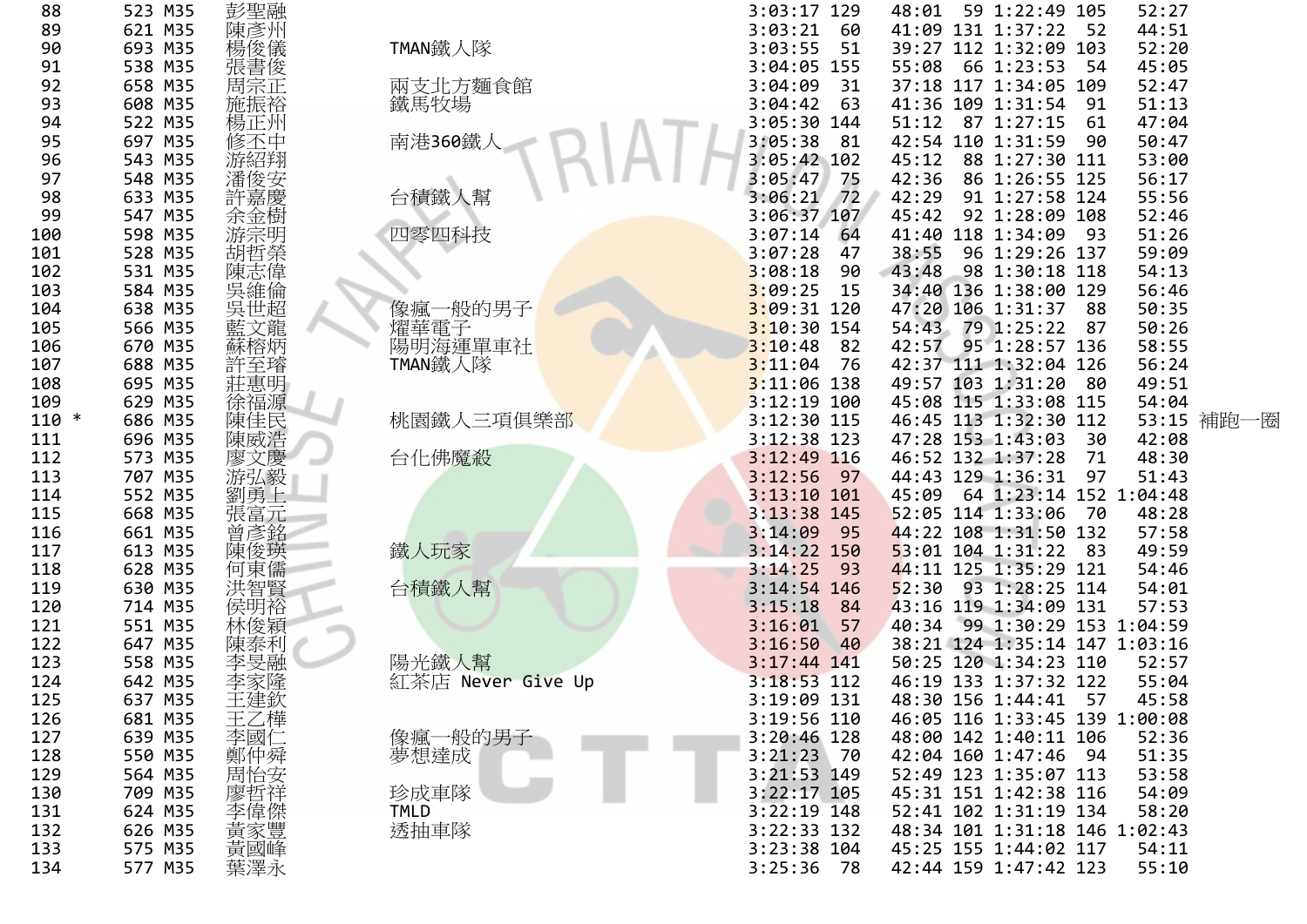| 135        | 563 M35 | 郭鴻餘                                     |            |         | $3:26:16$ 127 |    |                                 | 47:55 134 1:37:35 141 1:00:47               |      |       |                            |
|------------|---------|-----------------------------------------|------------|---------|---------------|----|---------------------------------|---------------------------------------------|------|-------|----------------------------|
| 136        | 712 M35 | 羅志康                                     |            |         | 3:27:50       | 94 |                                 | 44:19 122 1:34:59 160 1:08:33               |      |       |                            |
| 137        | 625 M35 | 簡仲良                                     |            |         | 3:27:59       | 96 |                                 | 44:34 138 1:38:57 150 1:04:29               |      |       |                            |
| 138        | 663 M35 | 黃志                                      |            |         | 3:28:53 156   |    |                                 | 55:37 146 1:40:56 104                       |      | 52:21 |                            |
| 139        | 539 M35 | 何承泰                                     |            |         | 3:28:58 103   |    |                                 | 45:23 148 1:41:47 142 1:01:49               |      |       |                            |
| 140        | 674 M35 |                                         | 康軒鐵人隊      |         |               |    | 3:29:38 160 1:01:58 137 1:38:46 |                                             | - 76 | 48:55 |                            |
| 141        | 554 M35 | 寥修品                                     |            |         | 3:29:41 142   |    |                                 | 50:37 149 1:42:22 128                       |      | 56:42 |                            |
| 142        | 587 M35 |                                         | 鐵人福祿壽      |         |               |    |                                 | 3:30:21 159 1:00:26 107 1:31:43 133         |      | 58:12 |                            |
| 143        | 537 M35 |                                         | 台寶愛台灣      |         | 3:30:21 124   |    |                                 | 47:30 152 1:43:00 138                       |      | 59:52 |                            |
| 144        | 536 M35 |                                         |            |         | 3:30:25 151   |    |                                 | 53:55 147 1:41:46 120                       |      | 54:45 |                            |
| 145        | 706 M35 |                                         |            |         | 3:30:26 153   |    |                                 | 54:10 126 1:35:40 140 1:00:37               |      |       |                            |
| 146        | 703 M35 | 高駿豪                                     |            |         | 3:31:51 125   |    |                                 | 47:33 150 1:42:28 143 1:01:50               |      |       |                            |
| 147        | 700 M35 | 陳鵬                                      |            |         | 3:32:45 137   |    |                                 | 49:39 157 1:46:04 130                       |      | 57:03 |                            |
| 148        | 590 M35 | 陳聰閔                                     | Best       |         | 3:33:00 134   |    |                                 | 48:58 135 1:37:51 155 1:06:12               |      |       |                            |
| 149        | 675 M35 | 黃嘉音                                     | 康軒鐵人隊      |         |               |    |                                 | 3:33:20 162 1:02:49 127 1:35:47 119         |      | 54:44 |                            |
| 150        | 671 M35 | 周錦材                                     |            |         | $3:33:22$ 140 |    |                                 | 50:22 130 1:36:55 154 1:06:05               |      |       |                            |
| 151        | 581 M35 | 吳國維                                     |            |         | $3:34:16$ 114 |    |                                 | 46:28 141 1:39:39 159 1:08:09               |      |       |                            |
| 152        | 678 M35 | 童友信                                     | 康軒鐵人隊      |         | $3:34:43$ 158 |    |                                 | 58:12 121 1:34:34 144 1:01:58               |      |       |                            |
| 153        | 704 M35 | 黃誌誠                                     | 刑事鐵人       |         | $3:35:45$ 157 |    |                                 | 56:39 145 1:40:42 135                       |      | 58:26 |                            |
| 154        | 567 M35 | 林江煌                                     | 燿華電子       |         | $3:37:04$ 152 |    |                                 | 54:03 139 1:38:59 148 1:04:03               |      |       |                            |
| 155        | 679 M35 | 壟桓玉                                     | 康軒鐵人隊      |         | $3:37:16$ 133 |    |                                 | 48:35 158 1:46:13 145 1:02:29               |      |       |                            |
| 156        | 711 M35 | 王國松                                     |            |         | $3:37:50$ 136 |    |                                 | 49:37 143 1:40:19 158 1:07:56               |      |       |                            |
| 157        | 524 M35 | 彭潤中                                     |            |         | 3:38:35 143   |    |                                 | 50:55 144 1:40:40 157 1:07:01               |      |       |                            |
| 158        | 652 M35 |                                         | MINIHOMI   |         | $3:40:03$ 126 |    |                                 | 47:37 140 1:39:00 161 1:13:27               |      |       |                            |
| 159        | 669 M35 |                                         |            |         | 3:40:39 147   |    |                                 | 52:37 154 1:43:59 149 1:04:04               |      |       |                            |
| 160        | 562 M35 |                                         | 大仁嘉南三鐵隊    |         |               |    |                                 | 3:44:52 161 1:02:28 128 1:36:13 156 1:06:12 |      |       |                            |
| 161        | 646 M35 |                                         | 阿基里斯       |         | 3:47:33 121   |    |                                 | 47:20 161 1:55:35 151 1:04:39               |      |       |                            |
| <b>DNS</b> | 600 M35 | 董建隆                                     | 四零四科技      |         |               |    |                                 | 1:26:42                                     |      |       | 46:40 599多帶                |
| <b>DSQ</b> | 599 M35 | 吳武宏                                     | 四零四科技      |         |               |    |                                 | 1:26:42                                     |      | 46:41 | 多帶晶片                       |
| <b>DSQ</b> | 611 M35 | 周明宏                                     | 南投縣鐵人三項委員會 |         |               |    |                                 |                                             |      |       | 1:03:44 SWIM少圈             |
| <b>DNF</b> | 569 M35 | 呂長駿                                     | 蘇澳慢跑-極限鐵人隊 |         |               | 88 | 43:33                           |                                             |      |       | <b>BIKE DNF</b>            |
|            |         | 計時:Chinese Taipei Triathlon Association |            | 裁判長:黃金宏 |               |    |                                 |                                             |      |       | Print 2013-10-08, 19:11:47 |
|            |         |                                         |            |         |               |    |                                 |                                             |      |       |                            |
|            |         |                                         |            |         |               |    |                                 |                                             |      |       |                            |
|            |         |                                         |            |         |               |    |                                 |                                             |      |       |                            |

CTTA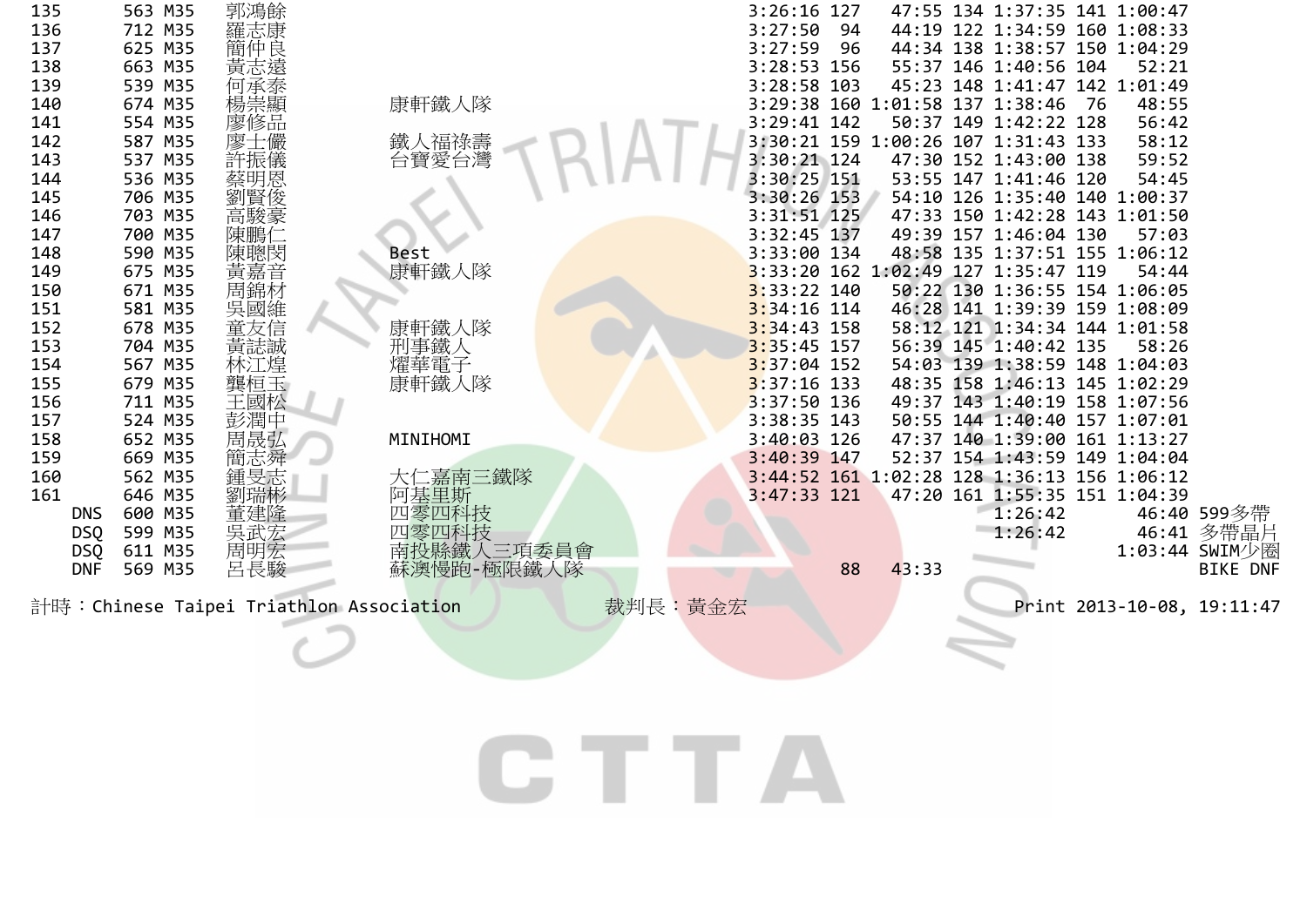M30 組成績

|                    | 2013-10-06 08:00           |             |                                    |                 |                |       |     |                   |                |       |             |
|--------------------|----------------------------|-------------|------------------------------------|-----------------|----------------|-------|-----|-------------------|----------------|-------|-------------|
| Pos                | No.<br>Div                 | Name        | Team                               | Time            | Rnk            | Swim  | Rnk | Bike              | Rnk            | Run   | Remarks     |
| $==$<br>$===$<br>1 | $=$ $=$ $=$ $=$<br>350 M30 | 蘇育慶         |                                    | ====<br>2:09:02 | $===$<br>6     | 31:18 |     | ----<br>1 1:06:38 | $\mathbf{1}$   | 31:06 |             |
| $\overline{2}$     | 356 M30                    | 李興宗         | 蘇澳慢跑-極限鐵人隊                         | 2:10:48         | $\mathbf{1}$   | 26:51 |     | 71:08:55          | 4              | 35:03 |             |
| 3                  | 302 M30                    | 鄒昇陽         | TMAN鐵人隊                            | 2:13:46         | $\overline{2}$ | 29:25 |     | 61:08:26          | 6              | 35:57 |             |
| 4                  | 303 M30                    |             |                                    | 2:14:02         | 5              | 31:16 |     | 21:06:40          | $\overline{7}$ | 36:06 |             |
| 5                  | 404 M30                    | 游昌憲文        | 羅東偉展-出張嘴車隊                         | 2:14:52         | 9 <sup>1</sup> | 32:19 |     | 31:07:20          | 5              | 35:14 |             |
| 6                  | 504 M30                    | 陳俊宏         |                                    | 2:16:09         | 12             | 33:48 |     | 4 1:08:01         | 3              | 34:20 |             |
| $\overline{7}$     | 304 M30                    | 李吉霖         | 浩捍鐵人隊<br>崇越鐵人隊                     | 2:18:37         | 10             | 33:37 |     | 51:08:11          | 8              | 36:51 |             |
| 8                  | 380 M30                    | 林昱廷         |                                    | 2:24:42         | 21             | 36:11 |     | 12 1:14:12        | $\overline{2}$ | 34:20 |             |
| 9                  | 360 M30                    | 陳立群         | 鐵馬牧場<br>蘇澳慢跑-極限鐵 <mark>人隊</mark>   | 2:25:38         | 11             | 33:39 |     | 8 1:10:53         | 18             |       | 41:08 359帶錯 |
| 10                 | 357 M30                    | 黃俊偉         | 蘇澳慢跑-極限鐵人隊                         | 2:26:23         | 20             | 36:07 |     | 10 1:12:05        | 10             | 38:11 |             |
| 11                 | 335 M30                    | Joshua Colp | Culprit                            | 2:32:42         | 13             | 33:49 |     | 24 1:18:04        | 17             | 40:50 |             |
| 12                 | 482 M30                    |             |                                    | 2:34:08         | $\overline{4}$ | 30:56 |     | 34 1:20:05        | 33             | 43:08 |             |
| 13                 | 420 M30                    | 陳黃子清篇       | TMAN鐵人隊<br>台灣大腳丫長跑 <mark>協會</mark> | 2:35:24         | 32             | 38:16 |     | 13 1:14:51        | 25             | 42:18 |             |
| 14                 | 333 M30                    |             | 三芝區體育會鐵人 <mark>三項委員會</mark>        | 2:35:52         | 30             | 37:49 |     | 38 1:20:44        | 9              | 37:20 |             |
| 15                 | 456 M30                    | 劉信宏         | 蘆洲鐵人                               | 2:37:32         | 18             | 35:34 |     | 20 1:17:09        | 47             | 44:51 |             |
| 16                 | 351 M30                    |             |                                    | 2:37:42         | 79             | 42:38 |     | 11 1:12:26        | 27             | 42:39 |             |
| 17                 | 375 M30                    | 羅智鴻         | 台南鐵人隊                              | 2:38:01         | 33             | 38:24 |     | 25 1:18:09        | 21             | 41:29 |             |
| 18                 | 309 M30                    | 楊文涵         |                                    | 2:38:24         | 8              | 31:59 |     | 55 1:23:31        | 30             | 42:55 |             |
| 19                 | 346 M30                    | 林弘訓         | 我們這一家                              | 2:39:05         | 3              | 30:47 |     | 40 1:21:09        | 61             | 47:10 |             |
| 20                 | 486 M30                    | 黃清偉         | BH鐵人隊                              | 2:40:08 121     |                | 48:43 |     | 91:11:47          | 11             | 39:40 |             |
| 21                 | 322 M30                    | 杜彰彬         |                                    | 2:40:24         | 19             | 35:35 |     | 42 1:21:22        | 38             | 43:28 |             |
| 22                 | 419 M30                    | 賴明毅         | 台灣大腳丫長跑協會                          | 2:41:11         | 52             | 40:46 |     | 21 1:17:14        | 34             | 43:12 |             |
| 23                 | 412 M30                    | 林致祥         | 鐵僕人                                | 2:41:43         | 15             | 34:33 |     | 14 1:15:14        | 90             | 51:58 |             |
| 24                 | 413 M30                    | 李哲欽         | 鐵僕人                                | 2:42:29         | 40             | 39:32 |     | 27 1:18:22        | 46             | 44:36 |             |
| 25                 | 453 M30                    | 葉志恒         | 酷樂鐵人隊                              | 2:42:51         | 39             | 39:31 |     | 45 1:21:30        | 23             | 41:52 |             |
| 26                 | 323 M30                    | 江曉帆         |                                    | 2:43:23         | 49             | 40:30 |     | 47 1:21:40        | 19             | 41:14 |             |
| 27                 | 458 M30                    | 張騰巍         | 蘆洲鐵人                               | 2:44:19         | 67             | 41:36 |     | 31 1:19:43        | 31             | 43:01 |             |
| 28                 | 339 M30                    | 張怡中         | True Yoga                          | 2:44:54         | 59             | 41:11 |     | 50 1:21:57        | 22             | 41:47 |             |
| 29                 | 311 M30                    | 林璟農         | 東華鐵人隊                              | 2:44:54         | 70             | 41:49 |     | 51 1:22:32        | 14             | 40:35 |             |
| 30                 | 464 M30                    |             | 康軒鐵人隊                              | 2:45:59         | 44             | 40:00 |     | 33 1:20:04        | 53             | 45:57 |             |
| 31                 | 383 M30                    | 張丁元<br>蔡書泯  | 鐵馬牧場                               | 2:46:03         | 29             | 37:30 |     | 35 1:20:29        | 69             | 48:05 |             |
| 32                 | 361 M30                    | 胡煜鑫         |                                    | 2:46:08         | 85             | 43:10 |     | 29 1:19:09        | 42             | 43:50 |             |
| 33                 | 489 M30                    | 李育叡         |                                    | 2:46:19         | 24             | 37:11 |     | 44 1:21:28        | 65             | 47:40 |             |
| 34                 | 326 M30                    | 黃明哲         |                                    | 2:46:24         | 37             | 39:20 |     | 39 1:21:03        | 55             | 46:02 |             |
| 35                 | 305 M30                    | 楊鎮鴻         |                                    | 2:46:26 108     |                | 46:12 |     | 19 1:16:56        | 37             | 43:19 |             |
| 36                 | 381 M30                    | 謝欣光         | 鐵馬牧場                               | 2:46:35         | 99             | 44:55 |     | 28 1:18:35        | 32             | 43:05 |             |
| 37                 | 324 M30                    | 魏傳海         |                                    | 2:46:53         | 43             | 39:49 |     | 32 1:19:57        | 60             | 47:09 |             |
| 38                 | 379 M30                    | 張國樞         | 鐵馬牧場                               | 2:47:13         | 62             | 41:23 |     | 17 1:16:06        | 79             | 49:45 |             |
| 39                 | 415 M30                    | 林紹輝         | WIN瘋輪社                             | 2:47:15         | 46             | 40:13 |     | 69 1:27:17        | 12             | 39:45 |             |
|                    |                            |             |                                    |                 |                |       |     |                   |                |       |             |
| 40                 | 321 M30                    | 林健智         |                                    | 2:47:46         | 54             | 40:55 |     | 46 1:21:39        | 49             | 45:13 |             |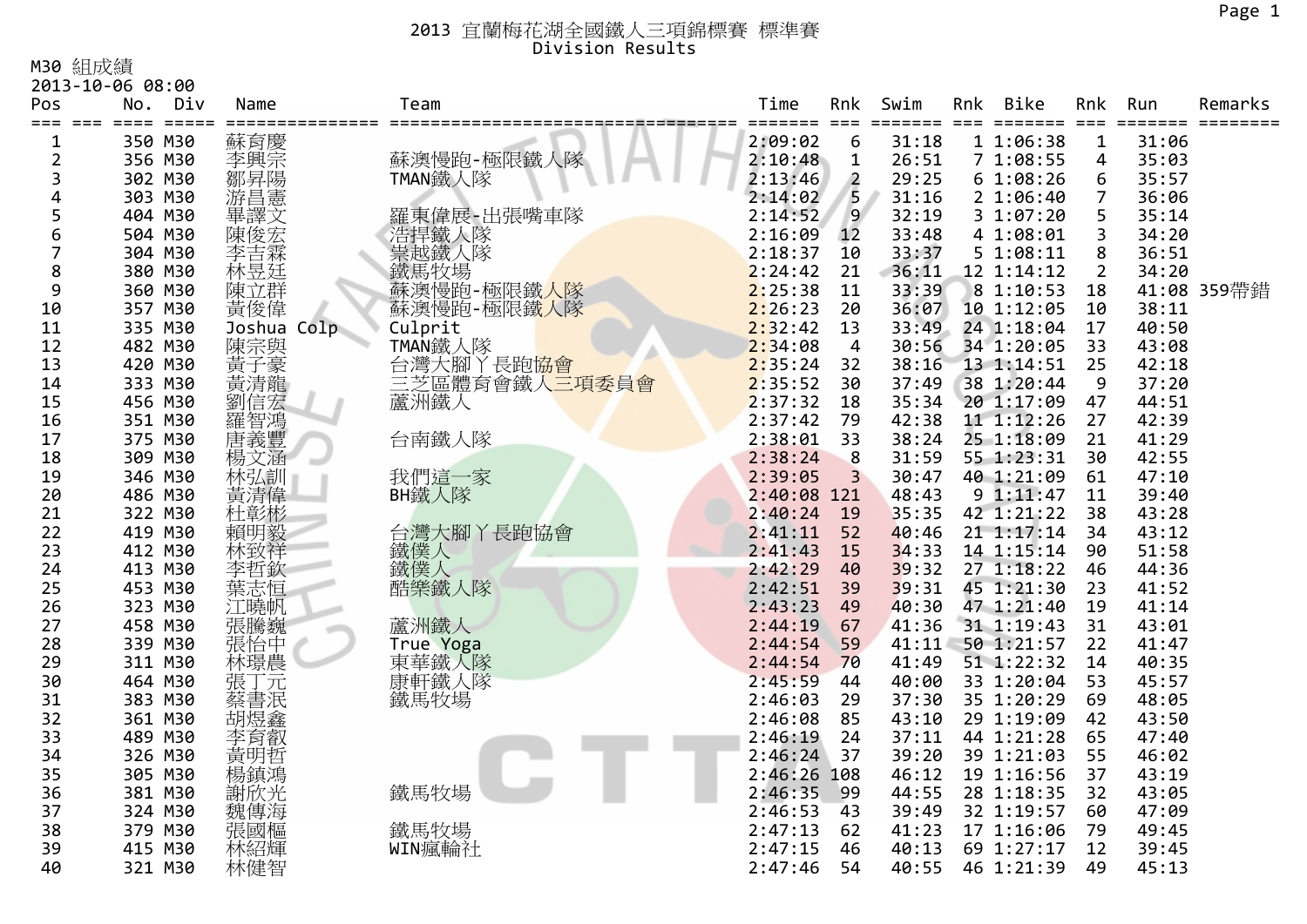| 41 | 414 M30            | 盧哲瀚                                 |                     | 2:47:55       | 14  | 34:16 | 95 1:31:15             | 26 | 42:25 |
|----|--------------------|-------------------------------------|---------------------|---------------|-----|-------|------------------------|----|-------|
| 42 | 442 M30            | 黃崇哲                                 | 91體跡                | 2:47:59       | 83  | 42:59 | 43 1:21:23             | 39 | 43:38 |
| 43 | 394 M30            | 翁茂益                                 |                     | 2:48:15 110   |     | 46:33 | 16 1:16:04             | 50 | 45:38 |
| 44 | 495 M30            | 徐揚和                                 | 澎湖LDS車隊             | 2:48:18       | 81  | 42:49 | 26 1:18:16             | 63 | 47:14 |
| 45 | 497 M30            | 林仁傑                                 |                     | 2:48:35       | 26  | 37:22 | 81 1:29:02             | 24 | 42:13 |
| 46 | 500 M30            | 蘇啟聰                                 | 內湖鐵人                | 2:49:59 125   |     | 49:02 | 22 1:17:40             | 36 | 43:19 |
| 47 | 362 M30            | 陳泰宏                                 | 神鳥鳳凰933             | 2:50:44 143   |     | 53:57 | 15 1:15:34             | 20 | 41:14 |
| 48 | 385 M30            | 胡正文                                 |                     | 2:50:45       | 55  | 41:00 | 62 1:24:35             | 48 | 45:11 |
| 49 | 426 M30            | 洪程寬                                 |                     | 2:50:48       | 80  | 42:39 | 59 1:24:21             | 41 | 43:50 |
| 50 | 452 M30            | 汪政緯                                 |                     | 2:51:16       | 35  | 38:46 | 53 1:23:01             | 75 | 49:30 |
| 51 | 492 M30            | 沈郁杰                                 |                     | 2:52:35       | 47  | 40:15 | 97 1:31:41             | 15 | 40:39 |
| 52 | 479 M30            | 陳正高                                 | 1支電風吹著跑             | 2:52:47       | 71  | 42:02 | 37 1:20:31             | 84 | 50:15 |
| 53 | 432 M30            | 薛峻麒                                 |                     | 2:52:49       | 27  | 37:27 | 64 1:26:06             | 73 | 49:18 |
| 54 | 365 M30            | 葉宗錡                                 |                     | 2:52:51       | 34  | 38:44 | 61 1:24:33             | 76 | 49:35 |
| 55 | 407 M30            |                                     | 東海剩三小加一             | 2:53:07       | 22  | 36:44 | 82 1:29:11             | 62 | 47:14 |
| 56 | 340 M30            | 王 楨<br>林建偉                          | 宜蘭縣鐵人三項協會           | 2:53:23       | 87  | 43:24 | 63 1:25:57             | 43 | 44:02 |
| 57 | 496 M30            |                                     |                     | 2:53:25       | 28  | 37:30 | 83 1:29:17             | 57 | 46:40 |
| 58 | 430 M30            | 何奇鈺<br>陳煥超                          | 黑鐵人中隊               | 2:54:03       | 66  | 41:34 | 56 1:23:53             | 71 | 48:36 |
| 59 | 490 M30            |                                     | WT玩賽就好隊             | $2:54:13$ 119 |     | 48:32 | 48 1:21:55             | 40 | 43:47 |
| 60 | 410 M30            | 張家鈞<br>袁肇辰                          |                     | 2:54:15       | 17  | 35:10 | 54 1:23:12 108         |    | 55:54 |
| 61 | 316 M30            | 郭志斌                                 | <b>KUOL</b>         | 2:54:24       | 76  | 42:22 | 49 1:21:56             | 83 | 50:07 |
| 62 | 382 M30            | 何恭睿                                 | 鐵馬牧場                | $2:54:28$ 120 |     | 48:32 | 41 1:21:22             | 45 | 44:35 |
| 63 | 483 M30            | Joe Jay Wei                         | A MAN ?<br>АΜ<br>I. | 2:55:00       | 57  |       | 41:06 105 1:33:06      | 16 | 40:48 |
| 64 | 371 M30            | 楊永麟                                 | 261                 | 2:55:11       | 25  | 37:15 | 93 1:30:57             | 58 | 47:01 |
| 65 | 441 M30            |                                     |                     | 2:56:24       | 23  | 36:48 | 86 1:29:43             | 81 | 49:55 |
| 66 | 481 M30            | <b>蘆朱一松草<br/>木林<br/>草木</b>          | 逢甲少泳<br>TMAN鐵人隊     | 2:57:15       | 42  | 39:45 | 18 1:16:24 138 1:01:07 |    |       |
| 67 | 459 M30            |                                     | 蘆洲鐵人                | 2:57:30       | 84  | 43:10 | 78 1:28:32             | 52 | 45:49 |
| 68 | 331 M30            |                                     |                     | $2:57:37$ 118 |     | 48:23 | 52 1:22:46             | 56 | 46:29 |
| 69 | 474 M30            | 王良豐全                                |                     | 2:57:45       | 95  | 44:27 | 72 1:27:33             | 51 | 45:46 |
| 70 | 373 M30            | 陳喬(方方土)                             |                     | 2:58:02       | 38  | 39:26 | 30 1:19:35 127         |    | 59:02 |
| 71 | 435 M30            | 黃旭弘                                 |                     | 2:58:30       | 51  | 40:34 | 71 1:27:29             | 86 | 50:27 |
| 72 | 391 M30            | 陳宗麟                                 |                     | 3:00:46       | 48  | 40:16 | 67 1:27:09             | 97 | 53:22 |
| 73 | 318 M30            |                                     |                     | 3:01:08 102   |     |       | 45:02 104 1:32:53      | 35 | 43:14 |
| 74 | 319 M30            | 李志國                                 |                     | $3:01:13$ 126 |     | 49:08 | 73 1:27:43             | 44 | 44:22 |
| 75 | 358 M30            | 張育維                                 | 蘇澳慢跑-極限鐵人隊          | 3:01:19       | 61  | 41:19 | 91 1:30:40             | 74 | 49:22 |
| 76 | 411 M30            | 林劉駱                                 |                     | $3:01:43$ 107 |     | 45:54 | 74 1:27:56             | 68 | 47:54 |
| 77 | 352 M30            | 何泰辰<br>林佑名                          |                     | 3:02:38       | 91  | 43:58 | 90 1:30:22             | 70 | 48:20 |
| 78 | 306 M30            |                                     |                     | 3:02:39 141   |     | 52:20 | 23 1:17:45             | 93 | 52:35 |
|    |                    | 陳寬軒                                 |                     | 3:02:45       |     | 39:32 | 60 1:24:30 124         |    | 58:45 |
| 79 | 440 M30            | 蔡柏崢                                 |                     | 3:03:40 109   | -41 | 46:27 | 70 1:27:27             | 80 | 49:47 |
| 80 | 434 M30<br>370 M30 |                                     |                     | $3:04:12$ 149 |     | 55:55 | 36 1:20:30             | 67 | 47:48 |
| 81 |                    |                                     | 羅東偉展-出張嘴車隊          |               |     |       | 85 1:29:37             |    |       |
| 82 | 485 M30            |                                     | 尖山發電廠               | 3:04:27       | 92  | 44:07 |                        | 88 | 50:44 |
| 83 | 449 M30            | 宗大曾曾楊李李黃王伯石義嘉俊松建凱立,是倫輝凱勵輝義帝晃倫輝凱勵輝義帝 |                     | 3:05:28 150   |     | 58:42 | 57 1:23:56             | 29 | 42:51 |
| 84 | 390 M30            |                                     | 蛙不停車隊               | $3:05:30$ 104 |     | 45:20 | 87 1:29:56             | 85 | 50:16 |
| 85 | 332 M30            |                                     | 夢想達成                | 3:05:34       | 65  | 41:29 | 66 1:26:50 116         |    | 57:16 |
| 86 | 354 M30            |                                     |                     | 3:05:35       | 56  | 41:02 | 98 1:32:07             | 91 | 52:27 |
| 87 | 367 M30            | 王文宇                                 |                     | 3:05:52       | 45  | 40:13 | 99 1:32:18             | 98 | 53:22 |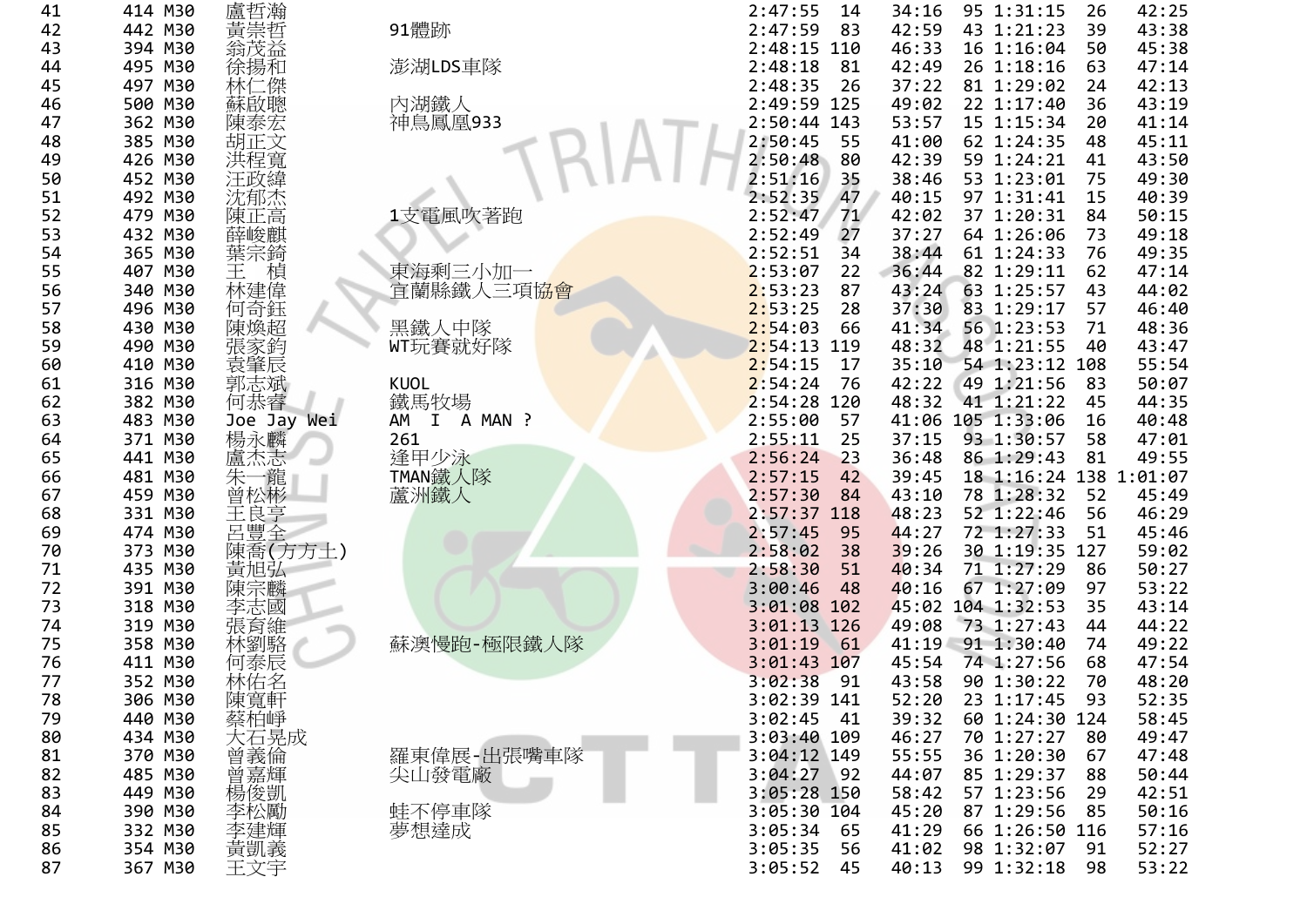| 88      | 314 M30 | 林易甫                     | 昇樺猛男帶隊      | 3:05:54       | 82   | 42:52 | 84 1:29:20                    | -99  | 53:42 |
|---------|---------|-------------------------|-------------|---------------|------|-------|-------------------------------|------|-------|
| 89      | 454 M30 | 張政勇                     | 蘆洲鐵人        | 3:06:01       | 7    |       | 31:50 120 1:37:30 112         |      | 56:42 |
| 90      | 460 M30 | 陳銘峰                     | 康軒鐵人隊       | 3:07:27       | 36   | 38:49 | 92 1:30:40 119                |      | 57:58 |
| 91      | 416 M30 | 張伯勤                     | 好開心鐵人團      | 3:07:36 105   |      | 45:26 | 65 1:26:08 109                |      | 56:02 |
| 92      | 487 M30 | 陳志偉                     | 南港360鐵人     | 3:07:45       | 94   | 44:21 | 68 1:27:14 110                |      | 56:11 |
| 93      | 498 M30 | 朱有祥                     | 內湖鐵人        | 3:08:30       | 72   |       | 42:10 110 1:33:53             | 92   | 52:28 |
| 94      | 409 M30 |                         | 東海剩三小加一     | 3:08:34 123   |      | 48:47 | 89 1:30:05                    | - 77 | 49:42 |
| 95      | 473 M30 | 林信賢                     |             | 3:08:59 113   |      | 47:11 | 79 1:28:42                    | 96   | 53:08 |
|         |         |                         |             |               |      |       | 58 1:24:15                    |      |       |
| 96      | 369 M30 | 黃賜賢                     |             | 3:09:41 146   |      | 54:47 |                               | 87   | 50:40 |
| 97      | 355 M30 | 謝中堯                     | 燿華電子        | $3:09:47$ 101 |      | 44:57 | 75 1:28:08 113                |      | 56:43 |
| 98      | 480 M30 | 蔡明達                     | TMAN鐵人隊     | 3:10:43       | 64   |       | 41:26 117 1:35:23 102         |      | 53:55 |
| 99      | 399 M30 | 朱效寬                     | The Chu's   | $3:11:59$ 100 |      |       | 44:55 101 1:32:35 103         |      | 54:29 |
| 100     | 448 M30 | 陳克文                     |             | 3:12:00 131   |      |       | 50:55 107 1:33:17             | - 66 | 47:48 |
| 101     | 475 M30 | 吳昌諺                     |             | $3:12:28$ 135 |      |       | 51:42 114 1:34:49             | 54   | 45:58 |
| 102     | 313 M30 | 林俊宏                     |             | $3:12:33$ 93  |      |       | 44:15 109 1:33:41 104         |      | 54:38 |
| 103     | 328 M30 | 羅欽宇                     | 豆腐岬17餐廳     | $3:12:49$ 132 |      |       | 51:06 132 1:41:37             | 13   | 40:08 |
| 104     | 436 M30 | 古永忠                     |             | $3:13:17$ 137 |      | 51:53 | 77 1:28:28                    | - 95 | 52:57 |
| 105     | 395 M30 | 偉<br>孫介                 | <b>TMLD</b> | 3:13:41       | - 98 | 44:47 | 88 1:30:03 126                |      | 58:52 |
| 106     | 408 M30 | 李宗翰                     | 東海剩三小加一     | $3:15:13$ 130 |      | 50:38 | 76 1:28:15 111                |      | 56:21 |
| 107     | 451 M30 | 包佳元                     | 陽明海運單車社     | 3:15:18       | 50   |       | 40:31 113 1:34:25 132 1:00:24 |      |       |
| 108     | 387 M30 | 賴錦庭                     | 肉腳雙人組       | 3:16:00       | 73   |       | 42:12 123 1:38:21 106         |      | 55:27 |
|         |         |                         |             |               |      |       | 41:23 112 1:34:20 134 1:00:35 |      |       |
| 109     | 377 M30 | 張振庭                     |             | 3:16:16       | 63   |       |                               |      |       |
| 110     | 343 M30 | 唐育璽                     | 光明假狼        | 3:16:27       | 86   |       | 43:21 115 1:34:56 120         |      | 58:11 |
| 111     | 429 M30 | 蘇國瑋                     | 兩支北方麵食館     | 3:16:30       | 88   |       | 43:44 134 1:42:45             | 82   | 50:02 |
| 112     | 465 M30 |                         | 康軒鐵人隊       | $3:16:39$ 136 |      |       | 51:44 108 1:33:26             | -89  | 51:30 |
| 113     | 499 M30 | 蔡誠祐                     | 內湖鐵人        | 3:18:38       | 90   | 43:51 | 80 1:28:42 150 1:06:06        |      |       |
| 114     | 502 M30 | 陳柏翰                     | 內湖鐵人        | 3:18:38       | 60   | 41:18 | 96 1:31:36 149 1:05:45        |      |       |
| 115     | 493 M30 | 林子為                     | 超級難止汗       | 3:19:47       | 69   |       | 41:46 135 1:43:12 105         |      | 54:50 |
| 116     | 384 M30 | 張<br>碩                  | 鐵馬牧場        | $3:21:47$ 116 |      |       | 47:24 103 1:32:44 139 1:01:40 |      |       |
| 117     | 491 M30 | 劉佳斌                     | WT玩賽就好隊     | $3:22:01$ 112 |      |       | 47:06 126 1:39:12 107         |      | 55:44 |
| 118     | 421 M30 | 黃上益                     |             | $3:22:27$ 117 |      |       | 47:41 118 1:36:06 122         |      | 58:41 |
| 119     | 320 M30 | 張<br>一凡                 |             | $3:23:17$ 129 |      |       | 49:53 102 1:32:36 136 1:00:49 |      |       |
| 120     | 368 M30 | 李欣展                     |             | 3:23:31       | 75   |       | 42:19 148 1:53:35             | 64   | 47:39 |
| 121     | 325 M30 | 吳泓毅                     |             | 3:24:04       | 68   |       | 41:44 127 1:39:17 144 1:03:05 |      |       |
|         |         |                         |             |               |      |       |                               |      |       |
| 122     | 349 M30 | 鄭旭明                     |             | 3:24:08       | 53   |       | 40:50 136 1:46:10 115         |      | 57:09 |
| 123     | 393 M30 | 林宜國                     | 欣興電子        | $3:24:35$ 138 |      |       | 52:08 106 1:33:14 128         |      | 59:14 |
| $124 *$ | 503 M30 | 楊家祥                     |             | $3:25:01$ 103 |      |       | 45:05 121 1:37:30 140 1:02:27 |      |       |
| 125     | 366 M30 | 謝佳全                     |             | 3:26:25 148   |      |       | 55:42 100 1:32:22 121         |      | 58:23 |
| 126     | 494 M30 | 蕭立賢                     |             | 3:27:31       | - 78 |       | 42:29 145 1:51:21 100         |      | 53:42 |
| 127     | 308 M30 | 鄒文獻                     |             | $3:27:36$ 124 |      |       | 48:48 129 1:40:06 123         |      | 58:44 |
| 128     | 484 M30 | 張家豪                     | 酷樂鐵人隊       | 3:28:06       | 16   |       | 34:53 131 1:41:27 154 1:11:47 |      |       |
| 129     | 397 M30 | 劉昶志                     |             | 3:28:53       | 58   |       | 41:09 128 1:39:41 151 1:08:04 |      |       |
| 130     | 466 M30 |                         | 康軒鐵人隊       | 3:29:19 144   |      |       | 53:59 133 1:42:41             | - 94 | 52:40 |
| 131     | 310 M30 |                         |             | 3:29:23 134   |      |       | 51:21 116 1:35:13 143 1:02:51 |      |       |
| 132     | 330 M30 | ·邱文啟<br>黄色<br>劉紹<br>《陳子 | 豆腐岬17餐廳     | 3:29:28       | - 89 |       | 43:49 138 1:46:50 125         |      | 58:50 |
| 133     |         |                         |             | 3:30:19 151   |      |       | 59:33 130 1:41:04             | - 78 | 49:43 |
|         | 461 M30 | 張怡斌<br>黃柏學              | 康軒鐵人隊       |               |      |       |                               |      |       |
| 134     | 469 M30 |                         | 康軒鐵人隊       | 3:30:56 122   |      |       | 48:46 125 1:38:38 145 1:03:33 |      |       |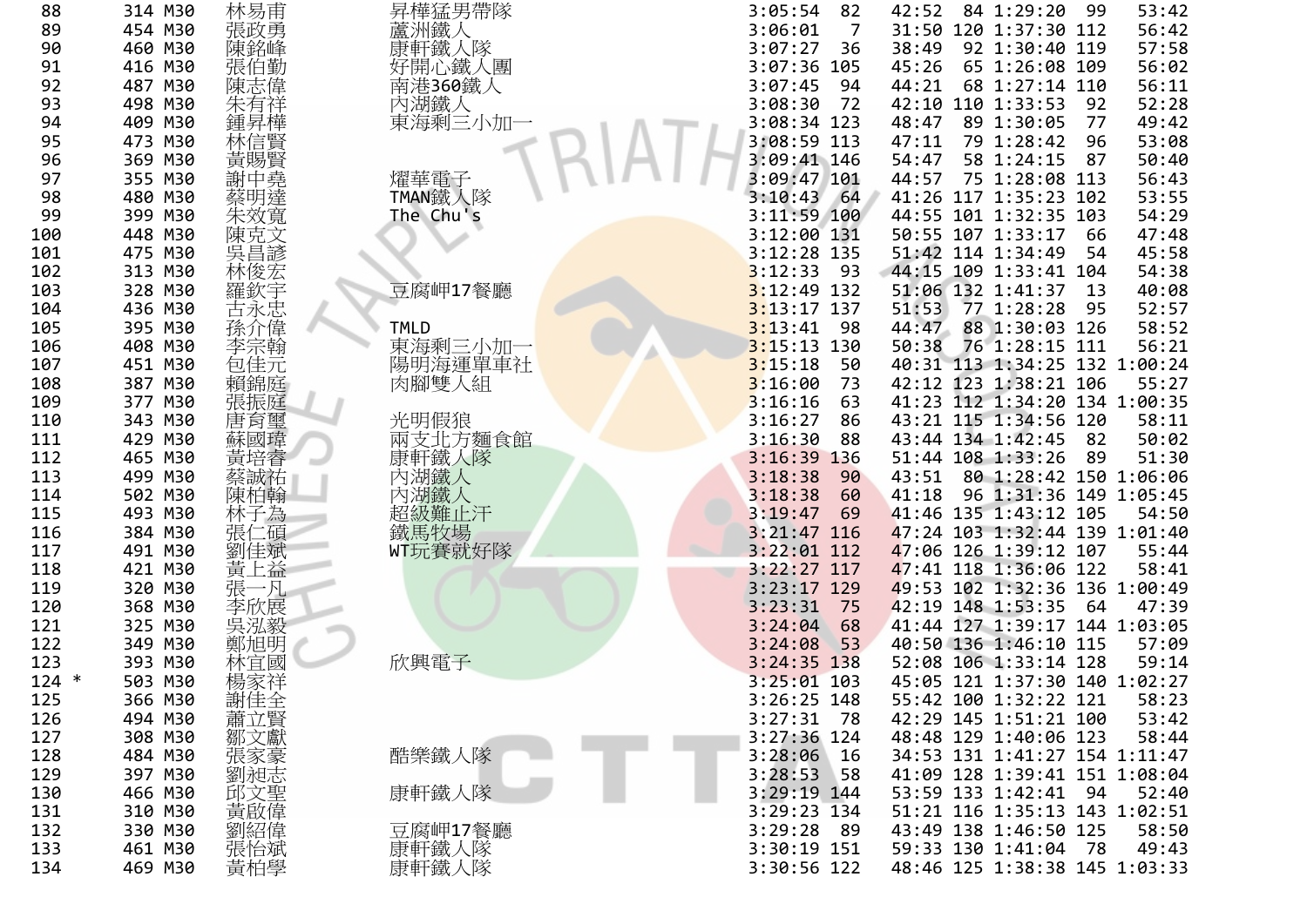| 135        | 471 M30 | 趙文曠 |                                          | 53:43<br>3:31:19 106<br>45:44 146 1:51:54 101   |
|------------|---------|-----|------------------------------------------|-------------------------------------------------|
| 136        | 342 M30 |     | 大仁嘉南三鐵隊                                  | 3:32:11 127<br>49:30 124 1:38:32 146 1:04:10    |
| 137        | 463 M30 | 廖伯彰 | 康軒鐵人隊                                    | 3:32:33 156 1:13:19 119 1:36:35<br>28<br>42:40  |
| 138        | 400 M30 |     |                                          | 3:33:01 147<br>54:51 143 1:49:28<br>48:43<br>72 |
| 139        | 317 M30 | 覃凱文 |                                          | 3:33:26 115<br>47:20 140 1:48:14 118<br>57:54   |
| 140        | 431 M30 |     | 黑鐵人中隊                                    | 3:35:06 153 1:00:41 111 1:33:53 133 1:00:32     |
| 141        | 388 M30 |     | 蛙不停車隊                                    | 3:35:42 157 1:17:27 94 1:31:14<br>47:02<br>-59  |
| 142        | 307 M30 |     |                                          | 3:35:54 111<br>46:49 142 1:49:14 131<br>59:52   |
| 143        | 389 M30 | 謝仕政 | 蛙不停車隊                                    | $3:36:10$ 140<br>52:18 122 1:38:19 148 1:05:33  |
| 144        | 422 M30 | 呂秉霖 |                                          | 3:40:04 114<br>47:14 147 1:53:25 130<br>59:25   |
| 145        | 398 M30 |     | The Chu's                                | 3:42:39 142<br>53:21 137 1:46:47 141 1:02:32    |
| 146        | 476 M30 | 王宗  |                                          | $3:49:41$ 74<br>42:12 149 1:56:16 153 1:11:13   |
| 147        | 312 M30 | 郭家銘 |                                          | 52:12 144 1:49:49 152 1:08:04<br>3:50:04 139    |
| 148        | 437 M30 | 林哲煒 | microlife                                | 44:42 152 2:10:56 114<br>3:52:43<br>97<br>57:06 |
| 149        | 327 M30 |     |                                          | 3:52:58 152 1:00:28 139 1:47:26 147 1:05:04     |
| 150        | 402 M30 | 康宏嘉 |                                          | 3:56:27 155 1:05:06 141 1:48:47 142 1:02:35     |
|            |         | 李泓明 |                                          |                                                 |
| 151        | 446 M30 | 吳昱鋒 |                                          | 49:44 151 2:05:55 137 1:01:04<br>$3:56:43$ 128  |
| 152        | 488 M30 | 張書維 |                                          | $4:00:34$ 31<br>38:10 155 2:21:49 135 1:00:35   |
| 153        | 427 M30 | 湯少華 |                                          | $4:05:48$ 145<br>54:36 154 2:13:43 117<br>57:30 |
| 154        | 363 M30 | 莊富剴 | 神鳥鳳凰933                                  | 4:07:02 154 1:04:34 150 2:03:07 129<br>59:21    |
| <b>DNF</b> | 472 M30 | 郭登福 | Gigabyte Ironman                         | 47:29 破胎DNF<br>1:33:05                          |
| <b>DSQ</b> | 405 M30 | 卓哲棋 | 像瘋一般的男子                                  | 56:25 多帶晶片<br>1:32:38                           |
| <b>DNS</b> | 406 M30 | 陳翰逸 | 像瘋一般的男子                                  | 1:32:38<br>56:26 405多帶                          |
| <b>DNF</b> | 470 M30 | 陳彥良 | 康軒鐵人隊                                    | 1:30:01 DNF                                     |
| <b>DSQ</b> | 462 M30 | 徐鴻鈞 | 康軒鐵人隊                                    | 1:05:42 SWIM少圈                                  |
|            | 423 M30 | 林國男 |                                          | 51:12 153 2:12:42<br>133                        |
| <b>DNF</b> | 467 M30 | 楊景朝 | 康軒鐵人隊                                    | 42:29<br>SWIM DNF<br>77                         |
| <b>DNF</b> | 345 M30 | 江尚奎 |                                          | 96<br>44:29<br>SWIM DNF                         |
|            |         |     |                                          |                                                 |
|            |         |     | 計時: Chinese Taipei Triathlon Association | 裁判長:黃金宏<br>Print 2013-10-08, 19:11:47           |
|            |         |     |                                          |                                                 |
|            |         |     |                                          |                                                 |
|            |         |     |                                          |                                                 |
|            |         |     |                                          |                                                 |
|            |         |     |                                          |                                                 |
|            |         |     |                                          |                                                 |
|            |         |     |                                          |                                                 |
|            |         |     |                                          |                                                 |
|            |         |     |                                          |                                                 |
|            |         |     |                                          |                                                 |
|            |         |     |                                          |                                                 |
|            |         |     |                                          | CITTA                                           |
|            |         |     |                                          |                                                 |
|            |         |     |                                          |                                                 |
|            |         |     |                                          |                                                 |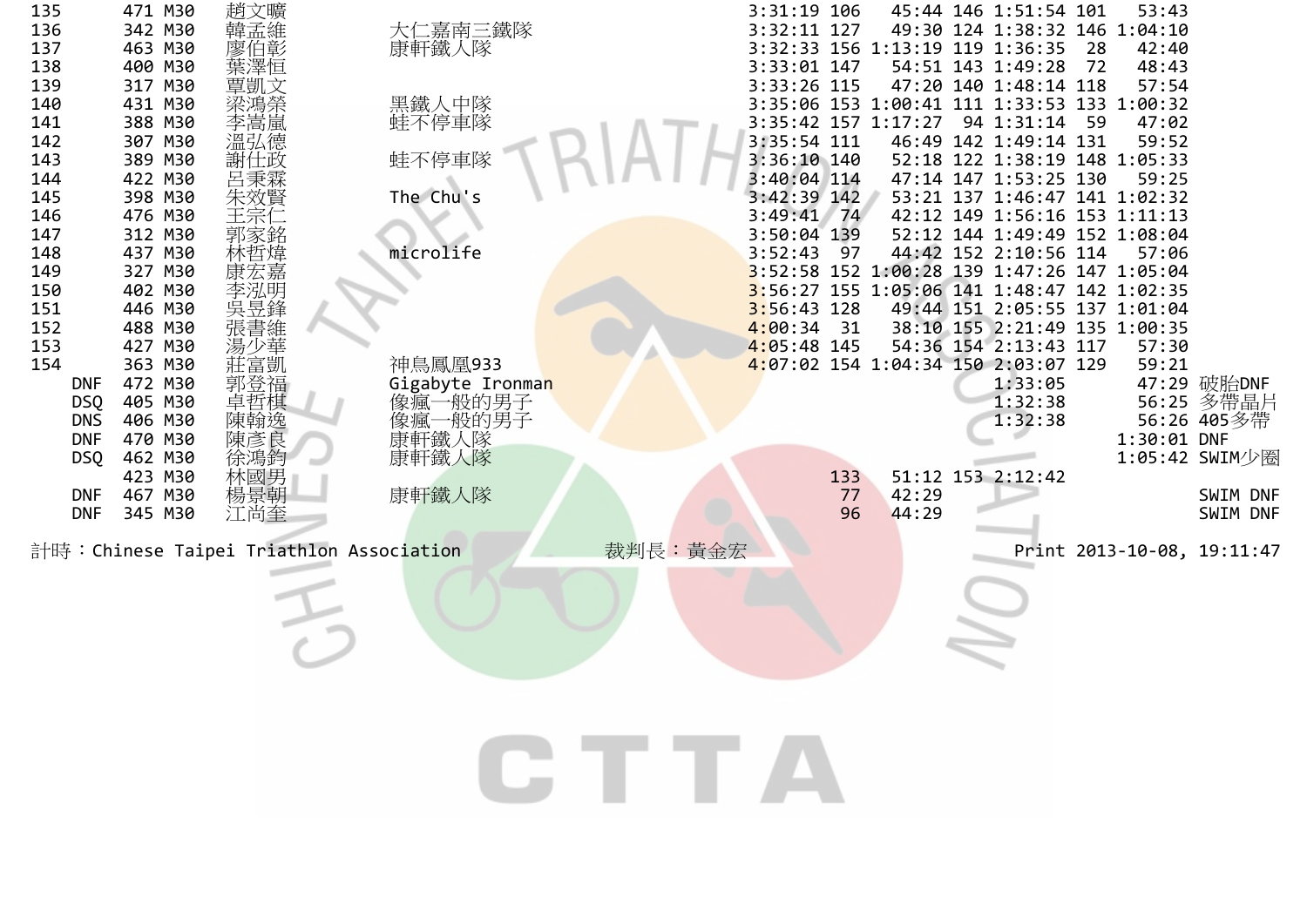M25 組成績

|              | 2013-10-06 08:00              |                          |               |         |       |                |       |     |                         |                |          |         |
|--------------|-------------------------------|--------------------------|---------------|---------|-------|----------------|-------|-----|-------------------------|----------------|----------|---------|
| Pos          | Div<br>No.                    | Name                     | Team          | Time    |       | Rnk            | Swim  | Rnk | Bike                    | Rnk            | Run      | Remarks |
| ===<br>$===$ | $=$ $=$ $=$ $=$ $=$<br>$====$ | =======                  |               |         | ===== | $===$          | ====  |     | $=$ $=$ $=$ $=$ $=$ $=$ | $===$          | =====    |         |
| 1            | 290 M25                       | 潘典陵                      |               | 2:07:55 |       | $\mathbf{1}$   | 23:19 |     | 71:10:10                | $\overline{2}$ | 34:27    |         |
| 2            | 202 M25                       | Cameron Miller           | Culprit       | 2:11:36 |       | 4              | 28:31 |     | 3 1:07:56               | $\overline{4}$ | 35:10    |         |
| 3            | 166 M25                       | 劉格臺                      | 鐵馬牧場          | 2:12:36 |       | 6              | 29:30 |     | 1 1:07:23               | 5              | 35:44    |         |
| 4            | 168 M25                       | 林義昌                      | 鐵馬牧場          | 2:15:26 |       | 5              | 28:51 |     | 4 1:08:11               | 9              | 38:24    |         |
| 5            | 282 M25                       | 劉光武                      | BH鐵人隊         | 2:16:13 |       | 10             | 32:37 |     | 2 1:07:49               | 6              | 35:48    |         |
| 6            | 167 M25                       | 王煥文                      | BH鐵人隊         | 2:16:51 |       | 11             | 32:59 |     | 51:09:12                | 3              | 34:41    |         |
| 7            | 285 M25                       | 牟紹元                      | 浩瀚國際有限公司      | 2:21:28 |       | 14             | 33:50 |     | 8 1:11:30               | $\overline{7}$ | 36:09    |         |
| 8            | 291 M25                       | 蘇漢卿                      | 祟越鐵人隊         | 2:22:39 |       | 15             | 34:23 |     | 10 1:14:58              | $\mathbf{1}$   | 33:19    |         |
| 9            | 284 M25                       | 陳孝瑜                      | play your way | 2:22:42 |       | 3              | 28:17 |     | 61:10:00                | 28             | 44:27    |         |
| 10           | 189 M25                       | 胡程鈞                      | NCYU-PE97     | 2:36:11 |       | 9              | 32:33 |     | 16 1:19:28              | 27             | 44:11    |         |
| 11           | 217 M25                       | 洪銘聰                      | 鐵馬牧場          | 2:38:25 |       | $\overline{7}$ | 30:01 |     | 39 1:26:33              | 16             | 41:52    |         |
| 12           | 226 M25                       | 林敬浩                      | 黑衫軍           | 2:40:26 |       | 28             | 38:42 |     | 91:14:34                | 39             | 47:11    |         |
| 13           | 216 M25                       | 吳翰穎                      | 鐵馬牧場          | 2:42:05 |       | 21             | 36:20 |     | 17 1:20:13              | 32             | 45:34    |         |
| 14           | 210 M25                       | 穆孝武                      |               | 2:42:41 |       | 20             | 35:44 |     | 38 1:26:10              | 15             | 40:48    |         |
| 15           | 235 M25                       | 陳子挺                      | 悍將鐵人          | 2:42:47 |       | 19             | 35:30 |     | 20 1:21:39              | 33             | 45:39    |         |
| 16           | 266 M25                       | 吳偌凡                      | 桃園鐵人三項俱樂部     | 2:43:15 |       | 17             | 35:20 |     | 30 1:24:56              | 21             | 43:00    |         |
| 17           | 242 M25                       | 徐有餘                      | 119大車隊        | 2:43:39 |       | 8              | 30:44 |     | 55 1:29:16              | 23             | 43:40    |         |
| 18           | 198 M25                       | 黃道文                      | 桃馬三勇士         | 2:44:38 |       | 43             | 43:02 |     | 29 1:24:56              | 8              | 36:41    |         |
| 19           | 271 M25                       | 朱-<br>愇                  | TMAN鐵人隊       | 2:45:22 |       | 12             | 33:06 |     | 27 1:24:41              | 42             | 47:36    |         |
| 20           | 247 M25                       | 羅仁政                      | 逢甲少泳          | 2:45:44 |       | 45             | 43:15 |     | 15 1:19:25              | 22             | 43:05    |         |
| 21           | 241 M25                       | 陳冠廷                      |               | 2:46:07 |       | 23             | 36:46 |     | 26 1:24:22              | 30             | 45:00    |         |
| 22           | 278 M25                       | 鍾士宏                      | 南港360鐵人       | 2:46:13 |       | 58             | 45:14 |     | 14 1:19:02              | 17             | 41:58    |         |
| 23           | 176 M25                       | 蔡承霖                      | 昇樺猛男帶隊        | 2:46:20 |       | 25             | 37:27 |     | 50 1:28:12              | 14             | 40:42    |         |
| 24           | 268 M25                       | 蕭仁信                      | TMAN鐵人隊       | 2:47:04 |       | 64             | 46:01 |     | 12 1:18:37              | 19             | 42:26    |         |
| 25           | 195 M25                       | 張立宏                      |               | 2:47:35 |       | 16             | 34:40 |     | 31 1:24:58              | 43             | 47:58    |         |
| 26           | 218 M25                       | 鍾佳良                      |               | 2:47:50 |       | 31             | 39:10 |     | 13 1:18:42              | 49             | 49:59    |         |
| 27           | 230 M25                       |                          |               | 2:48:17 |       | 72             | 48:01 |     | 19 1:21:15              | 11             | 39:02    |         |
| 28           | 220 M25                       |                          |               | 2:48:38 |       | 39             | 41:23 |     | 23 1:23:12              | 25             | 44:04    |         |
| 29           | 253 M25                       | i郭孟梅<br>梅<br>梅<br>梅<br>梅 |               | 2:48:43 |       | 35             | 40:05 |     | 56 1:29:32              | 12             | 39:08    |         |
| 30           | 270 M25                       | 楊仲翔                      | TMAN鐵人隊       | 2:49:33 |       | 46             | 43:24 |     | 24 1:23:16              | 20             | 42:54    |         |
| 31           | 208 M25                       | 潘建霖                      | 光明假狼          | 2:50:03 |       | 67             | 46:36 |     | 28 1:24:43              | 10             | 38:45    |         |
| 32           | 205 M25                       | 梁忠仁                      | 超級難止汗         | 2:53:41 |       | 13             | 33:47 |     | 44 1:27:29              | 56             | 52:26    |         |
| 33<br>$\ast$ | 184 M25                       | 羅敏峰                      |               | 2:55:01 |       | 24             | 36:57 |     | 40 1:26:43              | 51             | 51:23 補跑 | 圈       |
| 34           | 264 M25                       | 蔡昇志                      |               | 2:55:47 |       | 48             | 43:37 |     | 33 1:25:01              | 38             | 47:10    |         |
| 35           | 283 M25                       | 張銘宏                      | play your way | 2:56:05 |       | $\overline{2}$ | 26:31 |     | 74 1:36:20              | 59             | 53:14    |         |
| 36           | 170 M25                       | 游騰鴥                      | 一撿二跑三跌倒       | 2:56:20 |       | 93             | 53:48 |     | 18 1:20:23              | 18             | 42:11    |         |
| 37           | 190 M25                       | 莊豐駿                      | NCYU-PE97     | 2:56:23 |       | 42             | 42:18 |     | 35 1:25:23              | 45             | 48:44    |         |
| 38           | 197 M25                       | 黃文韡                      | KuWen         | 2:57:00 |       | 49             | 43:41 |     | 47 1:27:47              | 31             | 45:33    |         |
| 39           | 199 M25                       | 李秉翰                      | 桃馬三勇士         | 2:57:10 |       | 26             | 37:50 |     | 61 1:30:54              | 44             | 48:28    |         |
| 40           | 196 M25                       | 卓承宣                      | KuWen         | 2:58:00 |       | 61             | 45:45 |     | 37 1:25:49              | 34             | 46:27    |         |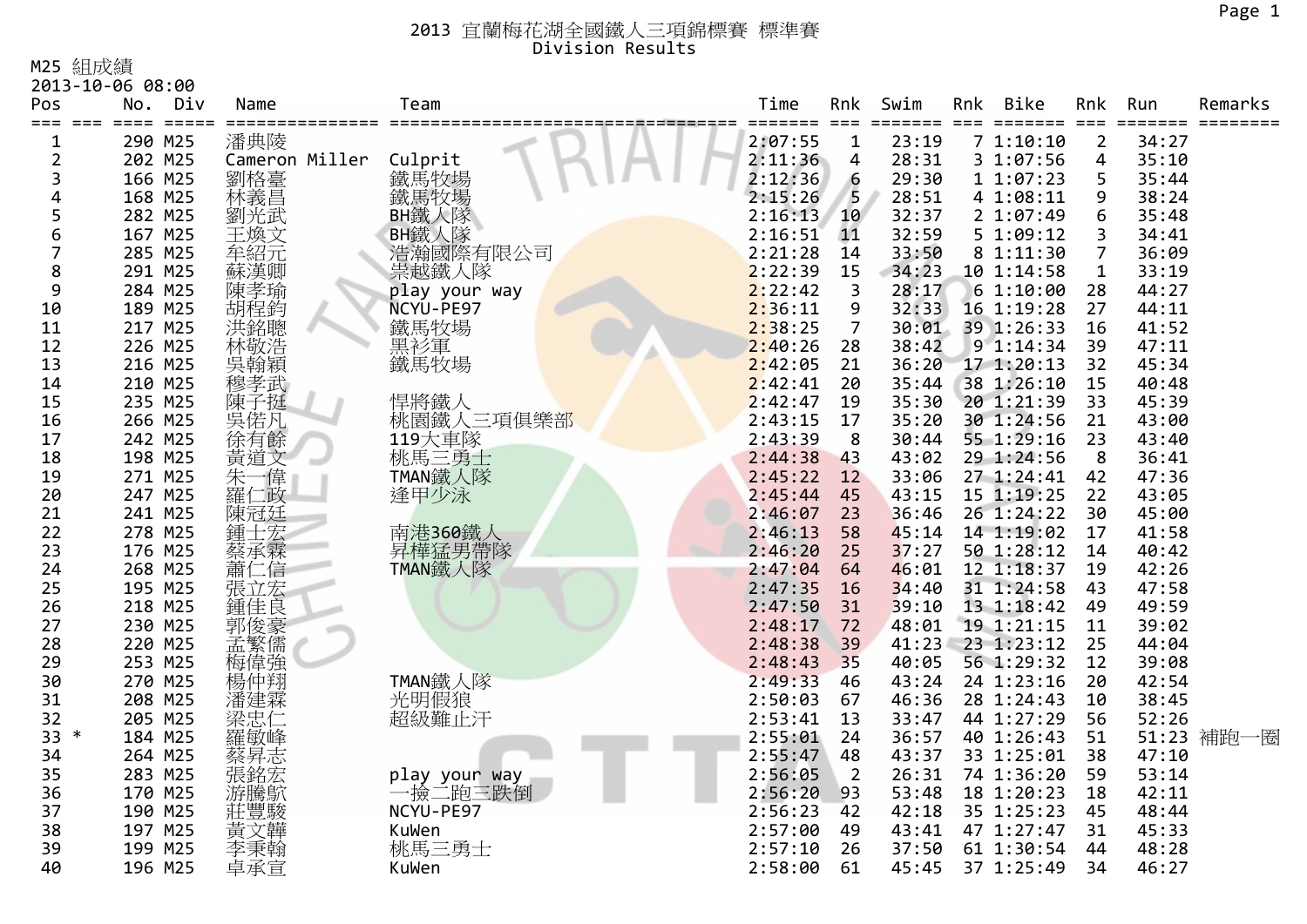| 41                        | 192 M25 | 廖柏順                                                                                                               | 天哪!是威猛先生!                        | 2:59:42 | 83 | 50:36          | 32 1:25:01 | 26 | 44:06      |   |
|---------------------------|---------|-------------------------------------------------------------------------------------------------------------------|----------------------------------|---------|----|----------------|------------|----|------------|---|
| 42                        | 183 M25 | 賈博鈞                                                                                                               |                                  | 2:59:47 | 34 | 40:03          | 42 1:27:03 | 57 | 52:42      |   |
| 43                        | 200 M25 | 《謝傅汪傳》<br>使<br>汪<br>汪                                                                                             |                                  | 3:00:16 | 38 | 41:06          | 63 1:31:54 | 40 | 47:17      |   |
| 44                        | 234 M25 |                                                                                                                   |                                  | 3:00:43 | 55 | 44:47          | 21 1:22:35 | 61 | 53:22      |   |
| 45                        | 171 M25 |                                                                                                                   |                                  | 3:00:58 | 29 | 38:59          | 41 1:26:47 | 66 | 55:13      |   |
| 46                        | 228 M25 |                                                                                                                   | 夏慕尼                              | 3:01:25 | 85 | 51:17          | 36 1:25:27 | 29 | 44:42      |   |
| $4\overline{7}$<br>$\ast$ | 281 M25 |                                                                                                                   |                                  | 3:01:44 | 91 | 53:25          | 51 1:28:17 | 13 | 40:02 補跑   | 圈 |
| 48                        | 187 M25 | <b>藍陳書肇<br/>陳書肇延</b>                                                                                              | NCYU-PE97                        | 3:02:07 | 89 | 52:45          | 11 1:17:09 | 55 | 52:14      |   |
| 49                        | 213 M25 |                                                                                                                   |                                  | 3:02:22 | 47 | 43:28          | 45 1:27:34 | 50 | 51:21      |   |
| 50                        | 212 M25 | 徐銘鴻                                                                                                               | 神鳥鳳凰933                          | 3:02:46 | 65 | 46:06          | 57 1:29:34 | 37 | 47:07      |   |
| 51                        | 233 M25 | [陳俊良孝]                                                                                                            | 台積鐵人幫                            | 3:02:52 | 51 | 43:49          | 64 1:32:05 | 36 | 46:59      |   |
| 52                        | 231 M25 |                                                                                                                   |                                  | 3:03:17 | 44 | 43:13          | 68 1:33:25 | 35 | 46:39      |   |
| 53                        | 193 M25 |                                                                                                                   | 天哪!是威猛先生!                        | 3:03:54 | 71 | 47:51          | 53 1:28:34 | 41 | 47:30      |   |
| 54                        | 211 M25 |                                                                                                                   |                                  | 3:04:22 | 30 | 39:02          | 58 1:30:25 | 64 | 54:56      |   |
| 55                        | 261 M25 |                                                                                                                   | 康軒鐵人隊                            | 3:05:16 | 56 | 44:56          | 34 1:25:08 | 65 | 55:13      |   |
| 56                        | 258 M25 |                                                                                                                   | 康軒鐵人隊                            | 3:07:58 | 75 | 48:41          | 25 1:23:30 | 69 | 55:48      |   |
| 57                        | 223 M25 |                                                                                                                   | 鋼鐵馬廄                             | 3:09:22 | 78 | 49:38          | 22 1:22:43 | 73 | 57:02      |   |
| 58                        | 288 M25 |                                                                                                                   |                                  | 3:10:37 | 37 | 40:38          | 83 1:40:53 | 48 | 49:07      |   |
| 59                        | 203 M25 | β陳李張黃岳王黃黃{#家星譽榮│覺偉炳}                                                                                              | 超級難止汗                            | 3:11:19 | 87 | 51:28          | 48 1:27:51 | 54 | 52:01      |   |
| 60                        | 207 M25 |                                                                                                                   |                                  | 3:12:27 | 77 | 49:25          | 62 1:31:23 | 52 | 51:40      |   |
|                           | 256 M25 |                                                                                                                   | 宜蘭縣鐵人三項 <mark>協會</mark><br>酷樂鐵人隊 | 3:14:01 | 57 | 45:11          | 67 1:32:36 | 71 | 56:15      |   |
| 61                        |         | 何誌峰                                                                                                               |                                  | 3:15:41 |    |                | 49 1:27:59 | 46 |            |   |
| 62                        | 186 M25 |                                                                                                                   | NCYU-PE97                        | 3:16:32 | 96 | 58:52<br>51:20 |            |    | 48:51      |   |
| 63                        | 174 M25 | -黃韋善建<br><br><br><br><br><br><br><br><br><br><br><br><br><br><br><br><br><br><br><br><br><br><br><br><br><br><br> |                                  |         | 86 |                | 65 1:32:16 | 58 | 52:57      |   |
| 64                        | 201 M25 |                                                                                                                   |                                  | 3:17:09 | 90 | 53:14          | 43 1:27:16 | 72 | 56:40      |   |
| 65                        | 180 M25 | 黃星辰                                                                                                               |                                  | 3:17:12 | 53 | 43:59          | 73 1:35:57 | 74 | 57:17      |   |
| 66                        | 236 M25 | 楊絢喬                                                                                                               | WIN瘋輪社                           | 3:17:20 | 68 | 46:51          | 60 1:30:39 | 78 | 59:51      |   |
| 67                        | 209 M25 | 蔡宗達<br>林倍帆                                                                                                        |                                  | 3:18:34 | 69 | 47:00          | 81 1:39:36 | 53 | 51:59      |   |
| 68                        | 248 M25 |                                                                                                                   | 陽明海運單車社                          | 3:18:47 | 79 | 50:01          | 85 1:45:06 | 24 | 43:41      |   |
| 69                        | 240 M25 | ---<br> 吳健綸昌<br> 黎鎮昌                                                                                              | MINIHOMI                         | 3:19:38 | 36 | 40:31          | 80 1:39:29 | 77 | 59:39      |   |
| 70                        | 222 M25 |                                                                                                                   | 蘇澳慢跑-極限鐵人隊                       | 3:20:47 | 41 | 41:50          | 54 1:28:50 |    | 93 1:10:07 |   |
| 71                        | 181 M25 | 廖本寒                                                                                                               |                                  | 3:21:09 | 62 | 45:51          | 69 1:33:32 |    | 81 1:01:48 |   |
| 72                        | 262 M25 | 張洛魁<br>詹敏義                                                                                                        |                                  | 3:22:02 | 70 | 47:17          | 79 1:38:44 | 70 | 56:02      |   |
| 73                        | 254 M25 |                                                                                                                   |                                  | 3:22:42 | 81 | 50:19          | 46 1:27:43 |    | 85 1:04:41 |   |
| 74                        | 229 M25 |                                                                                                                   | 康軒鐵人隊<br>酷樂鐵人隊<br>夏慕尼            | 3:22:50 | 73 | 48:17          | 86 1:45:43 | 47 | 48:51      |   |
| 75                        | 179 M25 | 陳奕全源                                                                                                              |                                  | 3:23:44 | 95 | 54:25          | 72 1:35:10 | 62 | 54:11      |   |
| 76                        | 280 M25 | ·<br>吴志宏<br>簡銓緯                                                                                                   |                                  | 3:24:13 | 66 | 46:14          | 66 1:32:21 |    | 87 1:05:39 |   |
| 77                        | 221 M25 |                                                                                                                   |                                  | 3:25:23 | 92 | 53:38          | 78 1:38:27 | 60 | 53:19      |   |
| 78                        | 173 M25 | 賴乃豪                                                                                                               |                                  | 3:25:39 | 33 | 39:48          | 70 1:34:35 |    | 95 1:11:17 |   |
| 79                        | 263 M25 |                                                                                                                   |                                  | 3:25:58 | 82 | 50:31          | 82 1:40:50 | 63 | 54:39      |   |
| 80                        | 227 M25 |                                                                                                                   |                                  | 3:26:52 | 40 | 41:29          | 71 1:35:06 |    | 94 1:10:18 |   |
| 81                        | 238 M25 |                                                                                                                   | WIN瘋輪社                           | 3:28:30 | 32 | 39:43          | 95 1:53:21 | 67 | 55:27      |   |
| 82                        | 275 M25 |                                                                                                                   | True Yoga                        | 3:28:38 | 27 | 37:51          | 92 1:48:18 |    | 82 1:02:31 |   |
| 83                        | 243 M25 |                                                                                                                   | 兩支北方麵食館                          | 3:29:04 | 22 | 36:31          | 96 1:54:04 | 75 | 58:30      |   |
| 84                        | 246 M25 |                                                                                                                   |                                  | 3:29:42 | 18 | 35:27          | 75 1:37:04 |    | 97 1:17:12 |   |
| 85                        | 191 M25 |                                                                                                                   |                                  | 3:29:43 | 50 | 43:45          | 76 1:37:37 |    | 91 1:08:22 |   |
| 86                        | 239 M25 | 积陳高黃葉廖曾吳徐靈<br>八泓誠柏信國家學國宮                                                                                          | :逢甲少泳<br>天哪!是威猛先生!<br>台灣;放腳丫長跑協會 | 3:30:47 | 97 | 58:58          | 59 1:30:28 |    | 80 1:01:22 |   |
| 87                        | 269 M25 | 廖宜展                                                                                                               | TMAN鐵人隊                          | 3:32:18 | 63 | 45:54          | 90 1:47:04 | 76 | 59:21      |   |
|                           |         |                                                                                                                   |                                  |         |    |                |            |    |            |   |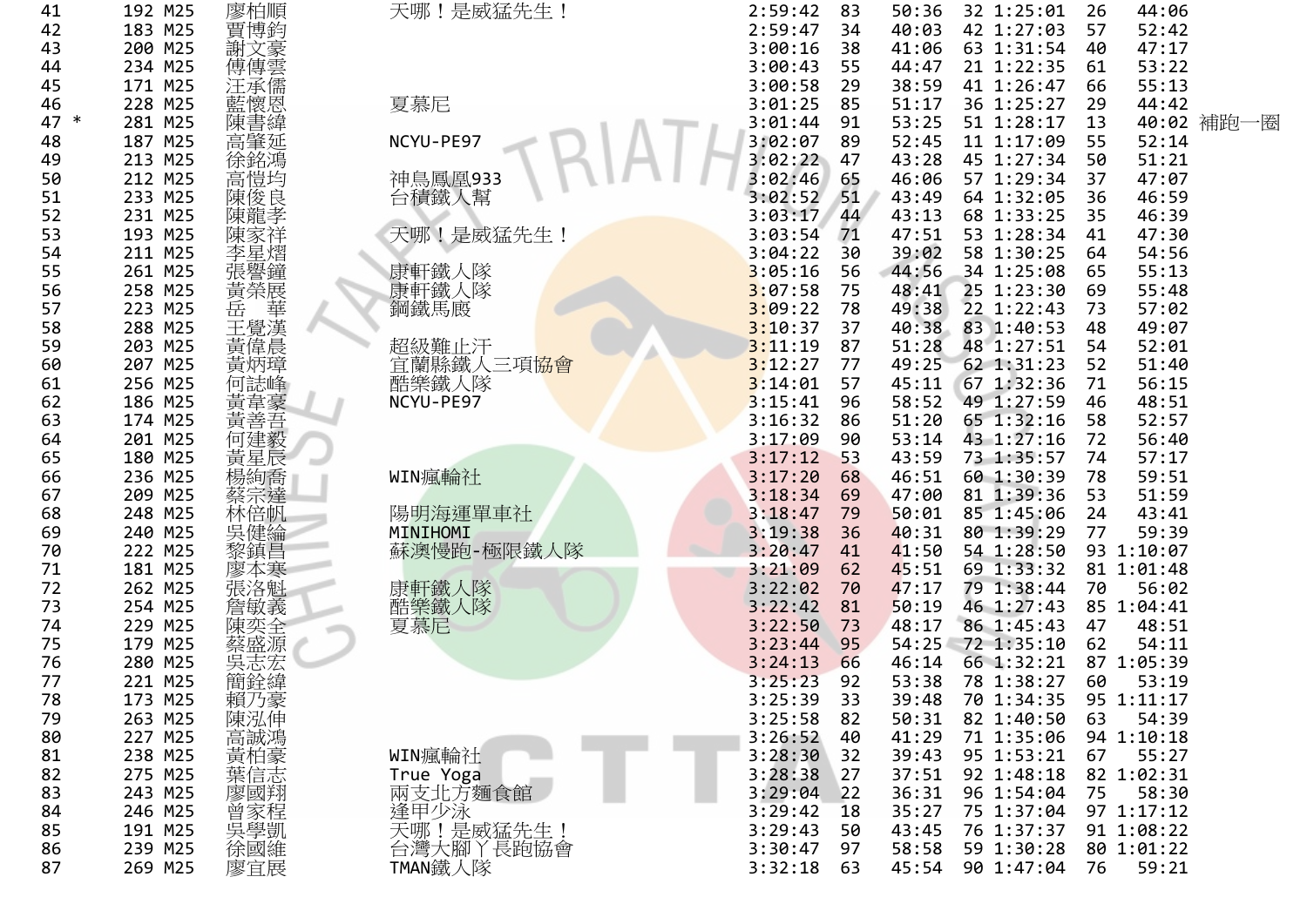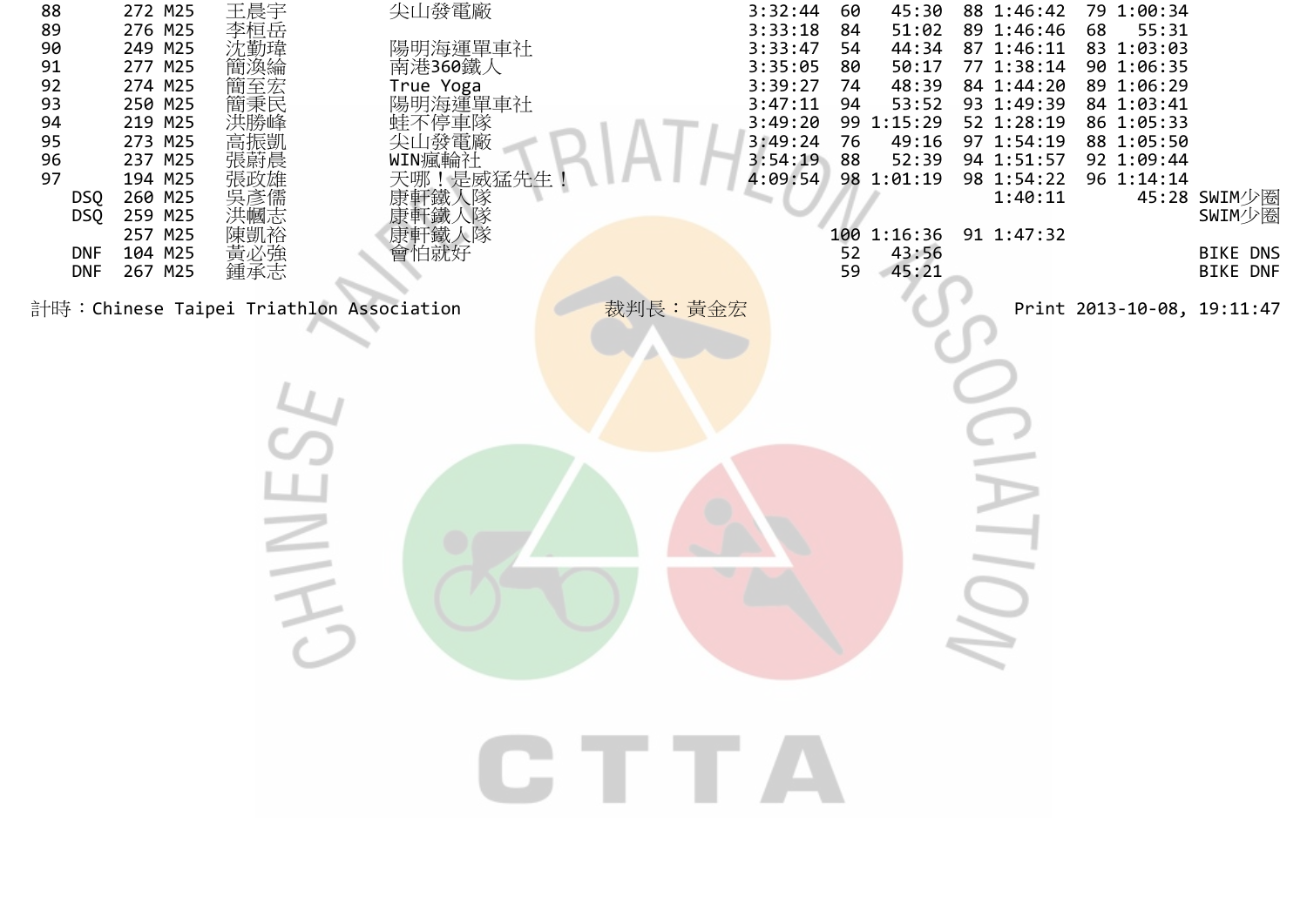M20 組成績

|                          | 2013-10-06 08:00  |            |            |         |                |            |     |            |                |            |                 |
|--------------------------|-------------------|------------|------------|---------|----------------|------------|-----|------------|----------------|------------|-----------------|
| Pos<br>$===$<br>===      | No. Div<br>$====$ | Name       | Team       | Time    | Rnk            | Swim       | Rnk | Bike       | Rnk            | Run        | Remarks         |
| 1                        | 106 M20           | 楊晁青        | 浩捍鐵人隊      | 2:07:23 | $\overline{2}$ | 27:08      |     | 1 1:08:01  | 1              | 32:15      |                 |
| $\ast$<br>$\overline{2}$ | 147 M20           | 張惟焜        | NCU Hakka  | 2:13:11 | $\mathbf 1$    | 25:42      |     | 31:10:01   | 5              | 37:29      |                 |
| 3                        | 109 M20           | 羅譽寅        | 東華鐵人隊      | 2:16:08 | 8              | 31:08      |     | 4 1:11:04  | $\overline{2}$ | 33:57      |                 |
| 4                        | 139 M20           | 蔡維倫        |            | 2:16:40 | 3              | 27:59      |     | 21:09:18   | $\overline{7}$ | 39:25      |                 |
| 5                        | 118 M20           | 饒皓昀        | 鐵馬牧場       | 2:22:17 | 5              | 30:04      |     | 71:12:04   | 9              | 40:10      |                 |
| 6                        | 108 M20           | 李長泰        |            | 2:22:27 | 6              | 30:45      |     | 5 1:11:29  | 10             | 40:15      |                 |
|                          | 115 M20           | 林倫宇<br>林聖恩 |            | 2:24:35 | 13             | 34:31      |     | 8 1:15:10  | $\overline{3}$ | 34:54      |                 |
| 8                        | 107 M20           |            | 力羽鐵人隊      | 2:26:37 | 12             | 33:55      |     | 61:11:35   | 12             | 41:08      |                 |
| 9                        | 110 M20           | 莊茗傑        | 東華鐵人隊      | 2:32:45 | 10             | 32:47      |     | 10 1:19:33 | 11             | 40:26      |                 |
| 10                       | 119 M20           | 何政毅        |            | 2:34:58 | 16             | 38:38      |     | 91:16:30   | 8              | 39:52      |                 |
| 11                       | 142 M20           | 陸揚庭        |            | 2:35:32 | 11             | 33:53      |     | 16 1:22:24 | 6              | 39:16      |                 |
| 12                       | 138 M20           | 陳正凱        |            | 2:35:35 | 17             | 38:49      |     | 11 1:19:55 | 4              | 36:52      |                 |
| 13                       | 140 M20           | 陳聖輝        | 逢甲少泳       | 2:41:06 | 9              | 31:28      |     | 18 1:23:12 | 17             | 46:27      |                 |
| 14                       | 149 M20           | 游智允        | 刑事鐵人       | 2:43:56 | 15             | 38:25      |     | 19 1:24:05 | 13             | 41:27      |                 |
| 15                       | 143 M20           | 高鳴鉦        | 蘆洲鐵人       | 2:49:45 | 14             | 37:59      |     | 15 1:22:20 | 22             | 49:27      |                 |
| 16                       | 144 M20           | 王鵬鈞        | 尖山發電廠      | 2:50:59 | 25             | 45:59      |     | 14 1:21:10 | 14             | 43:51      |                 |
| 17                       | 120 M20           | 吳旻育<br>林竣弘 | 蘇澳慢跑-極限鐵人隊 | 2:52:40 | 22             | 42:21      |     | 12 1:20:19 | 24             | 50:01      |                 |
| 18                       | 117 M20           |            |            | 2:58:13 | 18             | 39:51      |     | 23 1:31:22 | 18             | 47:01      |                 |
| 19                       | 137 M20           | 陳劭安        | 蘭指部裝騎連     | 2:58:43 | 26             | 46:04      |     | 17 1:23:09 | 23             | 49:32      |                 |
| 20                       | 114 M20           | 何冠廷        |            | 3:06:32 | 23             | 45:17      |     | 24 1:32:55 | 19             | 48:22      |                 |
| 21                       | 113 M20           | 葉昇樺        | 昇樺猛男帶隊     | 3:08:38 | 21             | 40:53      |     | 22 1:31:00 | 29             | 56:46      |                 |
| 22<br>$\ast$             | 124 M20           | 王昱祥        |            | 3:09:25 | 24             | 45:36      |     | 21 1:30:58 | 27             | 52:52      |                 |
| 23                       | 123 M20           | 周維中        |            | 3:09:56 | 31             | 59:35      |     | 13 1:21:10 | 21             | 49:12      |                 |
| 24                       | 153 M20           | 張永群        |            | 3:11:02 | 29             | 50:26      |     | 26 1:35:35 | 15             | 45:02      |                 |
| 25                       | 121 M20           | 鄭舜宇        | 蘇澳慢跑-極限鐵人隊 | 3:12:09 | 19             | 39:59      |     | 20 1:27:54 |                | 32 1:04:17 |                 |
| 26                       | 148 M20           | 胡軒嘉        | WT玩賽就好隊    | 3:12:14 | 28             | 48:39      |     | 25 1:33:01 | 25             | 50:35      |                 |
| 27                       | 154 M20           | 張勝智<br>張竣圍 |            | 3:13:26 | 30             | 51:36      |     | 27 1:36:02 | 16             | 45:49      |                 |
| 28                       | 146 M20           |            | 南港360鐵人    | 3:15:06 | $\overline{4}$ | 28:44      |     | 32 1:43:16 |                | 31 1:03:07 |                 |
| 29                       | 145 M20           | 戴耀堂        | 南港360鐵人    | 3:26:54 | 20             | 40:24      |     | 28 1:36:36 |                | 34 1:09:55 |                 |
| 30                       | 130 M20           | 李忠穎        | 119大車隊     | 3:34:27 |                | 34 1:08:50 |     | 29 1:36:55 | 20             | 48:42      |                 |
| 31                       | 133 M20           | 游登翔        | 119大車隊     | 3:34:44 | 32             | 59:38      |     | 33 1:43:36 | 26             | 51:31      |                 |
| 32                       | 116 M20           | 郭林豪        | 桃馬三勇士      | 3:43:03 |                | 33 1:05:30 |     | 30 1:38:24 | 30             | 59:10      |                 |
| 33                       | 134 M20           | 李易軒        | 119大車隊     | 3:45:23 |                | 35 1:09:06 |     | 31 1:41:58 | 28             | 54:20      |                 |
| 34                       | 132 M20           | 李熙軍        | 119大車隊     | 4:06:49 |                | 36 1:12:26 |     | 34 1:47:52 |                | 33 1:06:31 |                 |
| <b>DNF</b>               | 111 M20           | 陳柏泰        | 東華鐵人隊      |         | 7              | 30:56      |     |            |                |            | <b>BIKE DNS</b> |
| <b>DNF</b>               | 155 M20           | 謝立凡        |            |         | 27             | 48:29      |     |            |                |            | SWIM DNF        |

計時:Chinese Taipei Triathlon Association 裁判長:黃金宏 Print 2013-10-08, 19:11:47